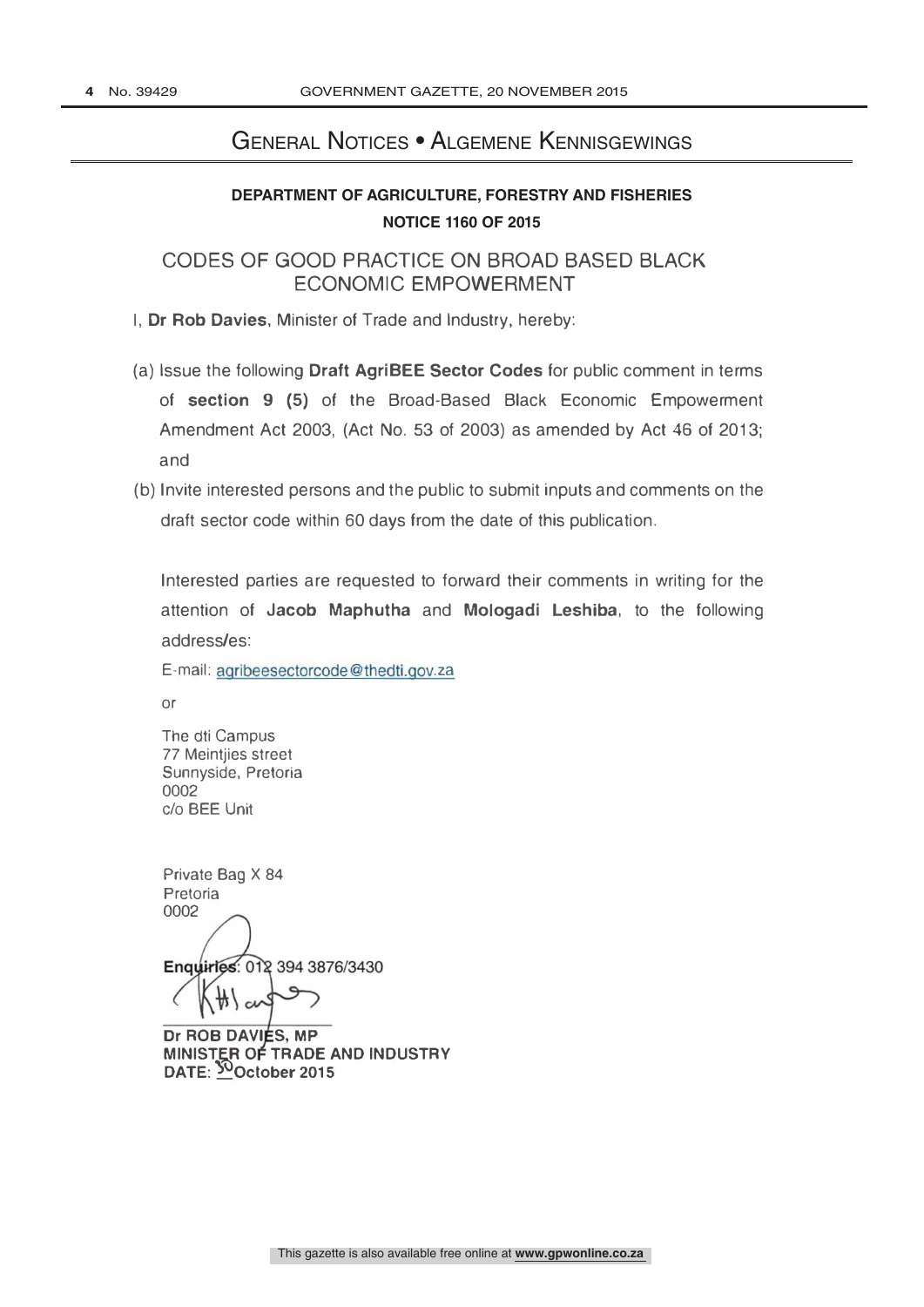# **Draft Amended AgriBEE Sector Code**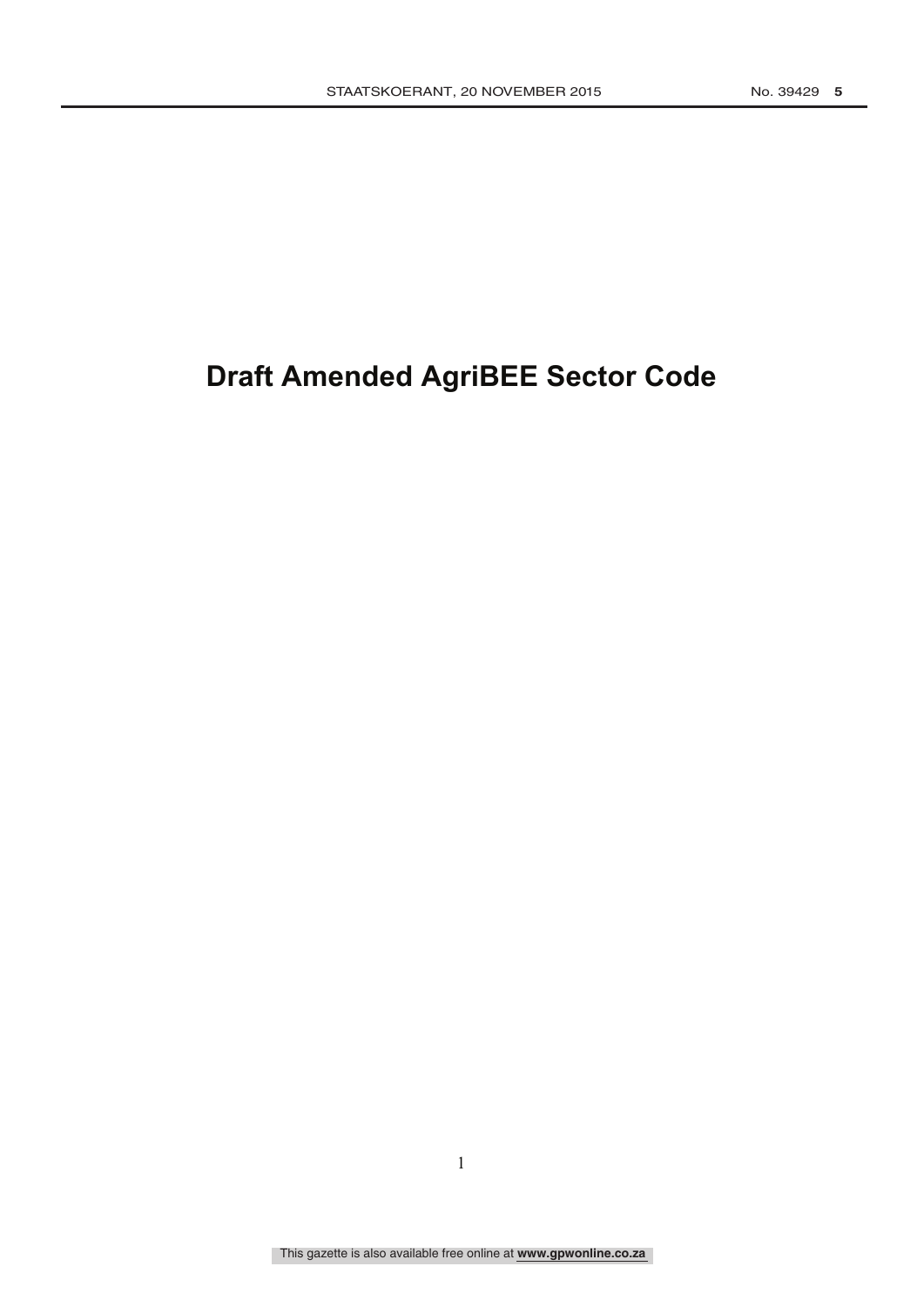# **CONTENTS**

| 1.           |                                                           |
|--------------|-----------------------------------------------------------|
| $2_{\cdot}$  |                                                           |
| 3.           |                                                           |
| 4.           |                                                           |
| 5.           | PRIORITY ELEMENTS, SUBMINIMUM AND DISCOUNTING PRINCIPLE 8 |
| 6.           |                                                           |
| 6.1.         |                                                           |
|              |                                                           |
| 6.2.         |                                                           |
| 6.3.         |                                                           |
| 6.4.<br>6.5. |                                                           |
| 7.           |                                                           |
| 8.           |                                                           |
|              |                                                           |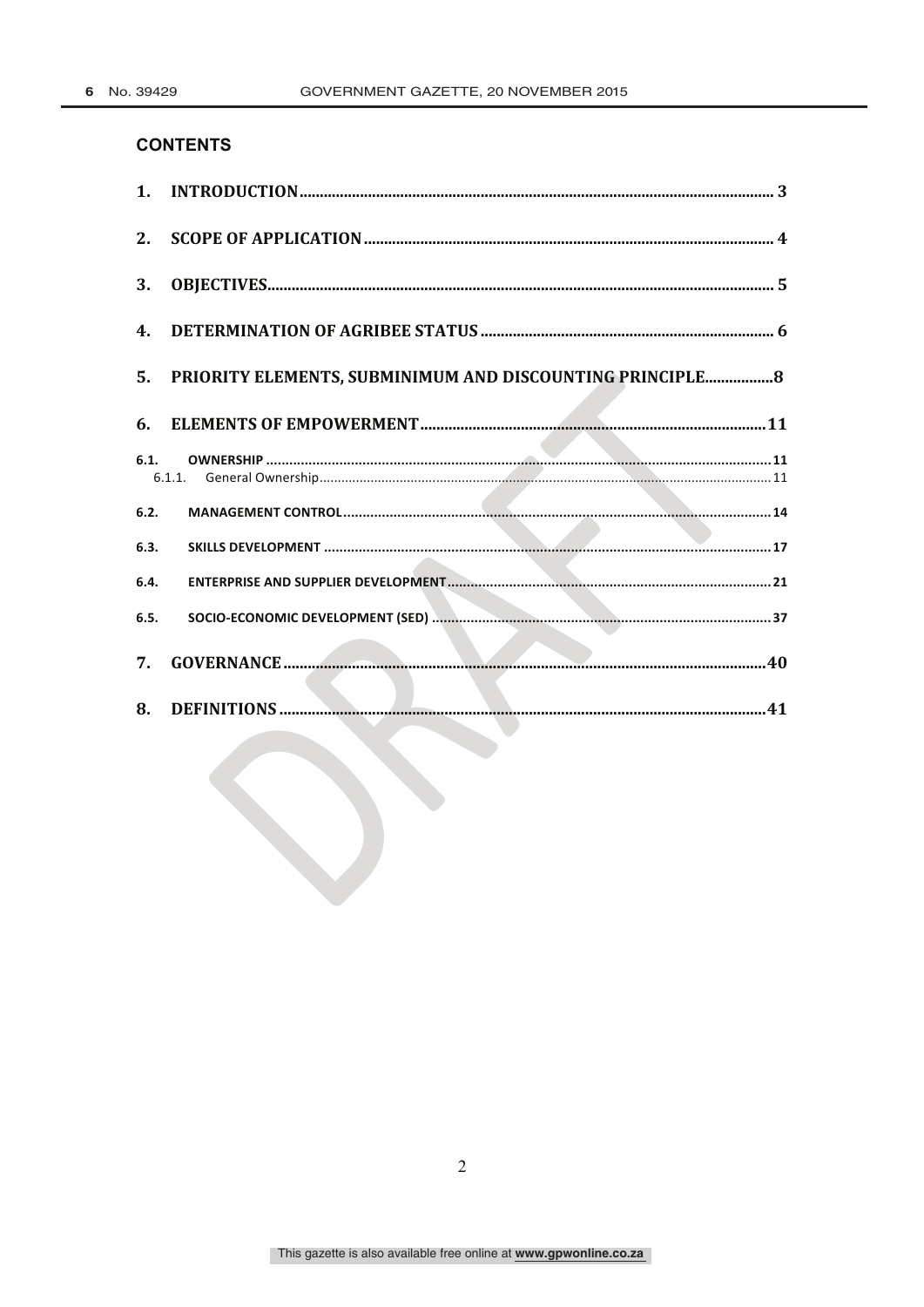# **1. INTRODUCTION**

- 1.1. This Draft Amended Sector Code is the outcome of the deliberations of the AgriBEE Charter Council, following the gazetting of the AgriBEE Sector Code on 28 December 2012 and the establishment of the AgriBEE Sector Charter Council in December 2008. It takes into account opinions expressed at the Indaba and all previous drafts, and the Amended Codes of Good Practice for Broad-Based Black Economic Empowerment ('the Codes'), as published by the Department of Trade and Industry ('**the dti**').
- 1.2. While the Broad-Based Black Economic Empowerment Act, No 53 of 2003 as amended by B-BBEE Act 46 of 2013 ('the Act') and the Codes has guided the development of the AgriBEE Sector Code, its conception is linked to the joint vision as contained in the Strategic Plan for South African Agriculture ('the Sector Plan') of a united and prosperous agriculture Sector designed to meet the challenges of constrained global competitiveness and low profitability, skewed participation, low investor confidence, inadequate support and delivery systems, and poor and unsustainable management of natural resources. This Draft Amended AgriBEE Sector Code derives directly from the Sector's core objective to ensure increased access and equitable participation in the Sector.
- 1.3. This document has been developed as a Draft Amended Sector Code for the Agricultural Sector in terms of Section 9 of the Act and provides for empowerment in the Sector and it includes the Draft Amended AgriBEE Scorecards for large enterprises, and Qualifying Small Enterprises (QSE). Where there is doubt, uncertainty or ambiguity with respect to the interpretation of this Code, the content of the Amended Codes of Good Practice, as published by **the dti**, will prevail.
- 1.4. The diversity and uniqueness of sub-sectors within the agricultural Sector is acknowledged. In this respect, where sub-sector charters are developed, these must not be in conflict with the Codes and, in turn, are encouraged to be consistent and in alignment with this Draft Amended AgriBEE Sector Code.
- 1.5. Targets contained in the Draft Amended AgriBEE Scorecard is based on those contained in the Amended Broad-Based Black Economic Empowerment Codes of Good Practice, as published by the Department of Trade and Industry, as well as on stakeholder inputs, comments and recommendations. Where no substantive reasons for deviation from targets contained in the Codes of Good Practice were put forward by stakeholders, targets have largely remained aligned with those contained in the Amended Codes of Good **Practice**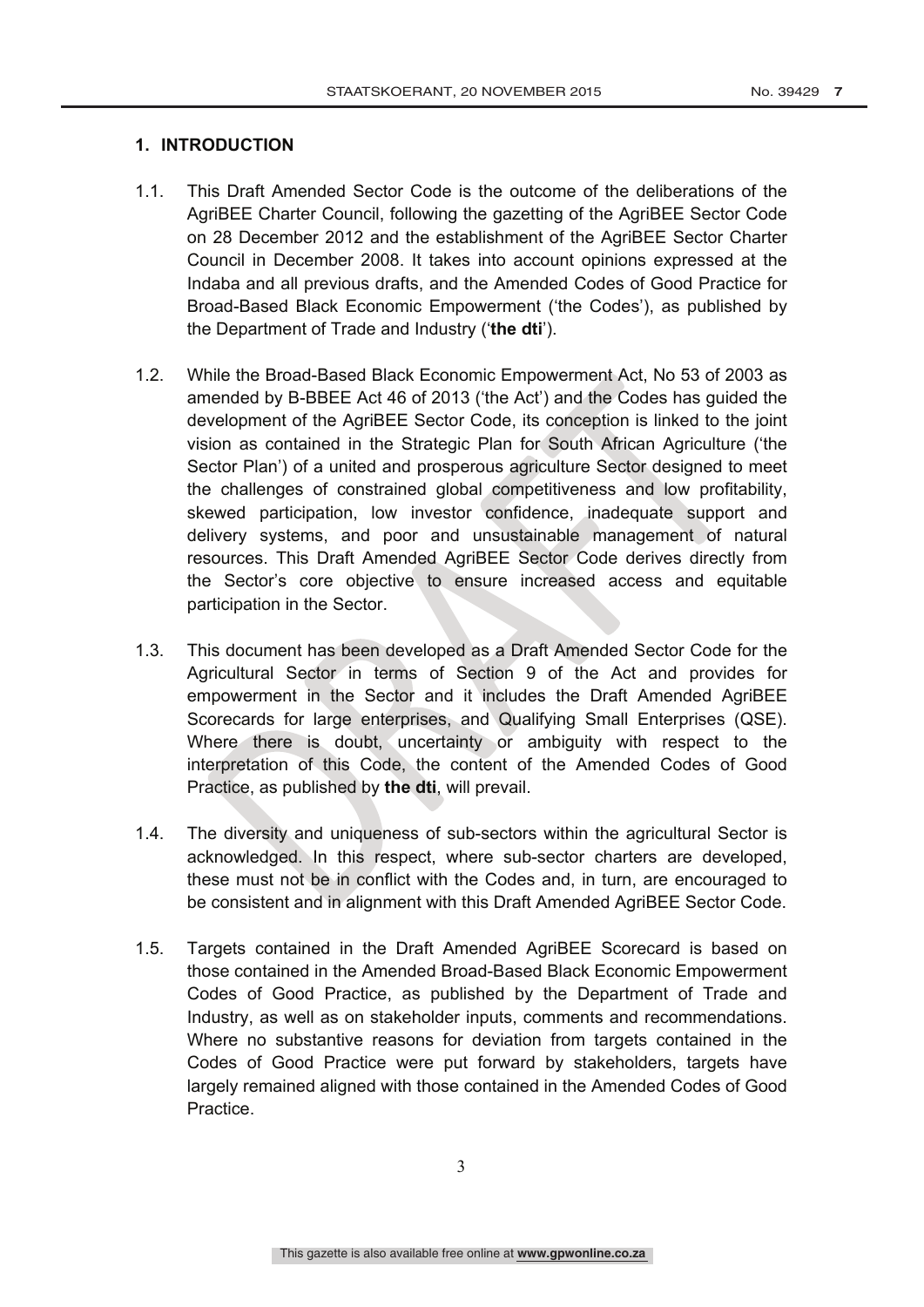#### **2. SCOPE OF APPLICATION**

- 2.1. The scope of the Draft Amended AgriBEE Sector Code shall include any Enterprise which derives majority of its turnover from:
	- (a) The primary production of agricultural products;
	- (b) The provision of inputs and services to Enterprises engaged in the production of agricultural products;
	- (c) The beneficiation of agricultural products whether of a primary or semibeneficiated form; and
	- (d) The storage, distribution, and/or trading and allied activities related to non-beneficiated agricultural products.
- 2.2. Where an Enterprise trades in more than one sector i.e. falls under more than one Sector Code or Transformation Charter, the Measured Enterprise must be guided by the principles embodied in the Amended Codes of Good Practice (refer to statement 003 of Amended CoGP)
- 2.3. This Draft Amended Sector Code applies to multinationals whose business falls within the scope of the Code as defined in this section. Where a specific regime for multinationals exists in the Amended Codes of Good Practice, this regime will apply.
- 2.4. Enterprises as defined in paragraph 2.1 should measure their contributions to the elements of broad-based BEE as contained in the Draft Amended AgriBEE Scorecard.
- 2.5. Notwithstanding paragraph 2.4, Enterprises with an annual turnover of between R10 million and R50 million qualify for BEE compliance measurement in terms of the Draft Amended AgriBEE QSE Scorecard. However, it should be noted that the Minister may, by notice in the Gazette, adjust the thresholds following appropriate benchmarking studies, sub-sector inputs, other relevant information and consultation with the major stakeholders in the sector.
- 2.6. Notwithstanding paragraph 2.4 and 2.5, Enterprises with an annual turnover of less than R10 million, will be classified as Exempted Micro Enterprises ('EME's'). EME's will enjoy a deemed BEE recognition Level 4 (as defined in the Amended Codes of Good Practice), and sufficient evidence of qualification as an Exempted Micro-enterprise is a sworn affidavit or Companies and Intellectual Property Commission (CIPC) issued certificate. However, EME's are encouraged to contribute to transformation in agriculture, particularly in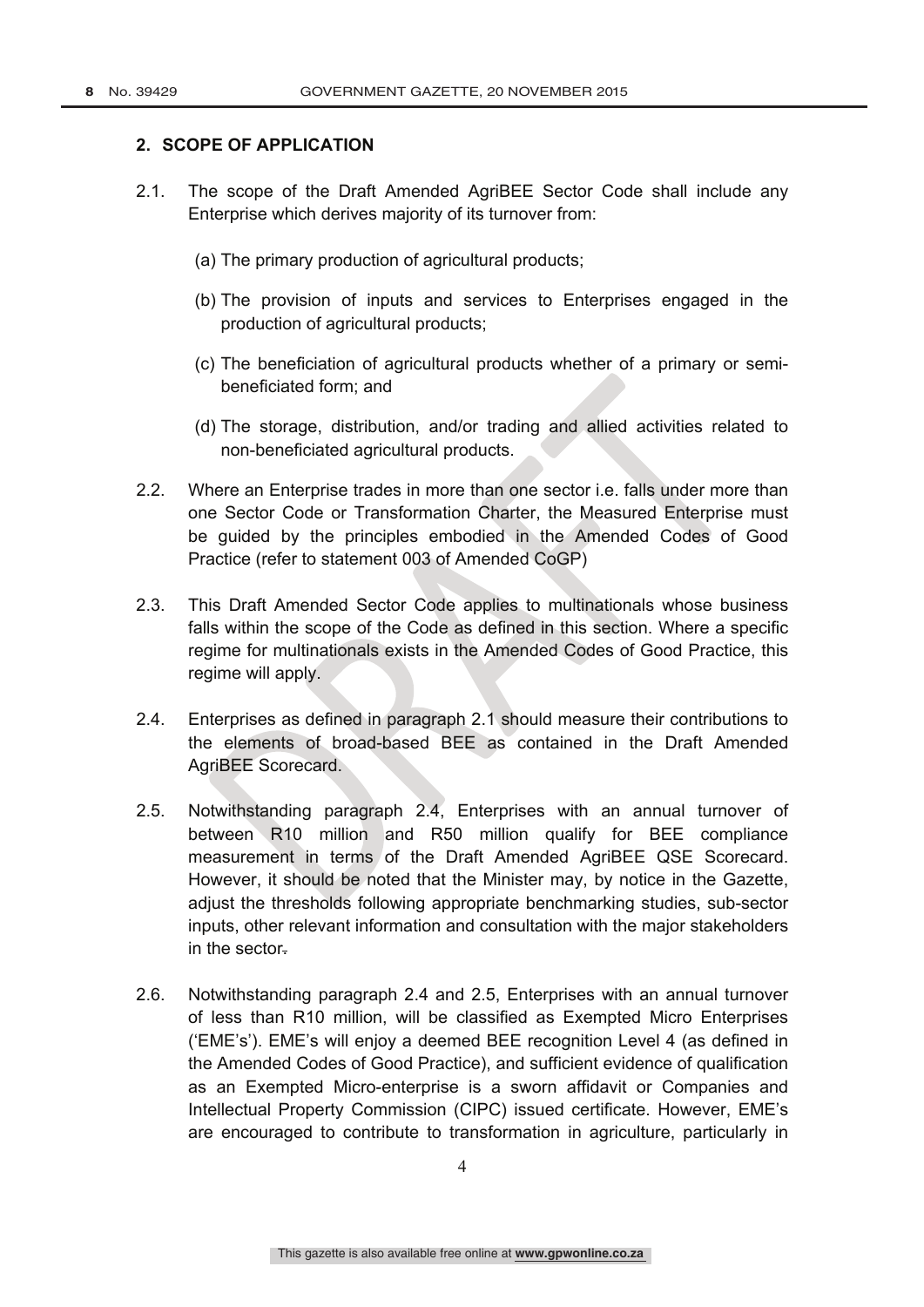the areas of skills development and socio-economic development and are therefore incentivised to increase their BEE status by adopting this generic Draft AgriBEE Sector Code directive for EME's to move from Lower Level , respectively, to higher levels.

2.7. The AgriBEE Sector Charter Council will review and adjust the turnover thresholds for QSE's and EME's periodically in line with relevant economic indicators.

# **3. OBJECTIVES**

- 3.1. The objectives of the Broad-Based Black Economic Empowerment Act No. 53 of 2003 as amended by B-BBEE Act 46 of 2013 are to facilitate Broad-Based Black Economic Empowerment by:
	- (a) Promoting economic transformation in order to enable meaningful participation of Black People in the economy;
	- (b) achieving a substantial change in the racial composition of ownership and management structures and in the skilled occupations of existing and new Enterprises;
	- (c) increasing the extent to which communities, workers, co-operatives and other collective Enterprises own and manage existing and new Enterprises and increasing their access to economic activities, infrastructure and skills training;
	- (d) increasing the extent to which Black women own and manage existing and new Enterprises, and increasing their access to economic activities, infrastructure and skills training;
	- (e) promoting investment programmes that lead to broad-based and meaningful participation in the economy by Black People in order to achieve sustainable development and general prosperity;
	- (f) empowering rural and local communities by enabling access to economic activities, land, infrastructure, ownership and skills; and
	- (g) promoting access to finance for black economic empowerment.
- 3.2. The objectives of this Draft Amended AgriBEE Sector Code are to facilitate Broad-based Black Economic Empowerment in the agricultural Sector by implementing initiatives to include Black South Africans at all levels of agricultural activity and Enterprises by: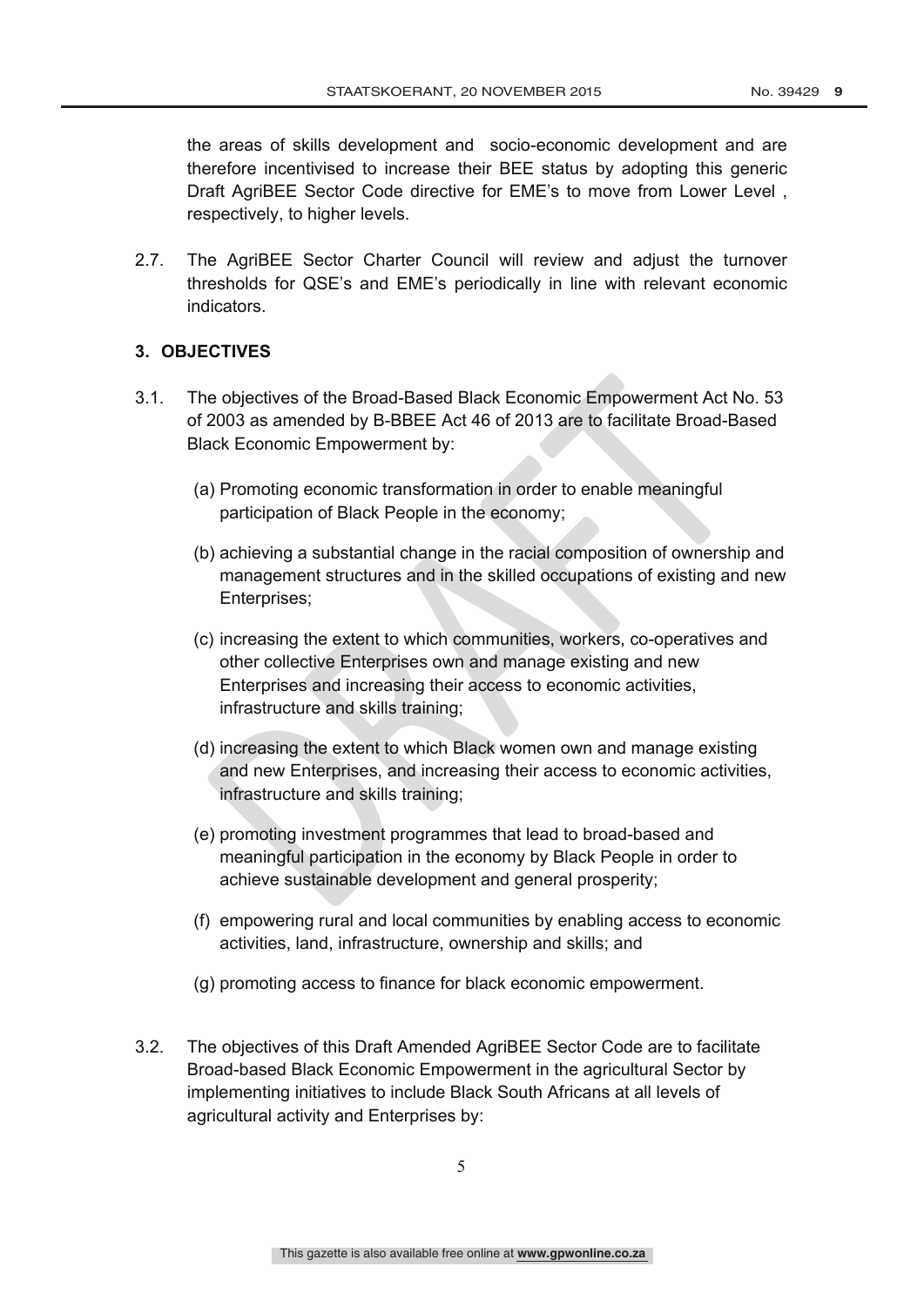- (a) Promoting equitable access and participation of Black People in the entire agricultural value chain;
- (b) De-racialising land and Enterprise ownership, control, skilled occupations and management of existing and new agricultural Enterprises;
- (c) Unlocking the full entrepreneurial skills and potential of Black People in the Sector;
- (d) Facilitating structural changes in agricultural support systems and development initiatives to assist Black South Africans in owning, establishing, participating in and running agricultural Enterprises;
- (e) Socially uplifting and restoring the dignity of Black South Africans within the Sector;
- (f) Increasing the extent to which communities, workers, co-operatives and other collective Enterprises own and manage existing and new agricultural Enterprises, increasing their access to economic activities, infrastructure and skills training;
- (g) Increasing the extent to which Black Designated Groups own and manage existing and new agricultural Enterprises, increasing their access to economic activities, infrastructure and skills training;
- (h) Empowering rural and local communities to have access to agricultural economic activities, land, agricultural infrastructure, ownership and skills;
- (i) The improvement of living and working conditions and promotion of decent living and working conditions for farm workers; and
- (j) Improving protection and standards of land rights and tenure security for labour tenants, farm workers and other vulnerable farm dwellers and addressing the inherently paternalistic nature of relationships associated with insecure tenure by promoting more permanent forms of tenure with the emphasis being on the transfer of ownership of land.

#### **4. DETERMINATION OF AgriBEE STATUS**

- 4.1. The BEE status of an Enterprise that falls within the scope of application of the Draft Amended AgriBEE Sector Code will be determined by the Enterprise's score on the Draft Amended AgriBEE Scorecard. The Draft Amended Scorecard consists of the following five key elements:
	- (a) Ownership (Equity and Land)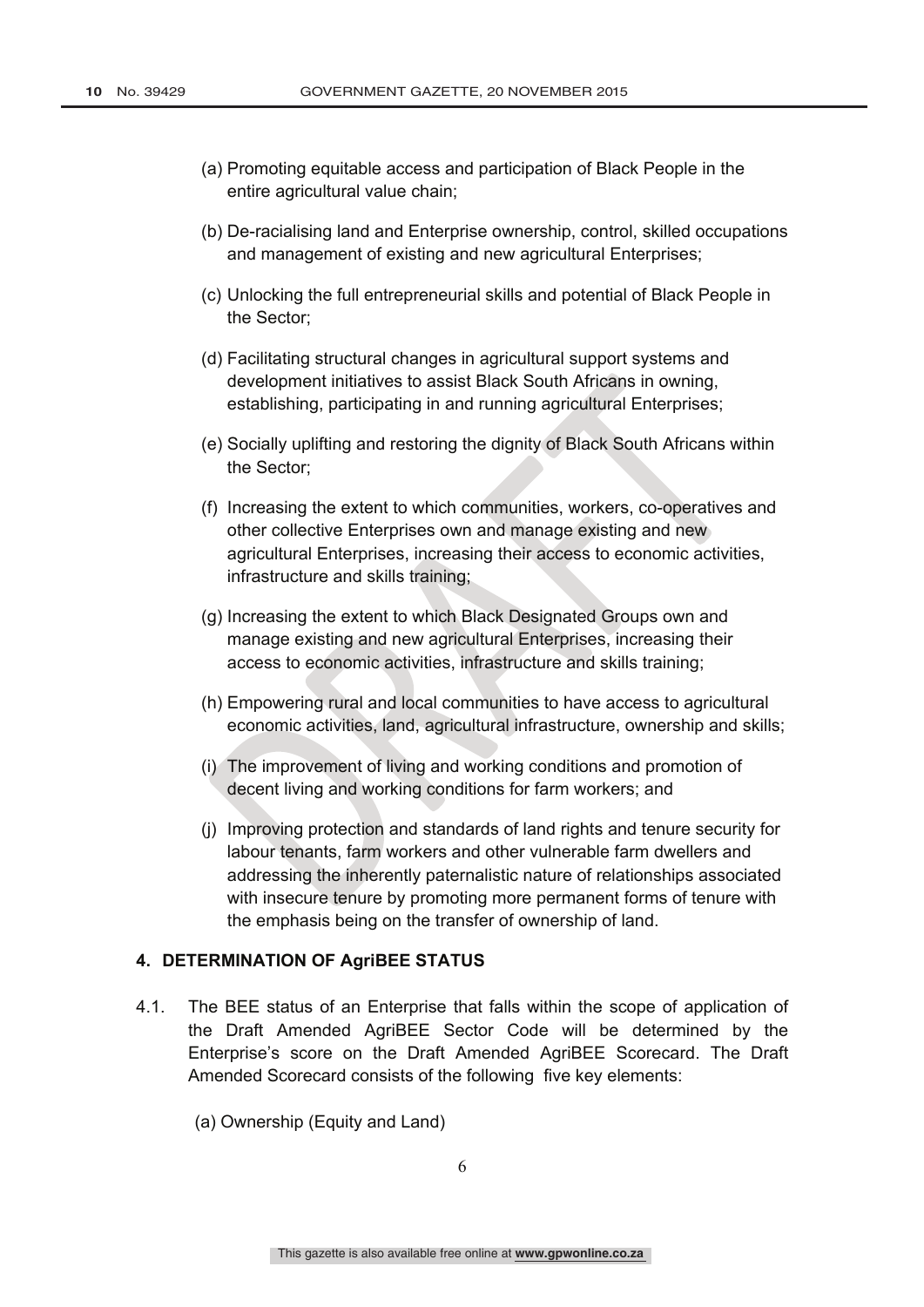- (b) Management control
- (c) Skills development
- (d) Enterprise and Supplier Development
- (e) Socio-Economic Development

#### **Draft Amended AgriBEE Scorecard**

- 4.2. The Draft Amended AgriBEE Sector Code (Scorecard) enjoys equal status with that of any other code, including the Amended Generic Codes of Good Practice.
- 4.3. Measurement Principles:
	- (a) A Measured Enterprise's score for a particular indicator is calculated by dividing the enterprise's actual contribution (as described by the relevant indicator) by the corresponding target
	- (b) The result is multiplied by the corresponding indicator weighting points to obtain a score for that indicator
	- (c) Where the enterprise attains a score in excess of the indicator weighting points, the enterprise shall only be entitled to the corresponding weighting points
	- (d) The score for an element is the sum of indicator scores under that element
	- (e) A Measured Enterprise's overall BEE score will determine its BEE status and BEE procurement recognition level
- 4.4. Targets contained in the Draft Amended AgriBEE Sector Code Scorecard are based on those contained in the Amended Broad-Based Black Economic Empowerment Codes of Good Practice (CoGP) as published by the Department of Trade and Industry, as well as on stakeholder inputs, comments and recommendations. Where no substantive reasons for deviation from targets contained in the Amended CoGP were put forward by stakeholders, targets have largely remained aligned with those contained in the Amended CoGP.

| <b>BEE Status</b>     | Qualification                                        | <b>BEE</b> procurement<br>recognition level |
|-----------------------|------------------------------------------------------|---------------------------------------------|
| Level One Contributor | $\geq$ 100 points on a broad-<br>based BEE Scorecard | 135%                                        |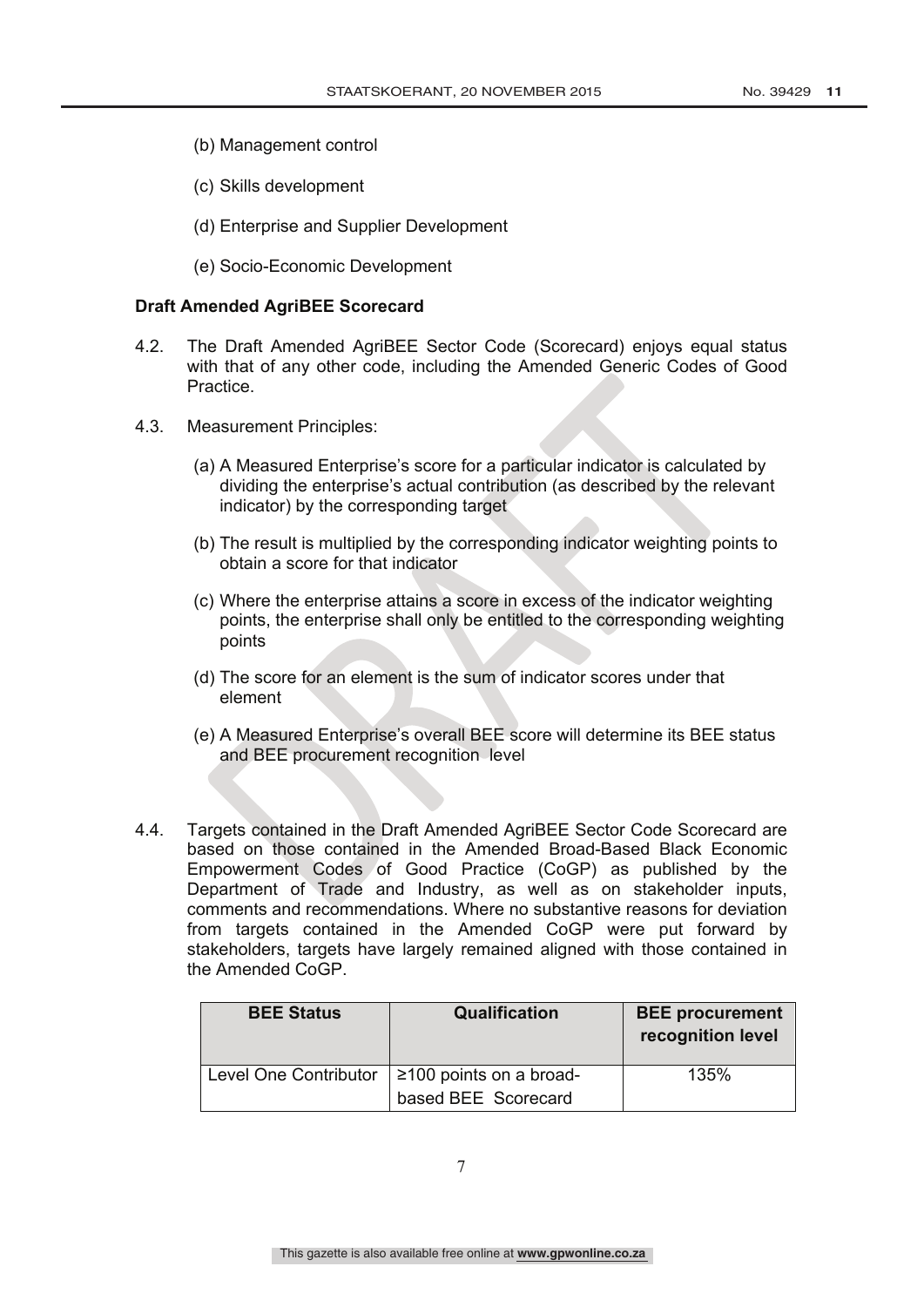| Level Two Contributor         | ≥95 but <100 points on a      | 125%  |
|-------------------------------|-------------------------------|-------|
|                               | broad-based BEE               |       |
|                               | Scorecard                     |       |
| <b>Level Three</b>            | ≥90 but <95 on a broad-       | 110%  |
| Contributor                   | based BEE Scorecard           |       |
| Level Four Contributor        | $\geq$ 80 but <90 on a broad- | 100%  |
|                               | based BEE Scorecard           |       |
| <b>Level Five Contributor</b> | $\geq$ 75 but <80 on a broad- | 80%   |
|                               | based BEE Scorecard           |       |
| Level Six Contributor         | $\geq$ 70 but <75 on a broad- | 60%   |
|                               | based BEE Scorecard           |       |
| Level Seven                   | $\geq$ 55 but <70 on a broad- | 50%   |
| Contributor                   | based BEE Scorecard           |       |
| Level Eight                   | $\geq$ 40 but <55 on a broad- | 10%   |
| Contributor                   | based BEE Scorecard           |       |
| Non-Compliant                 | <40 on a broad-based BEE      | $0\%$ |
| Contributor                   | Scorecard                     |       |

4.5. The gazetting of a Draft Amended AgriBEE Sector Code for the Agricultural Sector, in terms of Section 9 of the Act is evidence of the commitment by all stakeholders to promote Broad-Based Black Economic Empowerment in the Agricultural Sector.

#### **5. PRIORITY ELEMENTS, SUBMINIMUM AND DISCOUNTING PRINCIPLE**

#### 5.1. **Priority Elements and Subminimum**

5.1.1. Ownership and Land Ownership

The sub-minimum requirement for ownership(equity and land ownership) is 40% of Net Value (40% of the 8 points) based on the Time Based Graduation Factor as provided in Annexe 100(E) of Amended CoGP.

#### 5.1.2. Skills Development

The sub-minimum requirement for Skills Development is 40% of the total weighting points for Skills Development.

#### 5.1.3. Enterprise and Supplier Development

The sub-minimum requirement for Enterprise and Supplier Development is 40% for each of the three categories, within the Enterprise and Supplier Development element, namely Preferential Procurement, Supplier Development and Enterprise Development.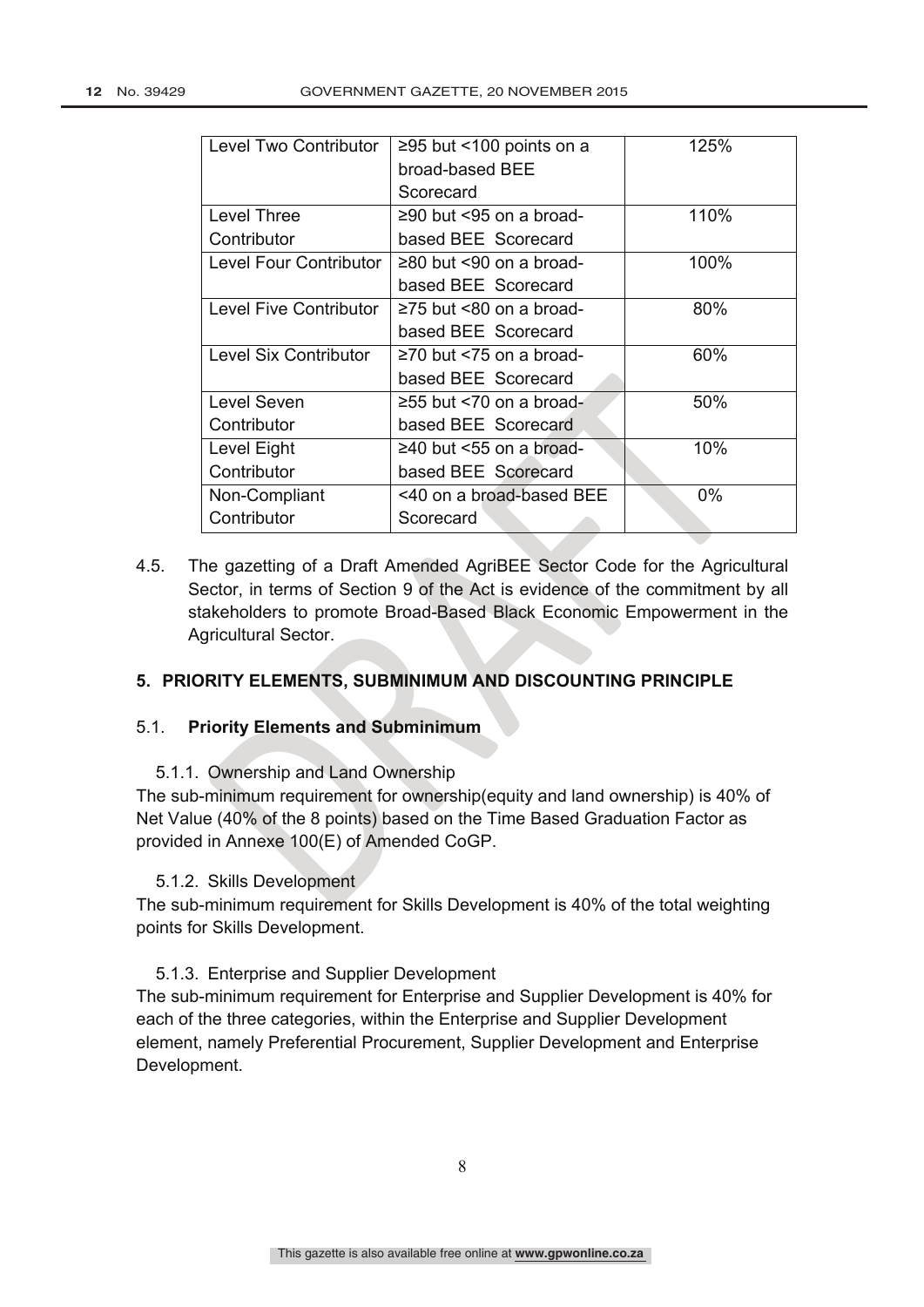### 5.2. **Compliance to priority elements**

- 5.2.1. A Large Enterprise is required to comply with all the Priority Elements;
- 5.2.2. A QSE is required to comply with Ownership as a compulsory element , and either Skills Development or Enterprise and Supplier Development

#### 5.3. **Discounting principle effects**

- 5.3.1. Non-compliance with the 40% sub-minimum requirements of any of the priority elements will result in the following outcomes for both Large Enterprises and QSEs:
- 5.3.2. The actual points scored by the Measured Entity and the consequent level that the Measured Entity would have achieved were it not for noncompliance with the 40% sub-minimum requirements will be recognised by the Verification Agency (the Recognition Level)
- 5.3.3. Notwithstanding the recognition in 5.3.2 above, the Measured Entity's B-BBEE status level will be discounted by one level down until the next applicable verification period in which the Measured Entity can demonstrate compliance with the 40% sub-minimum requirements, at which point the Recorded Level will become the applicable ratings level for that Measured Entity in the verification period.

# 5.4. **Eligibility as an Exempted Micro Enterprise(EME)**

- 5.4.1. Any enterprise with annual Total Revenue of R10 Million or less qualifies as an EME
- 5.4.2. An EME is deemed to have a B-BBEE Status of "Level Four Contributor" having a B-BBEE recognition level of 100%.

### 5.5. **Enhanced B-BBEE recognition level for an Exempted Micro-Enterprise (EME):**

- 5.5.1. Despite paragraph 5.4.2, an EME which is 100% Black owned qualifies for elevation to "Level One Contributor" having a B-BBEE recognition level of 135%
- 5.5.2. Despite paragraph 5.4.2 and 5.5.1, an EME which is at least 51% Black owned qualifies for elevation to "Level Two Contributor" having a B-BBEE recognition level of 125%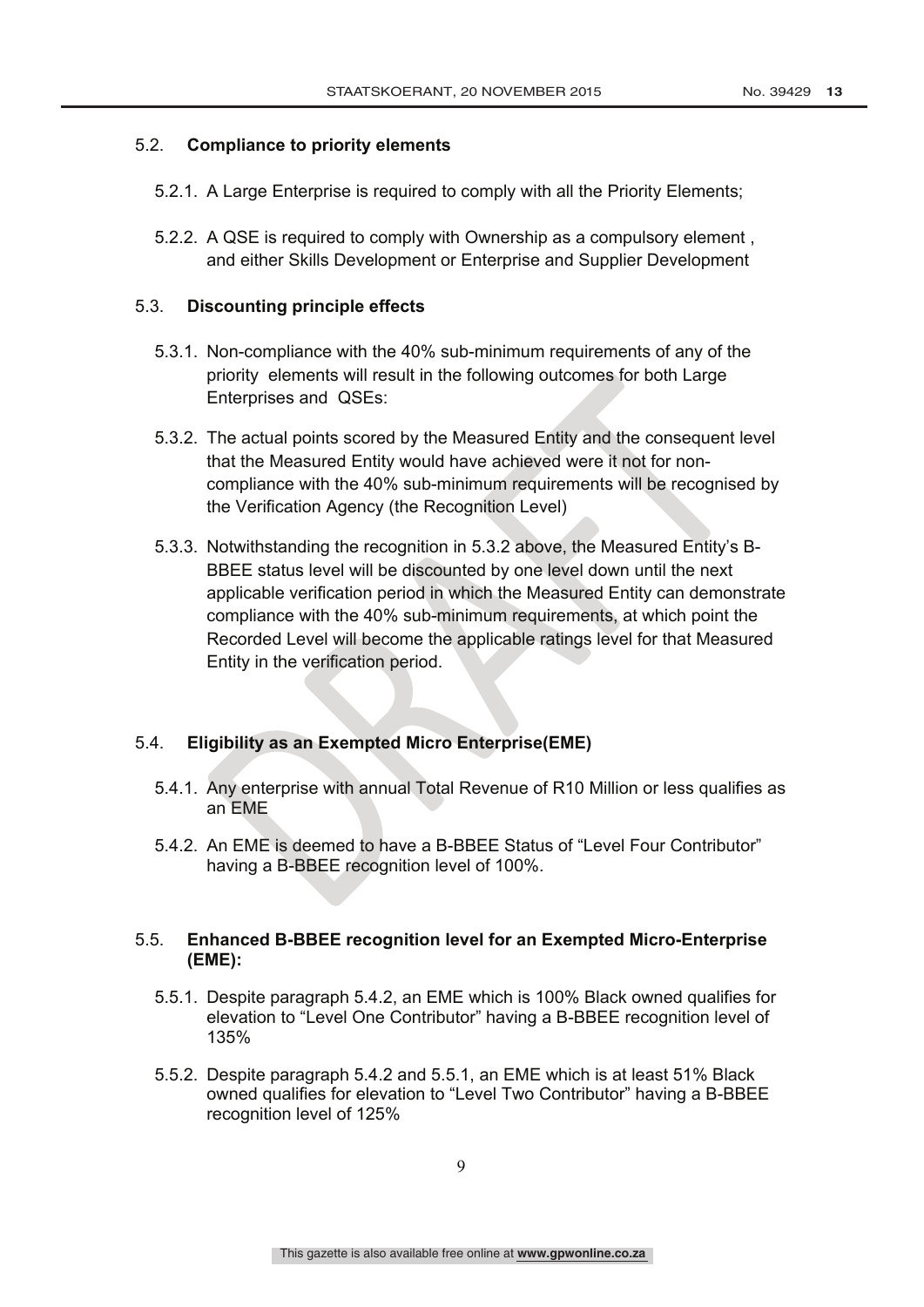- 5.6. Despite paragraph 5.4 and 5.5 an EME is allowed to be measured in terms of the QSE scorecard should they wish to maximise their points and move to higher B-BBEE recognition level.
	- 5.6.1. An EME is only required to obtain a sworn affidavit or CIPC issued certificate on an annual basis, confirming:
		- (a) Annual Total Revenue of R10 million or less; and
		- (b) Level of Black ownership
		- (c) Any misrepresentation in terms of paragraph 5.6.1 above constitutes a criminal offence as set out in the B-BBEE Act as amended.

### 5.7. **Eligibility as a Qualifying Small Enterprises (QSE**)

- 5.7.1. A Measured Entity with an annual Total Revenue of between R10 million and R50 million qualifies as a QSE.
- 5.7.2. A QSE must comply with all the elements of B-BBEE for the purpose of measurement

#### 5.8. **Enhanced B-BBEE recognition level for QSE**:

- 5.8.1. A QSE which is 100% Black owned qualifies for a Level One B-BBEE recognition
- 5.8.2. A QSE which is at least 51% Black owned qualifies for Level Two B-BBEE recognition level.
- 5.8.3. QSEs mentioned under 5.8.1 and 5.8.2 are only required to obtain a sworn affidavit or CIPC issued certificate on an annual basis, confirming the following:
	- (a) Annual Total Revenue of R50 million or less; and
	- (b) Level of Black ownership
	- (c) Empowering Supplier status
- 5.9. Any misrepresentation in terms of paragraph 5.8 above constitutes a criminal offence as set out in the B-BBEE Act as amended

#### 5.10. **Start-up enterprises**

- 5.10.1. Start-up enterprise must be measured as an EME under this statement for the first year following their formation or incorporation. This provision applies regardless of the expected total revenue of the Start-up Enterprise.
- 5.10.2. Start-up Enterprise is deemed to have the qualifying B-BBEE Status in accordance with the principles of paragraph 5.4 of this Statement eligibility as an EME.
- 5.10.3. In order to qualify as a Start-up Enterprise, the enterprise must provide an independent confirmation of its status in accordance with paragraph 5.6.1 Sworn affidavit statement or CIPC issued certificate.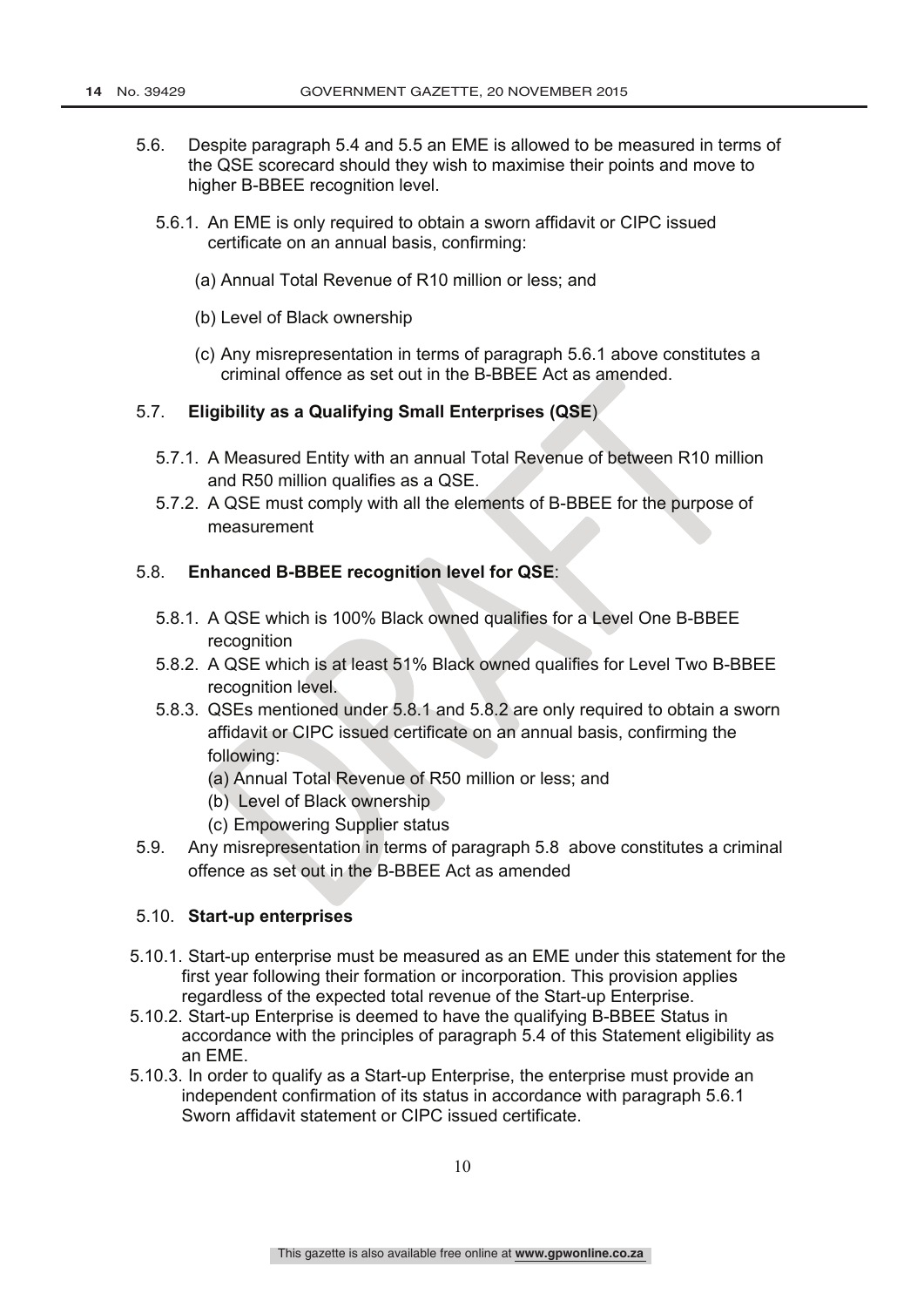5.10.4. Despite paragraph 5.10.1 and 5.10.2, a start-up Enterprise must submit a QSE scorecard when tendering for any contract, or seeking any other economic activity covered by Section 10 of the Act, with a value higher than R10 million but less than R50 million . For contracts of R50 million or more they should submit the Generic scorecard. The preparation of such scorecard must use annualised data.

# **6. ELEMENTS OF EMPOWERMENT**

| DRAFT AMENDED AGRIBEE SCORECARDS WEIGHTINGS   |                                |                                   |  |  |  |
|-----------------------------------------------|--------------------------------|-----------------------------------|--|--|--|
| <b>Element</b>                                | Large enterprises<br>Weighting | <b>QSE Scorecard</b><br>Weighting |  |  |  |
| Ownership                                     | 25 points                      | 25 points                         |  |  |  |
| Management control                            | 19 points                      | 15 points                         |  |  |  |
| <b>Skills Development</b>                     | 20 points                      | 30 points                         |  |  |  |
| <b>Enterprise and Supplier</b><br>Development | 40 points                      | 25 points                         |  |  |  |
| Socio-Economic<br>Development                 | 15 points                      | 15 points                         |  |  |  |

• Both Larger Enterprises and QSEs are measured using, all elements of the Draft Amended AgriBEE Scorecard

• This is also a sector endeavor to encourage broad-based empowerment, and ownership has always been a core transformation consideration of the sector.

#### 6.1. **OWNERSHIP**

The objective of this element is to increase the participation of Black People in the Agri-Industry by increasing the level of entitlement of Black People to participate in the Economic Interest and Exercisable Voting Rights of Enterprises in the Sector.

#### 6.1.1. **General Ownership**

6.1.1.1. The mission of this element is to enhance equitable access and participation in the agricultural Sector; to de-racialise land and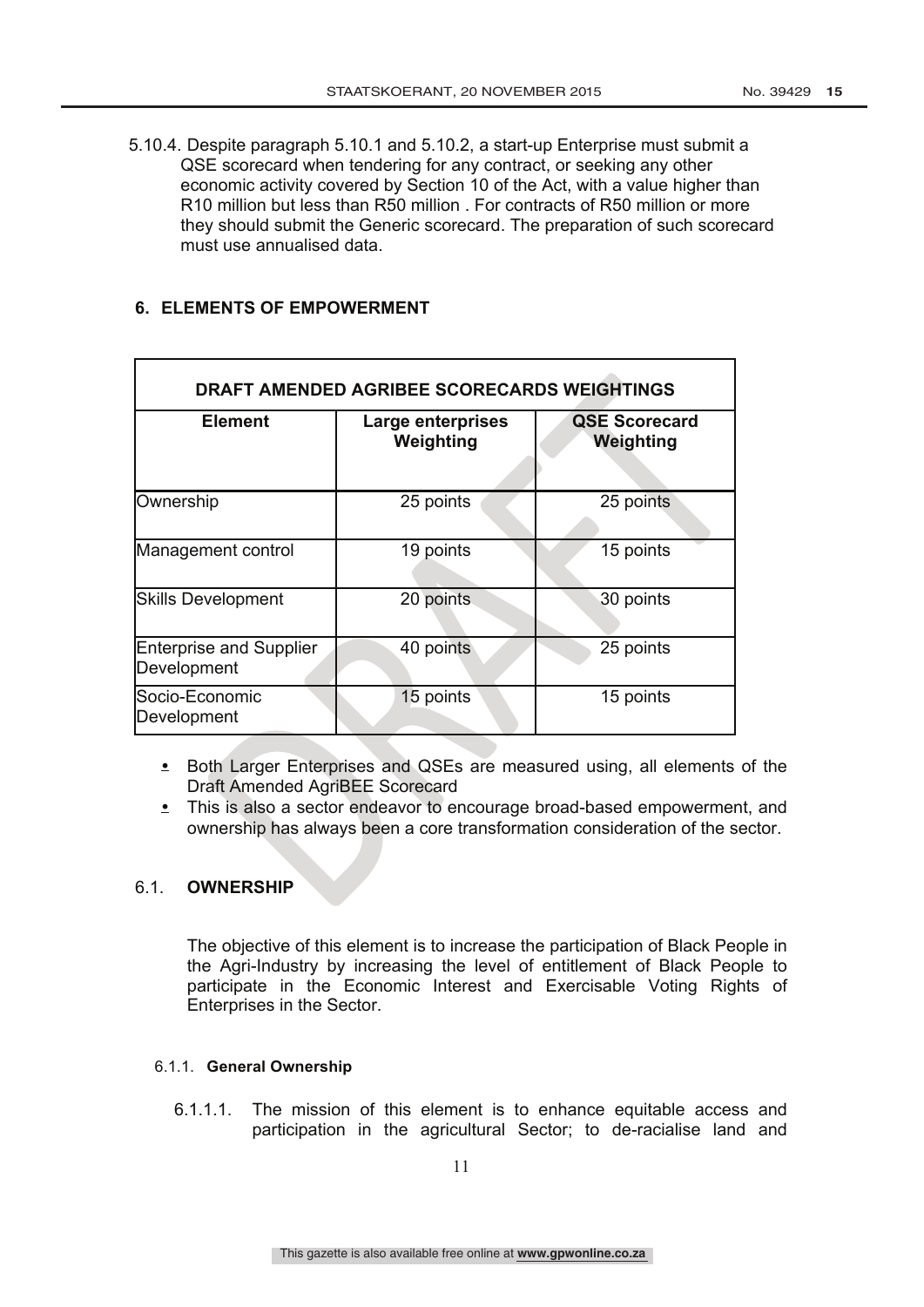Enterprise ownership; and to unlock the full entrepreneurial potential in the Sector.

- 6.1.1.2. AgriBEE is fundamental to the long-term growth and competitiveness of the Agricultural Sector. AgriBEE activities and processes should ultimately lead to the creation of viable and sustainable Enterprises in the Agricultural Sector.
- 6.1.1.3. Stakeholders in the Sector will work towards the development and implementation of a diversity of Enterprise ownership models in support of AgriBEE.
- 6.1.1.4. All Sector Stakeholders should endeavour to source sufficient financing in order to ensure the establishment of viable and sustainable Enterprises.
- 6.1.2. All other key principles of Statement 100 of the Amended Generic Codes not addressed in this statement are applicable.

#### **Agri-Industry undertakes to: -**

- (a) Further Black participation through ownership in the Agri-Industry by increasing the level of entitlement of Black People to participate in the Economic Interest and Exercisable Voting Rights in existing and new Enterprises. This includes the sale of equity in a Measured Enterprise, sale of assets through Qualifying Transactions and/or through share equity schemes and other forms of joint ventures with farm labourers and other Black entrepreneurs;
- (b) . Qualifying Transactions must be scored in terms of Statement 102 of the Amended CoGP, which states that equivalency points may be earned under the ownership element through this mechanism. In order for an Enterprise to enjoy continued recognition (also referred to as "once empowered, always empowered recognition) for ownership on the Scorecard through a Qualifying Transaction, the Transaction must ultimately result in:
	- I. the creation of sustainable businesses or business opportunities for Black People; and
	- II. the transfer of specialised skills or productive capacity to Black People; and
	- III. it must not result in unnecessary job-losses;
	- IV. it must involve a separate Associated Enterprise which has:
		- $\triangleright$  no unreasonable limitations with respect to its clients or customers;
		- $\triangleright$  clients, customers or suppliers other than the Enterprise with which the Qualifying Transaction was undertaken; and
		- $\triangleright$  no operational outsourcing arrangements with the initiating Enterprise that were not concluded at arms-length on a fair and reasonable basis.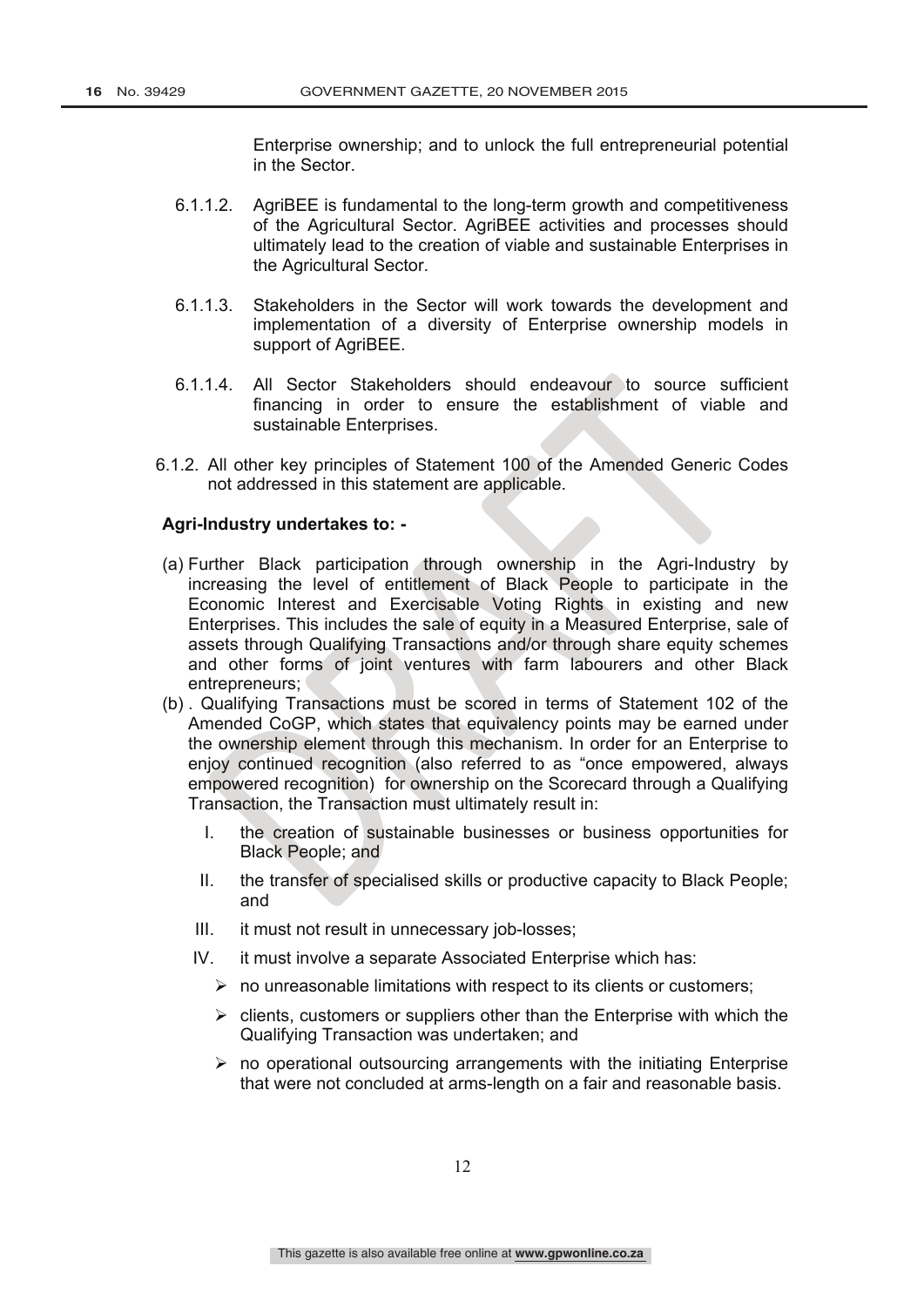#### **Government undertakes to: -**

- (a) Implement all legislative and other measures at its disposal to facilitate black ownership.
- (b) Facilitate access to state BEE funds that are made available by government departments, State-Owned Enterprises, and financial institutions.

# **Draft Amended Ownership scorecard for Large Enterprises**

| <b>Ownership for Large Enterprises</b> |                                          |                                                                                                                                                                                                     |                     |                                             |  |  |
|----------------------------------------|------------------------------------------|-----------------------------------------------------------------------------------------------------------------------------------------------------------------------------------------------------|---------------------|---------------------------------------------|--|--|
| Weightin<br>g                          | Indicator                                | <b>Measurement Category &amp; Criteria</b>                                                                                                                                                          | Weighting<br>Points | <b>Equity Ownership</b>                     |  |  |
|                                        | 2.1<br>Voting<br><b>Rights</b>           | 2.1.1<br><b>Exercisable Voting Rights</b><br>(land ownership) in the Entity<br>in the hands of Black people                                                                                         | $\overline{4}$      | $25%+1$                                     |  |  |
|                                        |                                          | 2.1.2 Exercisable Voting Rights<br>(land ownership) in the Entity<br>in the hands of Black women                                                                                                    | $\overline{2}$      | 10%                                         |  |  |
|                                        |                                          | 2.2.1 Economic Interest in the<br>Entity to which Black people<br>are entitled                                                                                                                      | 4                   | 25%                                         |  |  |
| 25                                     | 2.2 Econo<br>mic                         | 2.2.2 Economic Interest in the<br>Entity to which Black women<br>are entitled                                                                                                                       | $\overline{2}$      | 10%                                         |  |  |
|                                        | <b>Interes</b><br>t                      | Economic Interest of any of the following Black natural people in<br>the Measured Entity                                                                                                            |                     |                                             |  |  |
|                                        | 2.2.2.1<br>2.2.2.2<br>2.2.2.3<br>2.2.3.4 | Black designated groups;<br><b>Black participants in Employee Share</b><br><b>Ownership Programmes;</b><br>Black people in Broad based<br>Ownership Scheme;<br>Black participants in Co-operatives; | 3                   | 4%                                          |  |  |
|                                        | 2.2.4 New Entrants                       |                                                                                                                                                                                                     | $\overline{2}$      | 2%                                          |  |  |
|                                        | Realisation<br>Points                    | <b>Net Value</b>                                                                                                                                                                                    | 8                   | Refer to Annexe<br>E of the<br>Amended CoGP |  |  |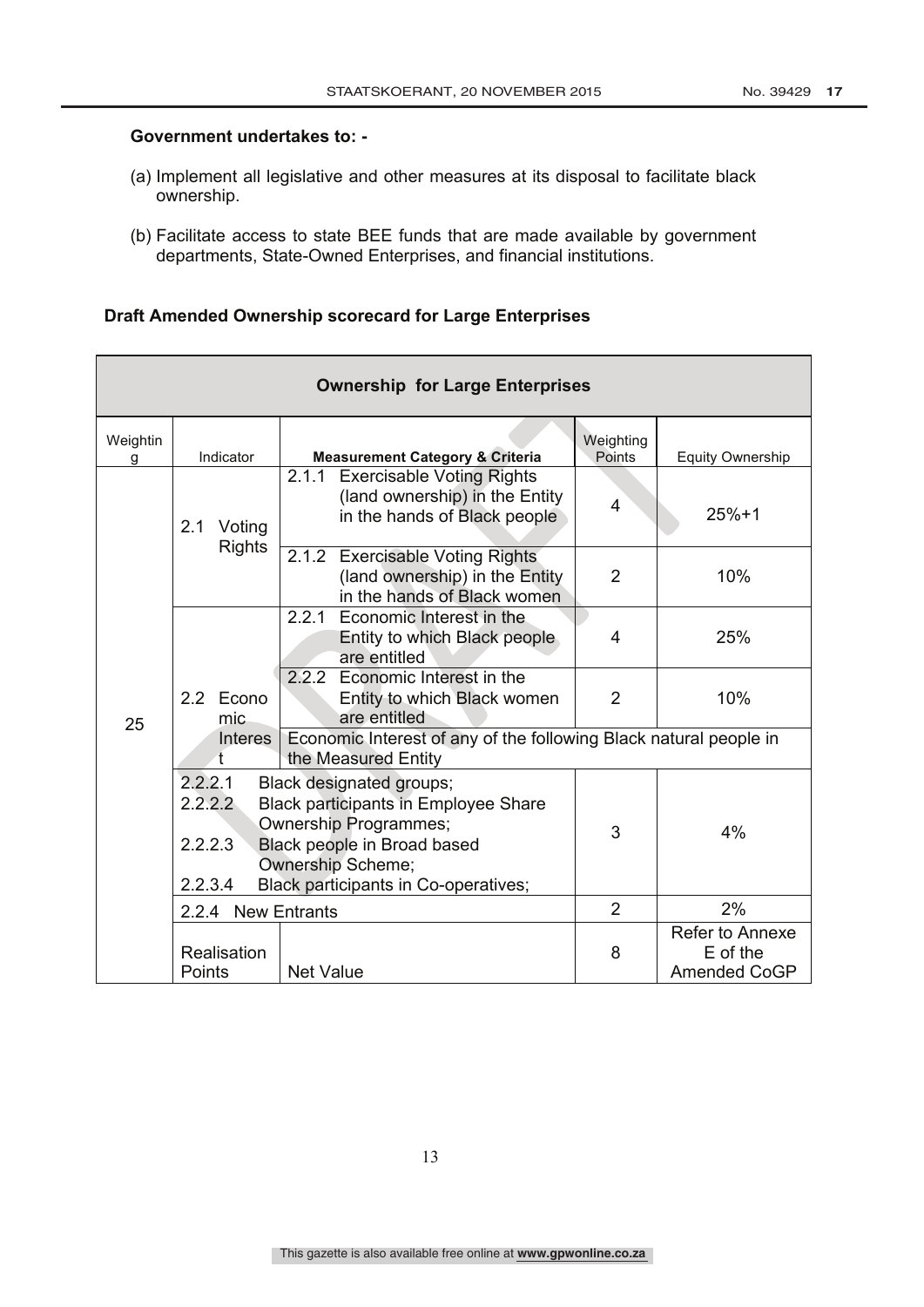# **Draft Amended Ownership scorecard for QSEs**

| <b>Ownership for QSEs</b> |                                                                            |                |                          |  |
|---------------------------|----------------------------------------------------------------------------|----------------|--------------------------|--|
|                           | Category and Ownership Indicator                                           | Weighting      |                          |  |
|                           |                                                                            | points         | <b>Compliance Target</b> |  |
|                           | Voting rights:                                                             |                |                          |  |
|                           | Exercisable Voting Rights in the<br>Enterprise in the hands of back people | 5              | $25% + 1$ vote           |  |
|                           | Exercisable Voting Rights in the<br>Enterprise in the hands of back women  | 2              | 10%                      |  |
|                           | <b>Economic Interest:</b>                                                  |                |                          |  |
|                           | Economic Interest of black people in<br>the Enterprise                     | 5              | 25%                      |  |
|                           | Economic Interest of black women in<br>the Enterprise                      | $\overline{2}$ | 10%                      |  |
|                           | New Entrants or Black Designated<br>Groups                                 | 3              | 2%                       |  |
|                           | <b>Realisation points:</b>                                                 |                |                          |  |
|                           | <b>Net Value</b>                                                           | 8              | Refer to Annex 100(E)    |  |

The principles of Statement 102 (as being revised) of the Amended CoGP on Recognition of Sale of Assets will apply under Ownership Element.

# 6.2. **MANAGEMENT CONTROL**

The objective of this element is to increase the participation and levels of control of Black People and Black Women at board and executive management levels in the Agri-Industry. This will be achieved by increasing the absolute and relative number of Black People in these positions and by implementing mechanisms under the skills development element to ensure that secondary, tertiary and in-house training and development programmes are designed to meet the targets set under the Management Control element.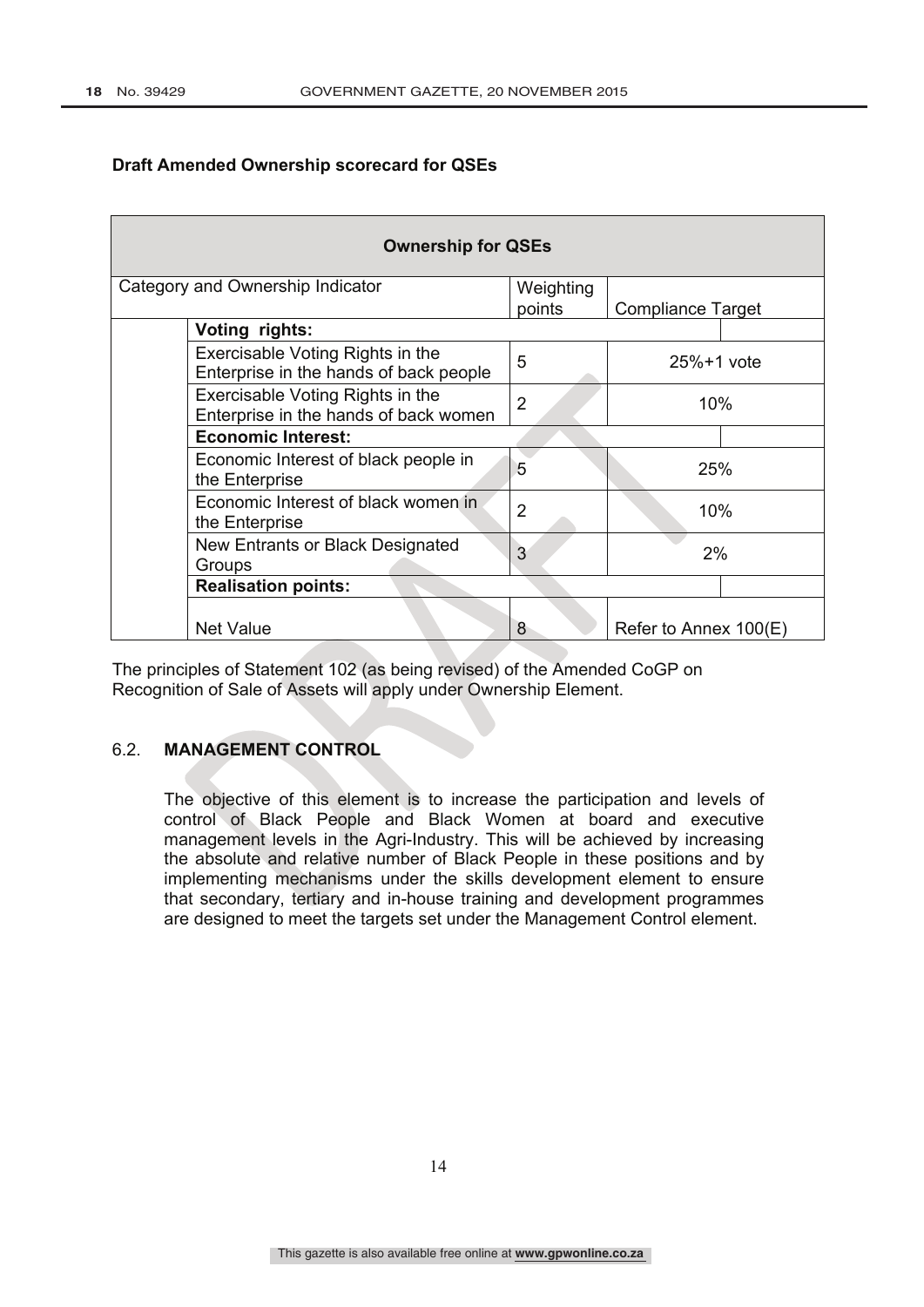# **Draft Amended Management control scorecard for Large Enterprises**

|               | <b>Management Control for Large Enterprises</b>                                                 |                         |                       |
|---------------|-------------------------------------------------------------------------------------------------|-------------------------|-----------------------|
| Weightin<br>g | <b>Measurement Category &amp; Criteria</b>                                                      | Weighti<br>ng<br>points | Complian<br>ce target |
|               | <b>Board participation</b>                                                                      |                         |                       |
|               | Exercisable voting rights of black board members as a<br>percentage of all board members        | 2                       | 50%                   |
|               | Exercisable voting rights of black female board members as a<br>percentage of all board members | 1                       | 25%                   |
|               | Black Executive directors as a percentage of all executive<br>directors                         | 2                       | 50%                   |
|               | Black female Executive directors as a percentage of all<br>executive directors                  |                         | 25%                   |
|               | <b>Other Executive Management:</b>                                                              |                         |                       |
|               | Black Executive Management as a percentage of all executive<br>directors                        | $\overline{2}$          | 60%                   |
|               | Black female Executive Management as percentage of all<br>executive directors                   | 1                       | 30%                   |
|               | <b>Senior Management</b>                                                                        |                         |                       |
| 19            | Black employees in Senior Management as a percentage of<br>all senior management                | $\overline{2}$          | 60%                   |
|               | Black female employees in Senior Management as a<br>percentage of all senior management         | 1                       | 30%                   |
|               | <b>Middle Management</b>                                                                        |                         |                       |
|               | Black employees in Middle Management as a percentage of<br>all middle management                | $\overline{2}$          | 75%                   |
|               | Black female employees in Middle Management as a<br>percentage of all middle management         |                         | 38%                   |
|               | <b>Junior Management</b>                                                                        |                         |                       |
|               | Black employees in Junior Management as a percentage of all<br>junior management                | 1                       | 88%                   |
|               | Black female employees in Junior Management as a<br>percentage of all junior management         | 1                       | 44%                   |
|               | <b>Employees with disabilities</b>                                                              |                         |                       |
|               | Black employees with disabilities as a percentage of all<br>employees                           | 2                       | 2%                    |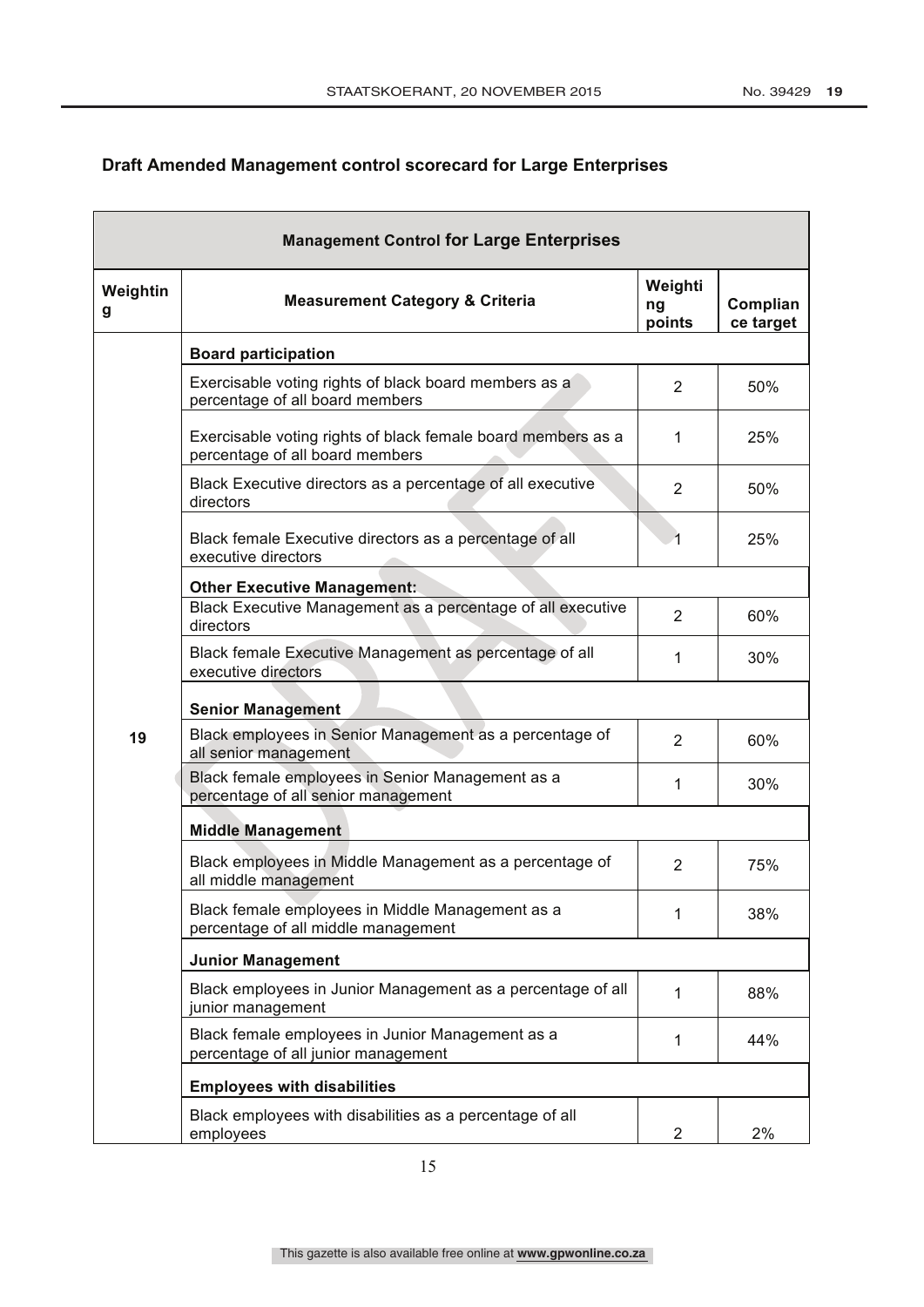# **Draft Amended Management Control scorecard for QSE**

| <b>Management Control for QSE</b>           |                                                            |                      |                       |  |  |
|---------------------------------------------|------------------------------------------------------------|----------------------|-----------------------|--|--|
|                                             | Category and Ownership Indicator                           | Weightin<br>g points | Complian<br>ce Target |  |  |
|                                             |                                                            |                      |                       |  |  |
|                                             | <b>Executive (senior) Management</b>                       |                      |                       |  |  |
| 15                                          | <b>Black representation at Executive Management</b>        | 5                    | 50%                   |  |  |
|                                             | <b>Black female representation at Executive Management</b> | 2                    | 25%                   |  |  |
| Non-Executive (middle and junior)Management |                                                            |                      |                       |  |  |
|                                             | Black representation at non-executive management           | 6                    | 60%                   |  |  |
|                                             | Black female representation at non-executive<br>management | 2                    | 30%                   |  |  |

#### **Agri-Industry undertakes to: -**

- (a) Promote participation by Black People in board positions;
- (b) Promote participation by Black People in executive management positions;
- (c) Promote participation by Black Women in board and executive management positions; and
- (d) Promote participation by Black People as Independent Non-executive Board Members.
- (e) Management Control and skills development targets

Management Control and skills development targets should be achieved within the ambit of the Employment Equity and Skills Development Acts. The objective of the management control element is to increase the representation of Black People, Black Women and Black Designated Groups at Senior Management level, at Professionally Qualified, Experienced Specialist and Mid-Management level and at Skilled Technical and Academically Qualified, Junior Management, Supervisory, Foremen and Superintendent level, in the Agri-Industry. This will be achieved by increasing the absolute and relative number of Black People in these positions and by implementing mechanisms under the skills development element to ensure that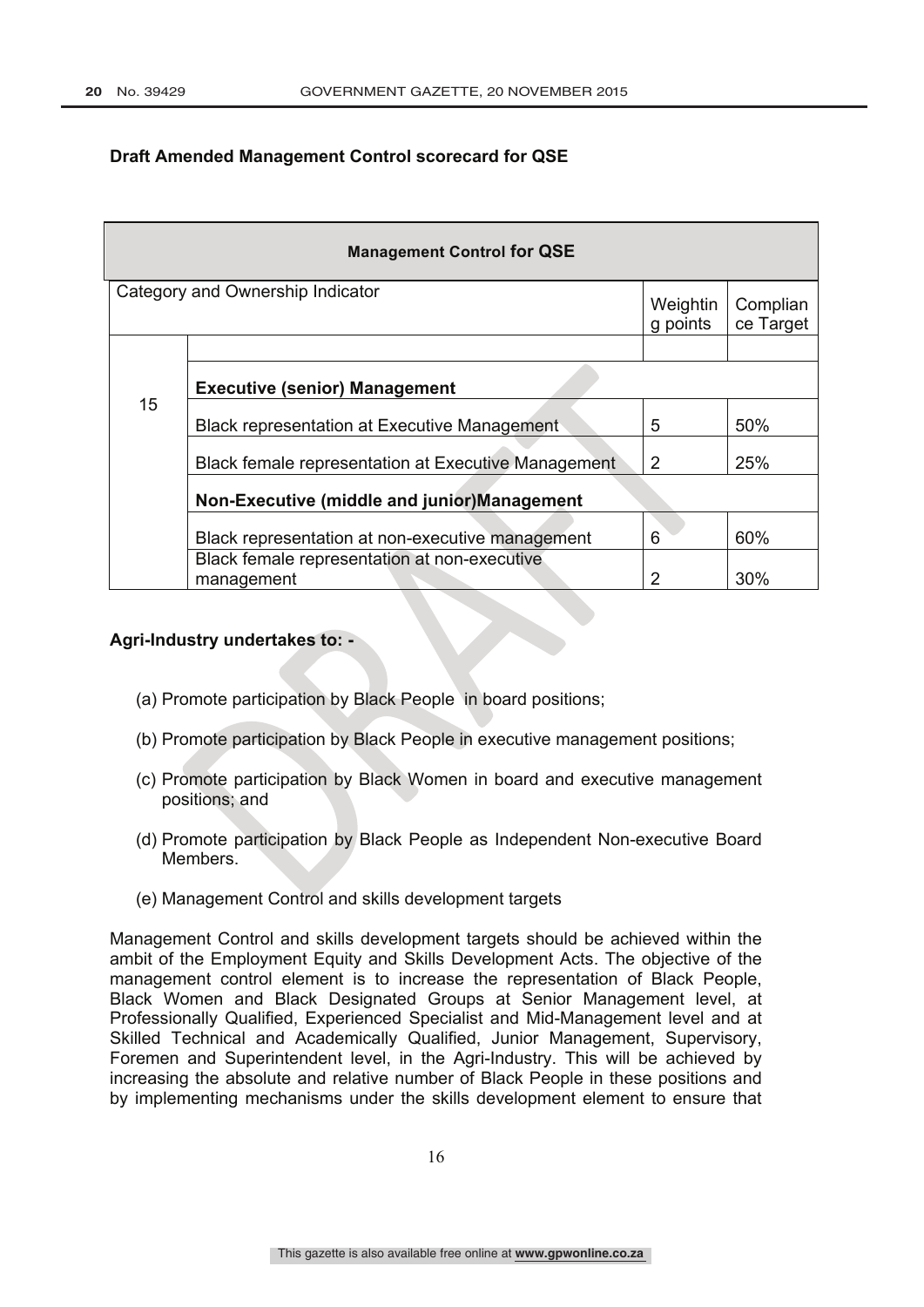secondary, tertiary and in-house training and development programmes are designed to meet the targets set under the employment equity element.

- (f) Proactively employ members of Black Designated Groups at Top Management, Senior Management, Professionally Qualified, Experienced Specialist, Mid-Management, Skilled Technical and Academically Qualified, Junior Management, Supervisors, Foremen, and Superintendent Levels as prescribed in the Scorecards.
- (g) All other key principles of Statement 200 of the Amended Generic Codes not addressed in this statement are applicable.

# 6.3. **SKILLS DEVELOPMENT**

- 6.3.1. Commercial viability in agriculture demands sustained productivity, high levels of entrepreneurship, long term commitment, resources and skills. The transformation demands of the Sector and rapid changes in the global environment require that more resources should be mobilised for expanding the existing human capital pool through investing in people, employment equity, skills development and institutional transformation.
- 6.3.2. Black Designated Groups are targeted under the skills development element. In addition, a focus on the development of core skills as identified by the enterprise, scarce and critical skills as identified by relevant Sector Education and Training Authority ('SETA'), must be ensured. In this respect, skills development spend on proposed learning interventions which address these skills shortages must account for 85% of the value of the actual contribution. Enterprises should engage with the relevant Sector Education and Training Authority ('SETA') for information on such learning interventions.
- 6.3.3. All other key principles of Statement 300 of the Amended Generic Codes not addressed in this statement are applicable.

| <b>Skills Development</b>                                                                                                                                    |                                            |                      |                          |  |  |  |
|--------------------------------------------------------------------------------------------------------------------------------------------------------------|--------------------------------------------|----------------------|--------------------------|--|--|--|
| Weightin<br>g                                                                                                                                                | <b>Measurement Category &amp; Criteria</b> | Weightin<br>g points | Complianc<br>е<br>Target |  |  |  |
| Skills Development on any programme specified in the Learning<br>Programme Matrix for black people as a percentage of the Leviable<br>20<br>(payroll) Amount |                                            |                      |                          |  |  |  |

#### **Draft Skills Development scorecard for Large Enterprises**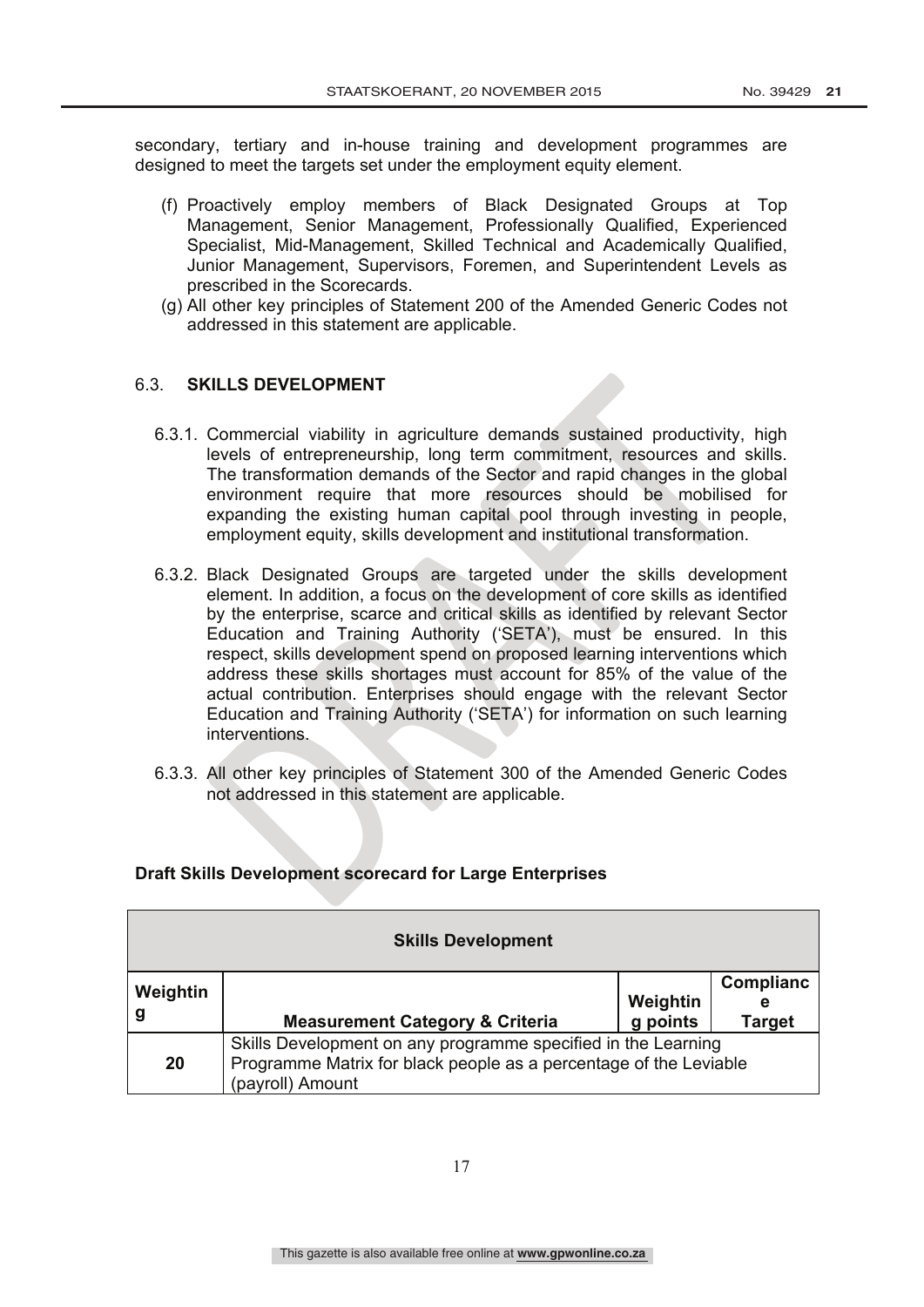| Skills Development Expenditure on Learning<br>Programmes specified in the Learning<br>Programme Matrix for black people as a<br>percentage of Leviable (payroll) Amount.<br>(provided 85% is on core and critical skills)                      | 8 | 6%   |
|------------------------------------------------------------------------------------------------------------------------------------------------------------------------------------------------------------------------------------------------|---|------|
| Skills Development Expenditure on Learning<br>Programmes specified in the Learning<br>Programme Matrix for black people with<br>disabilities as a percentage of Leviable (payroll)<br>Amount. (provided 85% is on core and critical<br>skills) | 4 | 0.3% |
| Learnership, Apprenticeships, and Internship                                                                                                                                                                                                   |   |      |
| Number of black people participating in<br>Learnership, Apprenticeships, and Internships as<br>a percentage of total employees (provided 85% is<br>on core and critical skills)                                                                | 4 | 2.5% |
| Number of black unemployed people<br>participating in training specified in the learning<br>programme matrix as a percentage of number of<br>employees(provided 85% is on core and critical<br>skills)                                         | 4 | 2.5% |
| <b>Bonus Points:</b>                                                                                                                                                                                                                           |   |      |
| Number of black people absorbed by the<br>Measured and Industry Entity at the end of the<br>Learnership programme                                                                                                                              | 5 | 100% |

# **Draft Amended Skills Development scorecard for QSE**

|                 | <b>Skills Development for QSE</b>                                                                                                                                                                               |                     |                                    |
|-----------------|-----------------------------------------------------------------------------------------------------------------------------------------------------------------------------------------------------------------|---------------------|------------------------------------|
| <b>Criteria</b> |                                                                                                                                                                                                                 | Weighting<br>points | <b>Compliance</b><br><b>Target</b> |
| 30              | Skills development expenditure on learning<br>programmes specified in the learning<br>programme matrix for black people as a<br>percentage of leviable amount. (provided 85%<br>is on core and critical skills) | 15                  | 3%                                 |
|                 | Number of black unemployed people<br>participating in training specified in the learning<br>programme matrix as a percentage of number<br>of employees (provided 85% is on core and<br>critical skills)         | 5                   | $1\%$                              |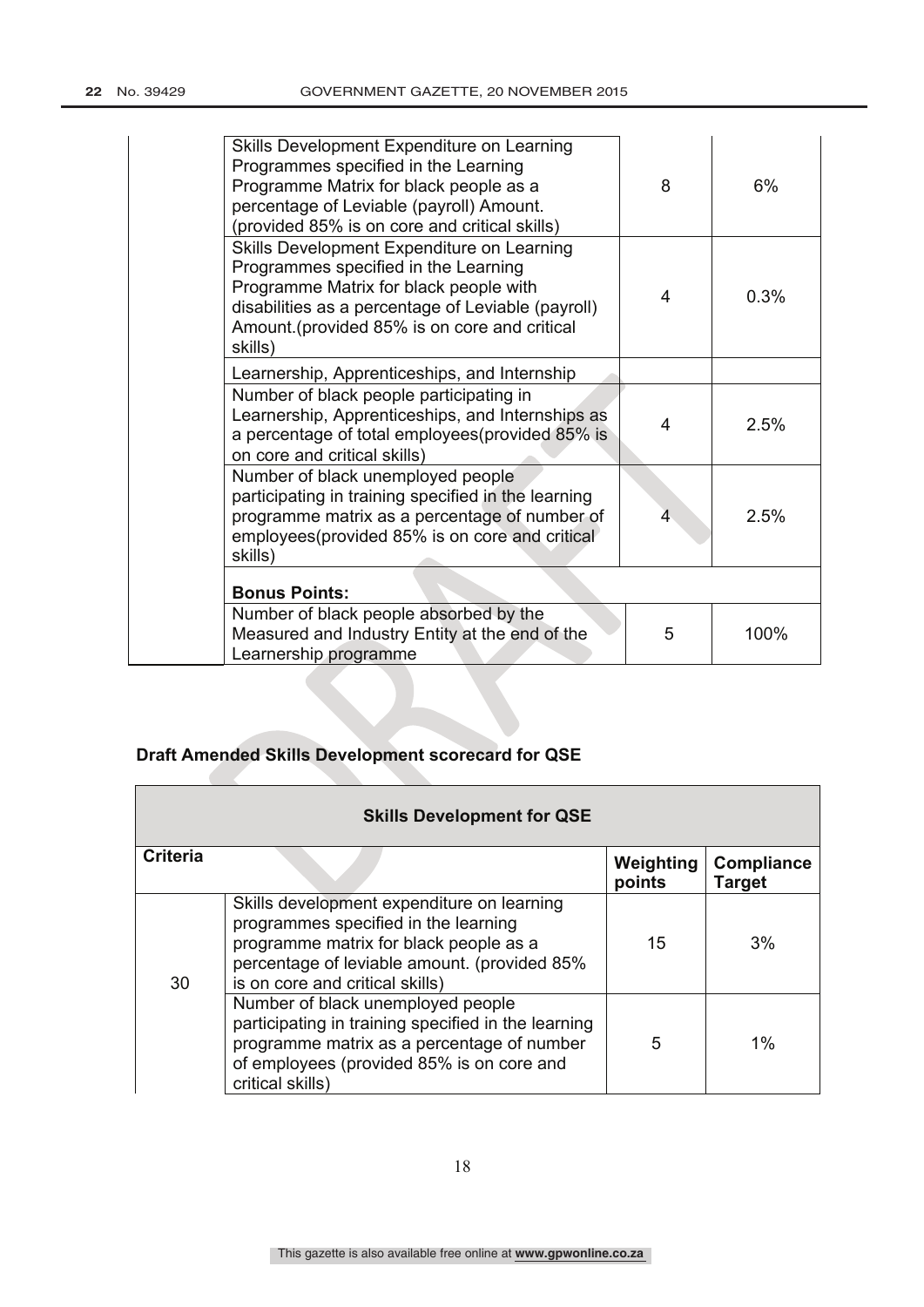| Skills development expenditure on learning<br>programmes specified in the learning<br>programme matrix for black women as a<br>percentage of leviable amount. (provided 85%<br>is on core and critical skills) | 10 | $1\%$ |
|----------------------------------------------------------------------------------------------------------------------------------------------------------------------------------------------------------------|----|-------|
| <b>Bonus Points:</b>                                                                                                                                                                                           |    |       |
| Number of black people absorbed by the<br>Measured and Industry Entity at the end of the<br>Learnership programme                                                                                              | 5  | 1በበ%  |

#### **Agri-Industry undertakes to:-**

- (a) Identify gaps in workers' training needs so as to co-operate with and complement teaching and educational institutions and to allow their workers to receive skills and in-service training;
- (b) Dedicate resources to provide for experiential training, internships, in-service training and training infrastructure for prospective agribusiness entrepreneurs, farm managers and farm labourers;
- (c) Ensure maximum use of resources provided by the Skills Levy of the relevant SETAs ;
- (d) Institute a sector-wide young professional employment and mentoring programme, which targets Black unemployed and underemployed graduates in all disciplines. Mentorship programmes shall be accredited by the relevant SETA or other agreed authority; and
- (e) Implement quantifiable and measurable in-house mentoring programmes as part of the skills development of black employees.

#### **The relevant SETAs undertake to:-**

- (a) Establish SETA-funded training programmes for farm and Enterprise workers in appropriate technical and management skills;
- (b) Fast-track the registration of learners on NQF-aligned learning programmes;
- (c) Fast-track the implementation of appropriate learnership, internship, apprenticeship, in-service and mentorship programmes required by the Sector;
- (d) Fast-track the accreditation of appropriate sectoral service providers;
- (e) Encourage, support and monitor such programmes in the private sector;
- (f) Ensure the transformation of agricultural training institutions to accelerate preferential recruitment and admission of black trainees;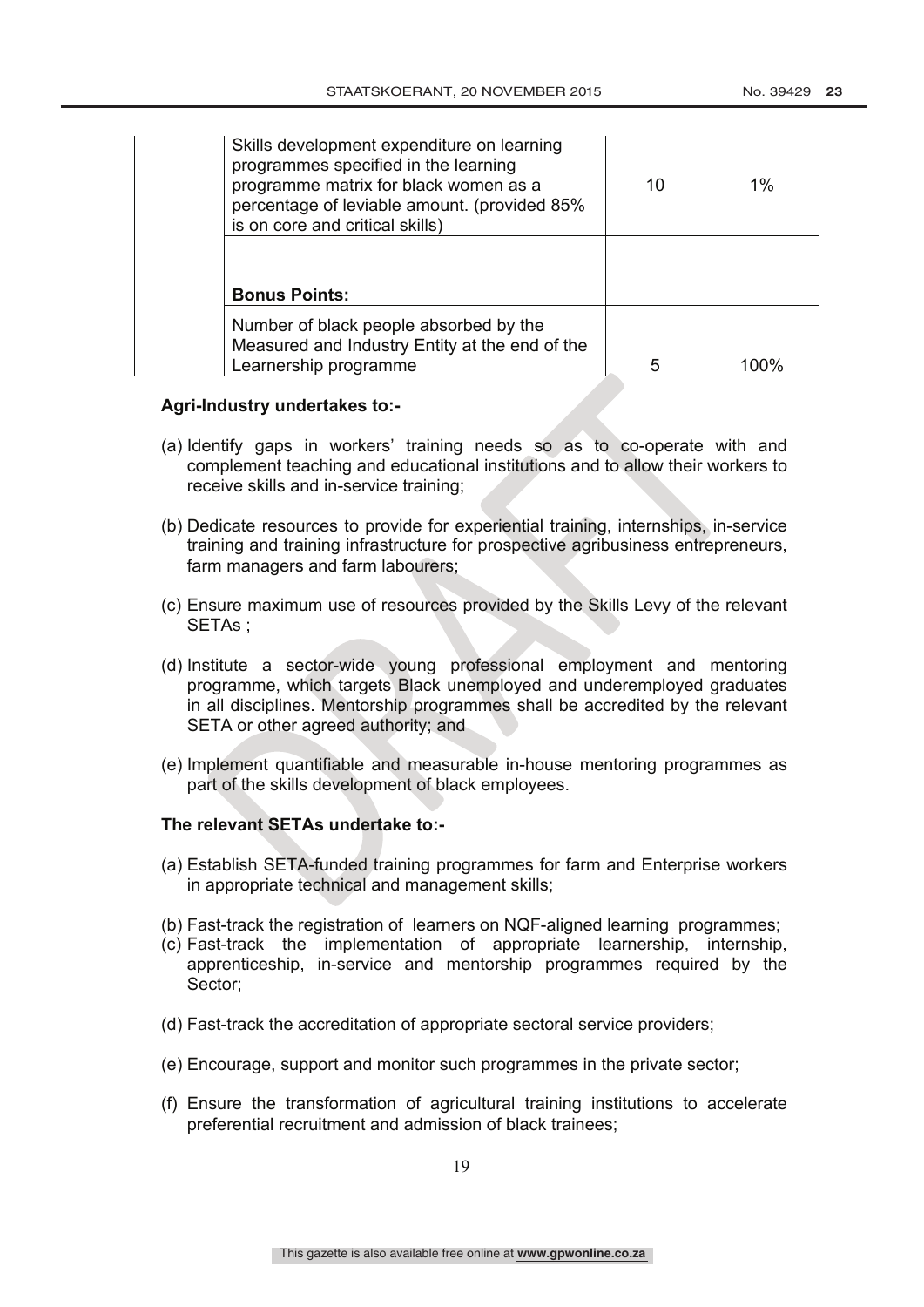- (g) Encourage quantifiable and measurable in-house mentoring programmes as part of the skills development of black employees;
- (h) Encourage the implementation of sector-wide young professional employment and mentoring programmes, which target Black unemployed and underemployed graduates in all disciplines. Mentorship programmes shall be accredited by the relevant SETA or other agreed authority; and
- (i) Provide support to QSE's and EME's in the implementation of relevant skills development initiatives, including Enterprises which are exempted from the payment of the skills development levy.

#### **Government undertakes to:-**

- (a) Provide primary education and training. This includes adult literacy and numeracy training. The State, in conjunction with the governing bodies of educational institutions and similar structures, must ensure that quality training is offered by all primary, secondary and tertiary institutions;
- (b) Encourage agricultural and agro-processing training at schools and agricultural colleges. A focused, formal agricultural and agro-processing training system which adequately equips future agriculturalists and agroprocessors should be developed;
- (c) Promote agriculture and agro-processing as a competitive career option;
- (d) Undertake a review of the effective demand for human resources in the agricultural Sector;
- (e) Lead and co-ordinate a targeted programme in collaboration with education authorities, farmers' organisations, labour and the agricultural private sector to review existing education and training curricula in order to enhance technical, entrepreneurial, and management skills for Black entrants into the Sector;
- (f) Ensure the inclusion of a substantial number of Black persons from the Sector as the nucleus of strategic partners in Government overseas trade missions, technical assistance, study visits and training opportunities;
- (g) Promote functional literacy and numeracy through ABET programmes;
- (h) Encourage quantifiable and measurable in-house mentoring programmes as part of the skills development of black employees; and
- (i) Encourage the implementation of a sector-wide young professional employment and mentoring programmes, which target Black unemployed and underemployed graduates in all disciplines. Mentorship programmes shall be accredited by the relevant SETA or other agreed authority.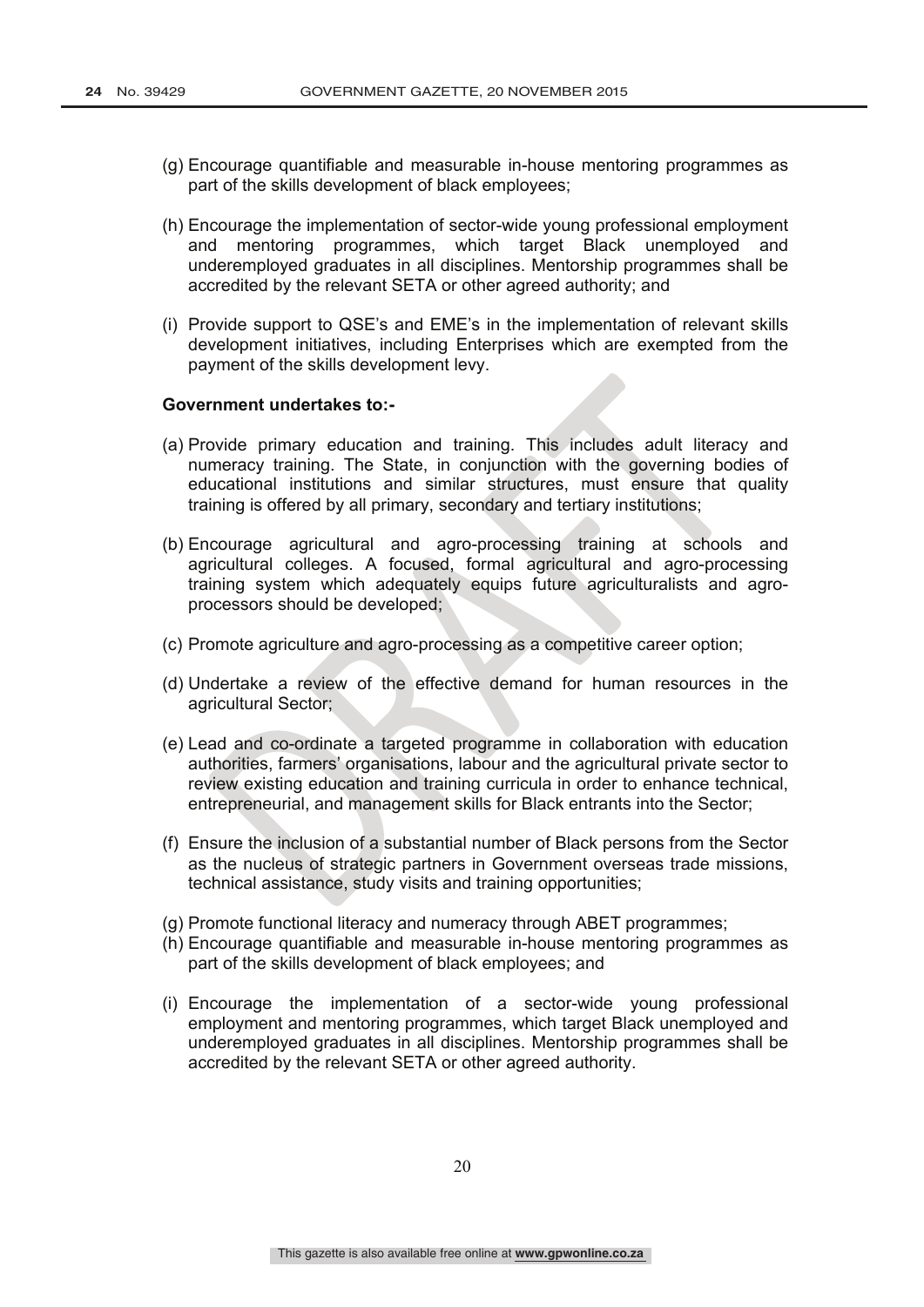$\overline{\mathbf{1}}$ 

# 6.4. **DRAFT AMENDED ENTERPRISE AND SUPPLIER DEVELOPMENT**

 $\mathbf{r}$ 

# **Draft Amended Enterprise and Suppliers Development scorecard for Large Enterprises**

|           | <b>Enterprise and Supplier Development for Large Enterprises</b>                                                                                                                                                                                                                                                                                                                                                                                           |                            |                             |
|-----------|------------------------------------------------------------------------------------------------------------------------------------------------------------------------------------------------------------------------------------------------------------------------------------------------------------------------------------------------------------------------------------------------------------------------------------------------------------|----------------------------|-----------------------------|
| Weighting | <b>Measurement Category &amp; Criteria</b>                                                                                                                                                                                                                                                                                                                                                                                                                 | Weighting<br><b>Points</b> | Compliance<br><b>Target</b> |
|           | PREFERENTIAL PROCUMENT<br>1.                                                                                                                                                                                                                                                                                                                                                                                                                               |                            |                             |
|           | 1.1.<br>B-BBEE Procurement Spend from all<br>Empowering Suppliers based on the B-BBEE<br>Procurement Recognition Levels as a percentage<br>of Total Measured Procurement Spend                                                                                                                                                                                                                                                                             | 5                          | 80%                         |
|           | 1.2.<br>B-BBEE Procurement Spend from all<br>Empowering Suppliers that are Qualifying Small<br>Enterprises based on the applicable B-BBEE<br>Procurement Recognition Levels as a percentage<br>of Total Measured Procurement Spend                                                                                                                                                                                                                         | 3                          | 15%                         |
|           | 1.3.<br>B-BBEE Procurement Spend from all Exempted<br>Micro-Enterprises based on the applicable B-<br>BBEE Procurement Recognition Levels as a<br>percentage of Total Measured Procurement<br>Spend                                                                                                                                                                                                                                                        | 4                          | 15%                         |
| 40        | 1.4.<br><b>B-BBEE Procurement Spend from Empowering</b><br>Suppliers that are at least 51% black owned<br>based on the applicable B-BBEE Procurement<br>Recognition Levels as a percentage of Total<br>Measured Procurement Spend Phase in: 10% for<br>1 <sup>st</sup> Year, 20% for 2 <sup>nd</sup> year, 25% for 3 <sup>rd</sup> year, 30%<br>for $4th$ year, 40% for $5th$ year, provided the<br>measured entity achieve the 3% NPAT under 2.1<br>below | 9                          | 40%                         |
|           | <b>B-BBEE Procurement Spend from Empowering</b><br>1.5.<br>Suppliers that are at least 30% black women<br>owned based on the applicable B-BBEE<br>Procurement Recognition Levels as a percentage<br>of Total Measured Procurement Spend.<br>Phase in: Target is 6% for year 1 to year 4, provided<br>the target for supplier development is increased to 3%<br>NPAT.                                                                                       | 4                          | 12%                         |
|           | <b>Bonus points</b>                                                                                                                                                                                                                                                                                                                                                                                                                                        |                            |                             |
|           | <b>B-BBEE Procurement Spend from Designated</b><br>1.6.<br>Group Suppliers that are at least 51% Black<br>owned.                                                                                                                                                                                                                                                                                                                                           | $\overline{2}$             | 2%                          |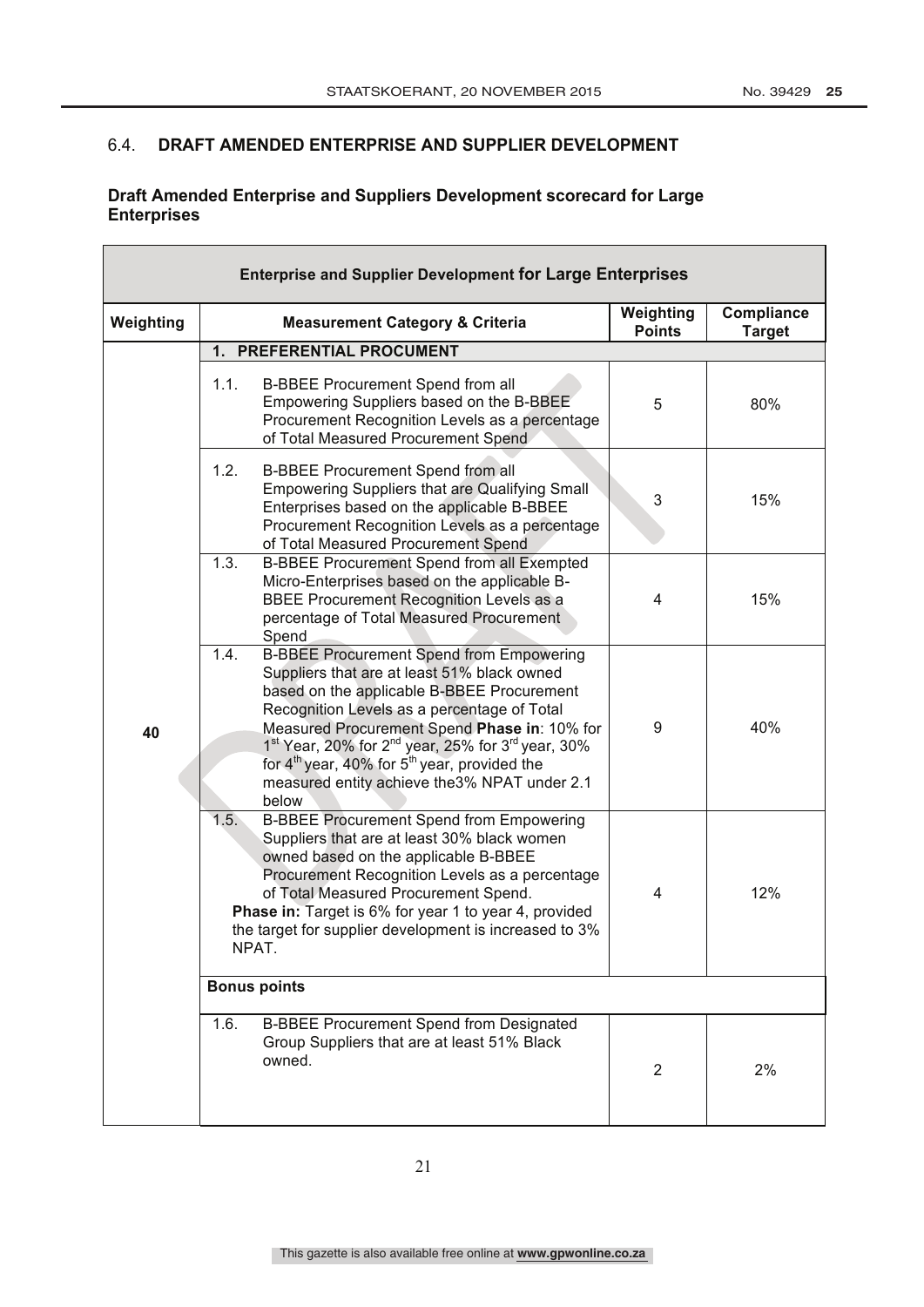|      | 2. SUPPLIER DEVELOPMENT                                                                                                                                        |                 |                                                       |
|------|----------------------------------------------------------------------------------------------------------------------------------------------------------------|-----------------|-------------------------------------------------------|
| 2.1. | Annual value of all Supplier Development<br>Contribution made by the Measured Entity as a<br>percentage of the target                                          | 10 <sup>1</sup> | (3% of NPAT<br>for year 1 to<br>year 4)<br>2% of NPAT |
|      | 3. ENTERPRISE DEVELOPMENT                                                                                                                                      |                 |                                                       |
| 3.1. | Annual value of Enterprise Development<br><b>Contribution and Sector Specific Programmes</b><br>made by the Measured Entity as a percentage of<br>the target.  | 5               | 1.5% of NPAT                                          |
|      | <b>Bonus points</b>                                                                                                                                            |                 |                                                       |
| 3.2. | Bonus point for graduation of one or more<br>Enterprise Development beneficiaries to graduate<br>to the Supplier Development level                             |                 |                                                       |
| 3.3. | Bonus point for creating one or more jobs directly<br>as a result of Supplier Development and<br>Enterprise Development initiatives by the<br>Measured Entity. |                 |                                                       |

#### Note 1:

Ownership is kept at 25% + 1 vote because emphasis is placed on Enterprise and Supplier Development to develop and initiate more black industrialists to own enterprises.

#### Note 2:

Government and the Private Sector undertake to establish Enterprise and Supplier Development (ESD) Fund to be managed by an Independent Fund Administrator. Measured Entities (both QSEs and Large Enterprises) can contribute their 3% NPAT on Supplier Development and 1.5% NPAT on Enterprise Development into the ESD Fund. Measured Entities have a choice to contribute directly the fund or undertake Supplier Development and Enterprise Development on their own. For measured entities which decide to contribute to the fund will score full points under the Supplier Development (10 points) and Enterprise Development (5 points). In order to earn full points on ESD, measured entities who chose to contribute to the fund must still implement preferential procurement sub-element of the ESD. Measured Entities which contributed to the fund can apply for funding from the Fund Administrator to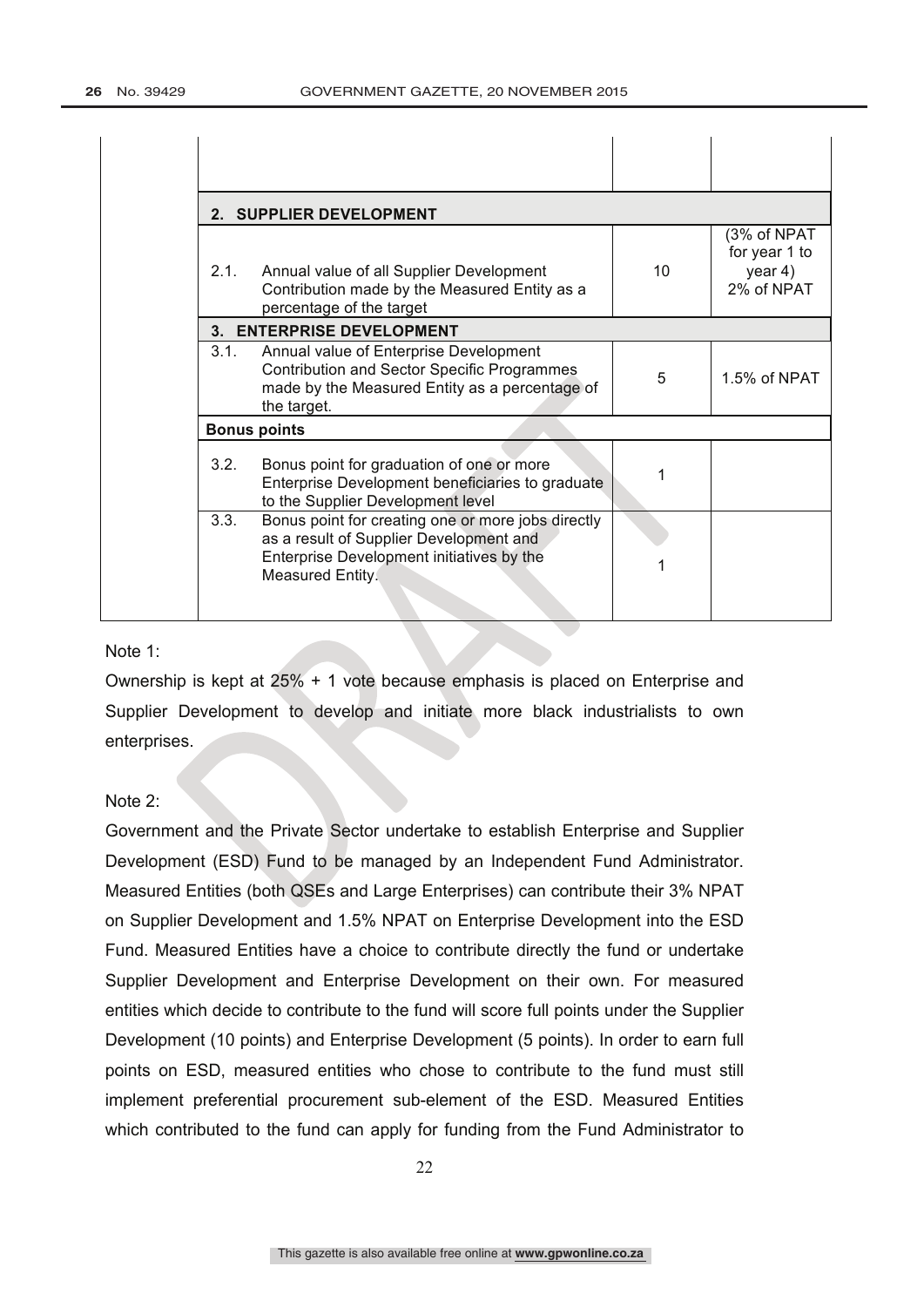implement ESD in their various enterprises. The objectives of the fund are as follows:

- To create black industrialists to own agricultural enterprises;
- To establish new suppliers and enterprises in the agricultural value chain;
- To support enterprise development initiatives; and
- To contribute to transformation in the overall ownership in the entire Agricultural Sector.

# **Draft Amended Enterprise and Suppliers Development scorecard for QSE**

|    | <b>Enterprise and Suppliers Development for QSE</b>                                                                                                                                                                                                                                                                                                          |                     |                      |
|----|--------------------------------------------------------------------------------------------------------------------------------------------------------------------------------------------------------------------------------------------------------------------------------------------------------------------------------------------------------------|---------------------|----------------------|
|    | Category and Ownership Indicator                                                                                                                                                                                                                                                                                                                             | Weighting<br>points | Compliance<br>Target |
|    | <b>1. PREFERENTIAL PROCUREMENT</b>                                                                                                                                                                                                                                                                                                                           |                     |                      |
|    | 1.1.<br><b>B-BBEE Procurement Spend from all</b><br>Empowering Suppliers based on the B-<br><b>BBEE Procurement Recognition Level</b><br>as a percentage of Total Measured<br><b>Procurement Spend</b>                                                                                                                                                       | 10                  | 60%                  |
| 25 | 1.2.<br><b>B-BBEE Procurement Spend from</b><br><b>Empowering Suppliers that are at least</b><br>51% black owned based on the<br>applicable B-BBEE Procurement<br>Precognition Levels as a percentage of<br><b>Total Measured Procurement Spend</b><br><b>Phase in:</b> 5% for 1 <sup>st</sup> Year, 10% for $2^{nd}$ year,<br>15% for 3 <sup>rd</sup> year, | 5                   | 15%                  |
|    | 2. SUPPPLIER DEVELOPMENT                                                                                                                                                                                                                                                                                                                                     |                     |                      |
|    | 2.1. Annual value of all Supplier Development<br>Contribution made by the Measured Entity as<br>a percentage of the target                                                                                                                                                                                                                                   | 5                   | 1% of NPAT           |
|    | 3. ENTERPRISE DEVELOPMENT                                                                                                                                                                                                                                                                                                                                    |                     |                      |
|    | 3.1. Annual value of Enterprise Development<br><b>Contribution and Sector Specific Programmes</b><br>made by the Measured Entity as a percentage<br>of the target                                                                                                                                                                                            | 5                   | 1.5% of NPAT         |
|    |                                                                                                                                                                                                                                                                                                                                                              |                     |                      |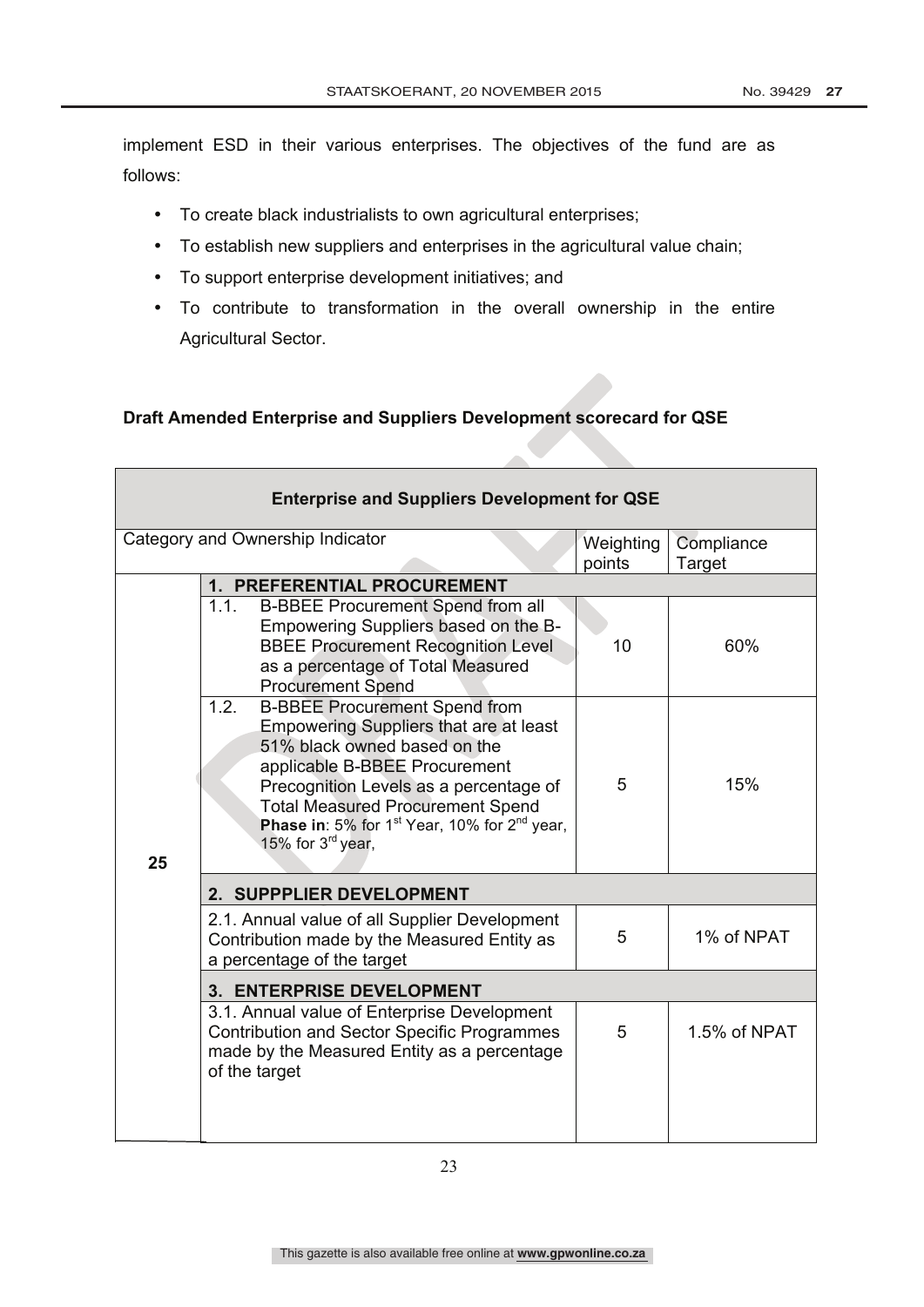#### 6.4.1. **KEY MEASUREMENT PRINCIPLES**

- 6.4.1.1. The Enterprise and Supplier Development consist of,
- (a) Preferential Procurement; and
- (b) Enterprise Development and Supplier Development.
- (c) Enterprise Development and Supplier Development Contributions will be recognized as a percentage of annual Net Profit After Tax(NPAT)
- (d) All other key principles of Statement 400 of the Amended Generic Codes not addressed in this statement are applicable.

#### 6.4.2. **SUB-MINIMUM AND DISCOUNTING PRINCIPLE**

- 6.4.2.1. A measured Entity must achieve a minimum of 40% of the targets set out on 1, 2 and 3 excluding bonus points of the Enterprise and Supplier Development Scorecard.
- 6.4.2.2. Non-compliance to the threshold targets will result in the overall achieved B-BBEE status level being discounted in accordance with paragraph 3.4 in statement 000.
- 6.4.2.3. An empowering Supplier within a context of B-BBEE is a B-BBEE compliant entity, which is a good citizen South African entity, comply with all regulatory requirements of the country and should meet at least three if it is a large enterprise or one if it is a QSE of the following criteria:
- (a) At least 25% of cost of sales excluding labour cost and depreciation must be procured from local producers or local supplier in SA, for service industry labour cost are included but capped to 15%.
- (b) Job creation 50% of jobs created are for Black people provided that the number of Black employees since the immediate prior verified B-BBEE Measurement is maintained.
- (c) At least 25% transformation of raw material/beneficiation which include local manufacturing, production and/or assembly, and/or packaging.
- (d) Skills transfer- at least 12 days per annum of productivity deployed in assisting Black EMEs and QSEs beneficiaries to increase their operation or financial capacity.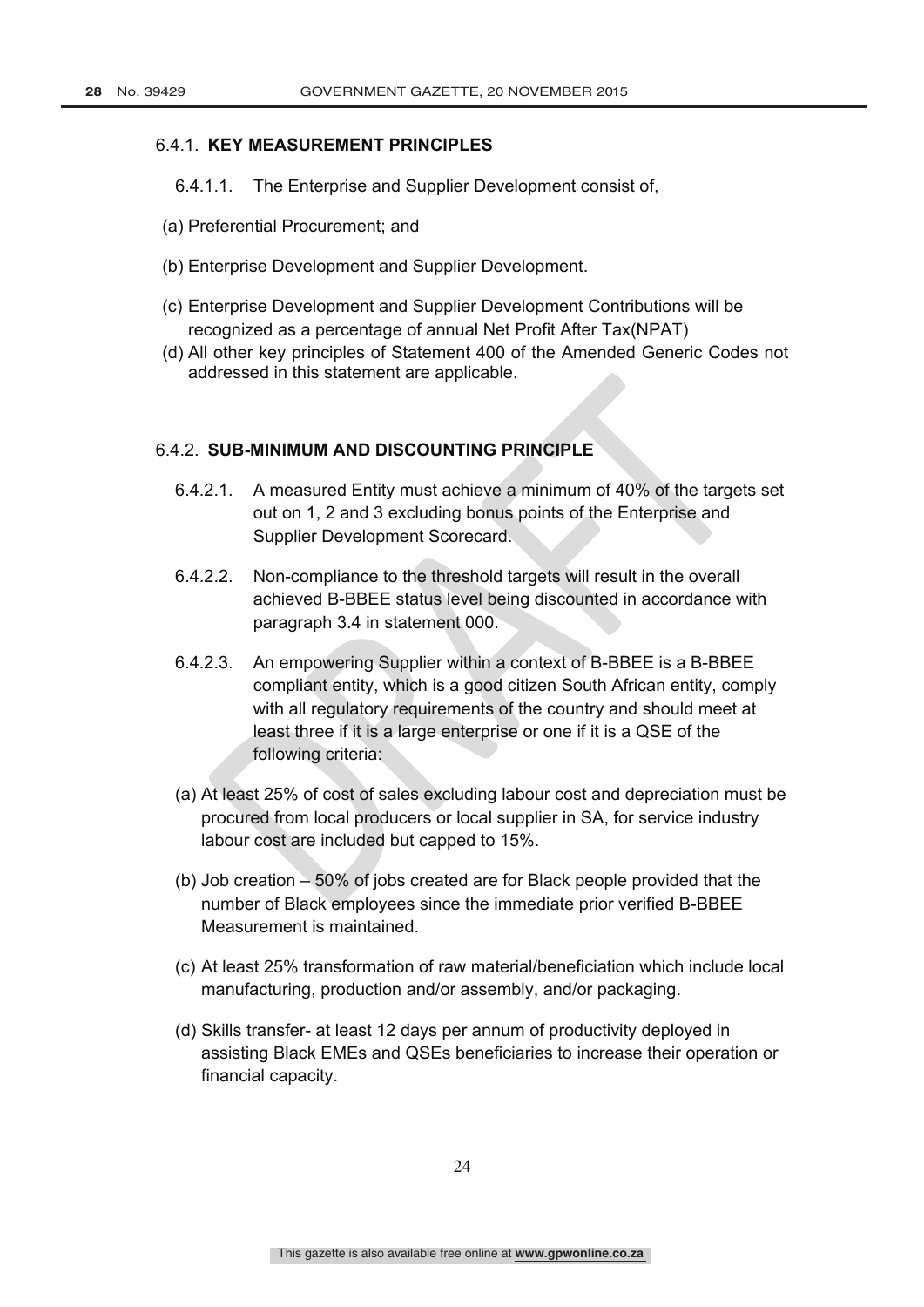- (e) At least 85% of labour cost should be paid to South African employees by service industry entities.
- 6.4.2.4. Exempted Micro Enterprises and Start-Ups are automatically recognized as Empowering Supplies.
- 6.4.2.5. The weighting points in the Enterprise and Supplier Development scorecard represent maximum number of points possible for each of the criteria.
- 6.4.2.6. If a measured entity procures goods and services from a supplier that is:
- (a) A recipient of supplier development contributions from a Measured Entity under Code series 400 has a minimum 3 year contract with the Measured Entity, the recognizable B-BBEE Procurement Spend that can be attributed to that Supplier is multiplied by a factor 1.2;
- (b) A black owned QSE or EME which is not a supplier development beneficiary but that has a minimum 3 year contract with the Measured Entity, the recognisable B-BBEE Procurement Spend that can be attributed to that Supplier is multiplied by a factor of 1.2
- (c) A first time supplier to the Measured Entity, the recognisable B-BBEE Procurement Spend that can be attributed to that Supplier is multiplied by a factor of 1.2.
- (d) Procurement of goods and services and any other activities that fall under 1 will not qualify for scoring under 2 and 3 and vice versa.
- (e) Beneficiaries of Supplier Development and Enterprise Development are EMEs or QSEs which are at least 51% black owned or at least 51% black women owned.

### 6.4.3. **General Principles**

- 6.4.3.1. To strengthen local procurement in order to help South Africa's industrial base in critical sectors of production and value adding manufacturing, which are largely labour-intensive industries.
- 6.4.3.2. To increase local procurement through capacity building achieved by incentivizing appropriate local supplier development programmes by businesses supplying imported goods and services.
- 6.4.3.3. The imports provisions do not apply to the designated sectors and products for local production, as when published.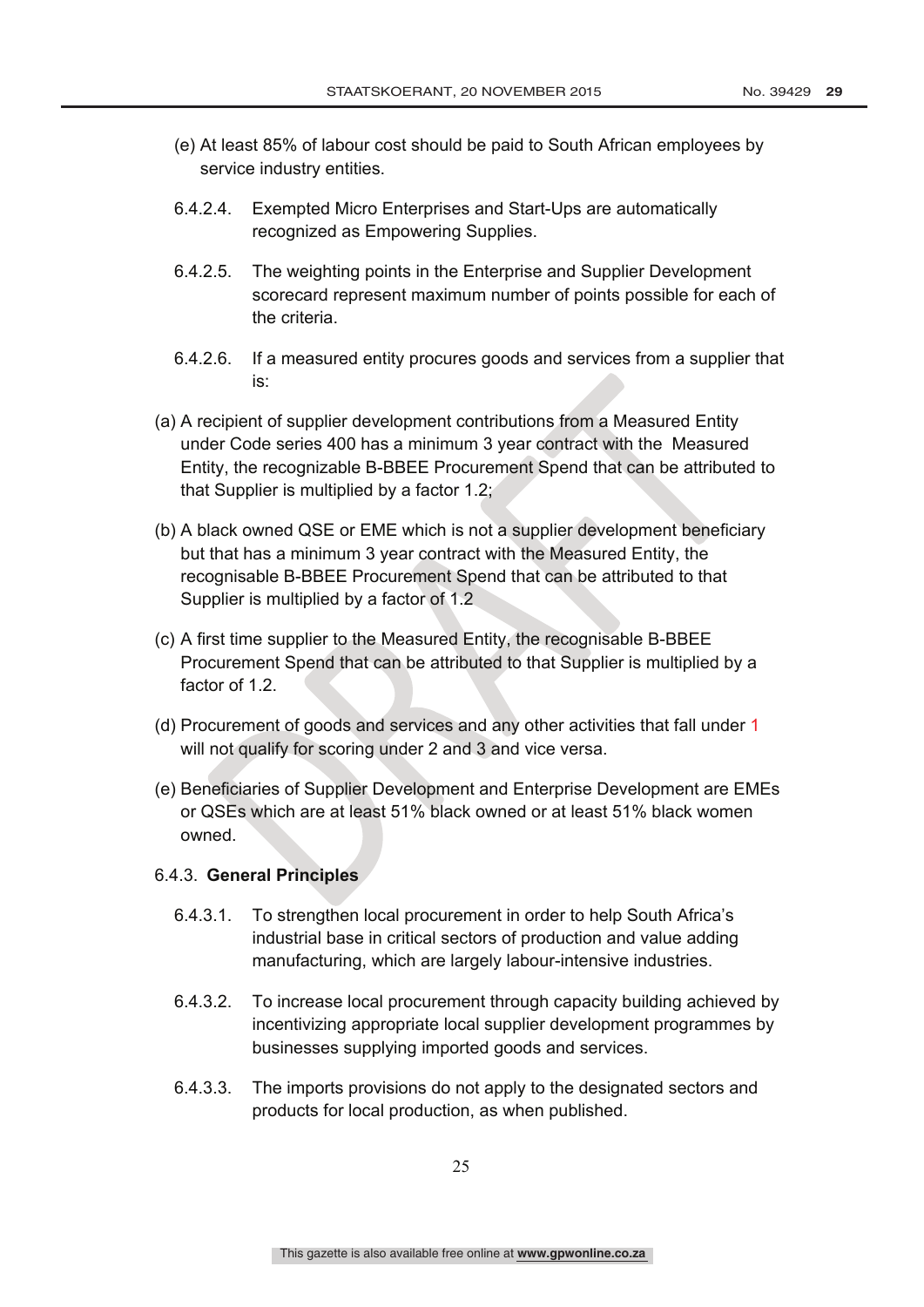- 6.4.3.4. To actively support procurement from black owned QSEs and EMEs by identifying opportunities to increase procurement from local suppliers in order to support employment creation.
- 6.4.3.5. To support procurement from black owned and black women owned businesses in order to increase the participation of these businesses in the main stream economy.
- 6.4.3.6. To promote the use of black owned professional service providers and entrepreneurs as suppliers.
- 6.4.3.7. Measured Entities receive recognitions for any Enterprise Development and Supplier Development Contributions that are quantifiable as a monetary value using Standard Valuation Method.
- 6.4.3.8. Measured Entities are encouraged to align their Enterprise Development and Supplier Development initiatives with designated sectors of government's localisation in value adding programmes.
- 6.4.3.9. Measured Entities are encouraged to align their Enterprise Development and Supplier Development initiatives with their supply chain requirements thereby linking Enterprise Development and Supplier Development with Preferential Procurement.
- 6.4.3.10. Qualifying Enterprise Development and Supplier Development Contributions of any Measured Entity are recognisable on an annual basis.
- 6.4.3.11. Contributions, programmes and/or initiatives that span over multiple years, the total contribution amount must be divided by the number of years, and the average per year is then to be utilized for annual contribution.
- 6.4.3.12. Measured Entities are encouraged to develop and implemented Enterprise Development and Supplier Development plan for Qualifying Beneficiaries. The plan should include:
- 6.4.3.12.1. Priority interventions
- 6.4.3.12.2. Key performance indicators; and
- 6.4.3.12.3. A concise implementation plan with clearly articulated milestones.
	- 6.4.3.13. Measured Entities will not get recognition for the same activities undertaken under 2. and 3, they will only get recognition for one of two i.e. 2 or 3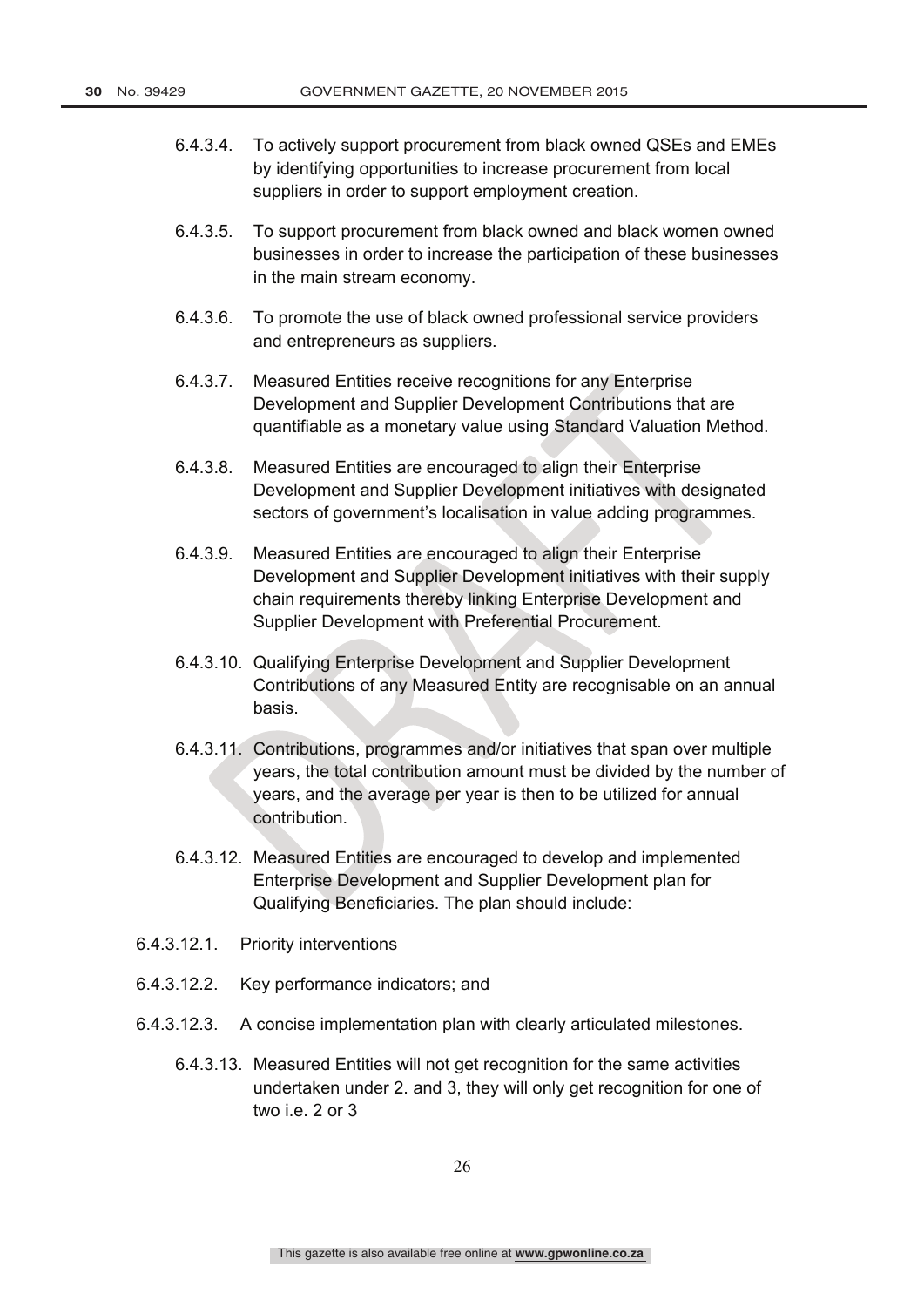6.4.3.14. No portion of the value of any Qualifying Enterprise Development and Supplier Development Contribution that is payable to the beneficiary after the date of measurement can form part of any calculation under this statement.

#### 6.4.4. **Total Measured Procurement Spend**

The following procurement is measurable within Total Measured Procurement Spend:

- 6.4.4.1. Cost of sales: all goods and services procured that comprise the cost of sales of the Measured Entity,
- 6.4.4.2. Operational expenditure: all goods and services procured that comprise the operational expenditure of the Measured Entity;
- 6.4.4.3. Capital expenditure: all capital expenditure incurred by the Measured Entity;

#### 6.4.5. **Public sector procurement**:

- 6.4.5.1.1. All goods and services procured from organs of state and public entities Despite this, procurement by a Measured Entity from a local government authority, which is a reseller of that service, is measurable at the B-BBEE Recognition Level of the primary Supplier of the service; and
- 6.4.5.1.2. In any event, any procurement of any goods or services from any organ of state or public entity that enjoys a statutory or regulated monopoly in the supply of such or services, is excluded;
	- 6.4.5.2. Monopolistic procurement: all goods and services procurement from suppliers that enjoy a monopolistic position;
	- 6.4.5.3. Third-party procurement: all procurement for third-party or a client, where the cost of that procurement is an expense recorded in the Measured Entity's annual financial statements;
	- 6.4.5.4. Labour brokers and independent contractors: any procurement of the Measured Entity which is Outsourced Labour Expenditure;
	- 6.4.5.5. Pension and medical aid contributions: payments made to any post retirement funding scheme or to a medical aid or to a similar medical insurer by a Measured Entity for its employees, excluding any portions of such payments which are a contribution to a capital investment of the employee. The scheme or insure must issue a certificate dividing payments between the capital investment portion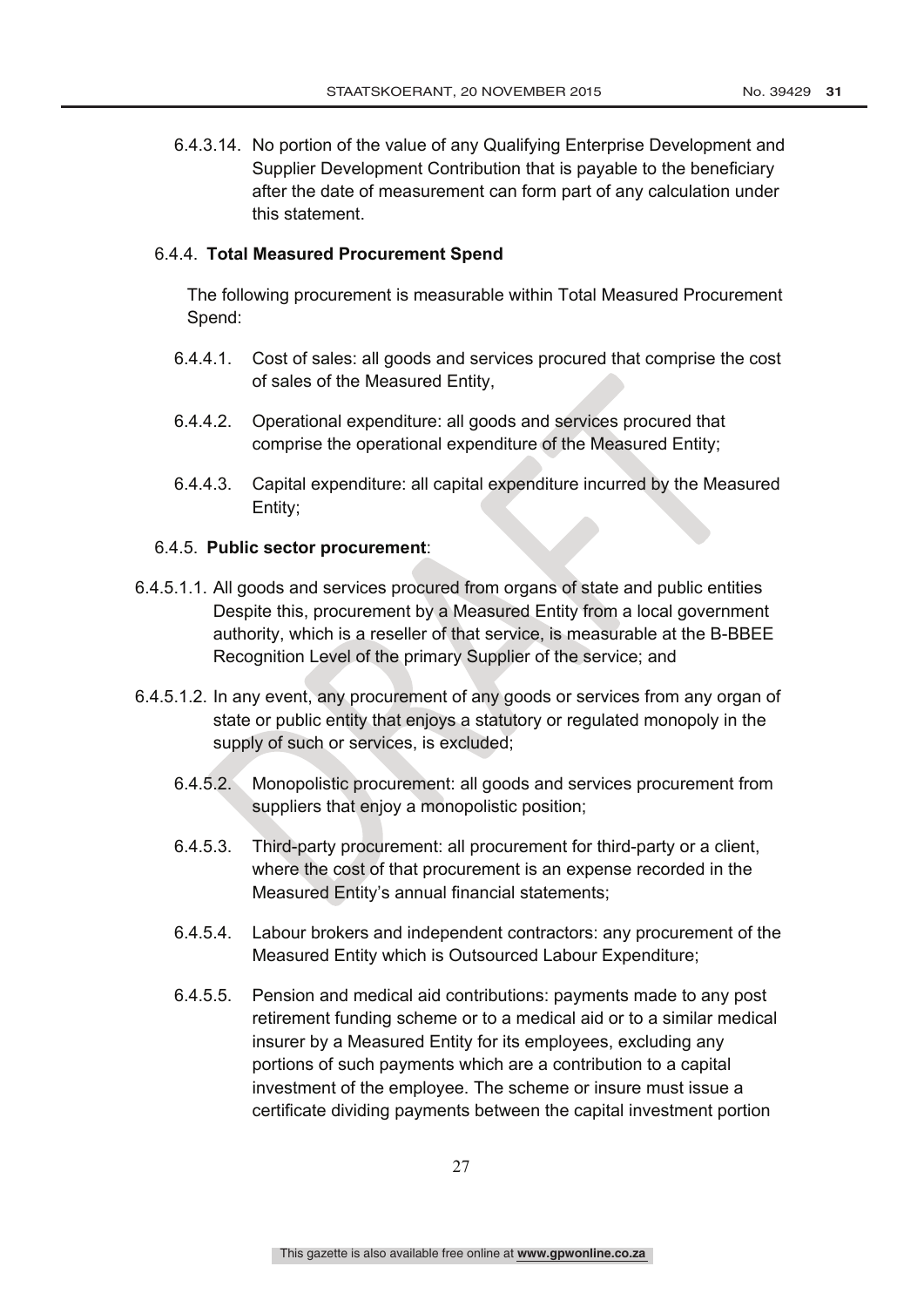and the balance to establish the amount that is measurable within Total Measured Procurement Spend;

- 6.4.5.6. Trade commission's: any commission or similar payments payable by a Measured Entity; to any other person pursuant to the business or trade of the Measured Entity
- 6.4.5.7. Empowerment related expenditure: all goods and services procured in carrying out B-BBEE. The Total Measured Procurement Spend does not include actual contribution portion recognized under section 2 and 3 of this statement or Code series 500 but does not include any expenditure incurred in facilitating those contributions;
- 6.4.5.8. Imports: all goods and services that are imported or procured from a non-South African source; and
- 6.4.5.9. Intra-group procurement: all goods and services procured from subsidiaries or holding companies of the Measured Entity (BEE credentials of the entity supplying goods and/or services must be confirmed by way of a valid BEE certificate).

#### 6.4.6. **Exclusion from Total Measured Procurement Spend**

The following list provides permissible exclusions from Total Measured Procurement Spend recognisable in terms of paragraph 6.4.4:

- 6.4.6.1. Taxation: any amount payable to any person which represents a lawful tax or levy imposed by an organ of state authorized to impose such tax or levy, including rates impose by a municipality or other local government;
- 6.4.6.2. Salaries, wages, remunerations, and emoluments: any amount payable to an employee as an element for their salary or wage and any emolument or similar payment paid to a director of Measured Entity.
- 6.4.6.3. Pass-through third-party procurement: all procurement of third-party or a client that is recorded as an expense in the third-party or client's annual financial statement but is not recorded as such in the Measured Entity's annual financial statement;

#### 6.4.6.4. **Empowerment Related Procurement:**

- 6.4.6.4.1. Investments in or loans to an Associated Enterprise;
- 6.4.6.4.2. Investments, loans or donations qualifying for recognition under any statement under Code series 400 or 500;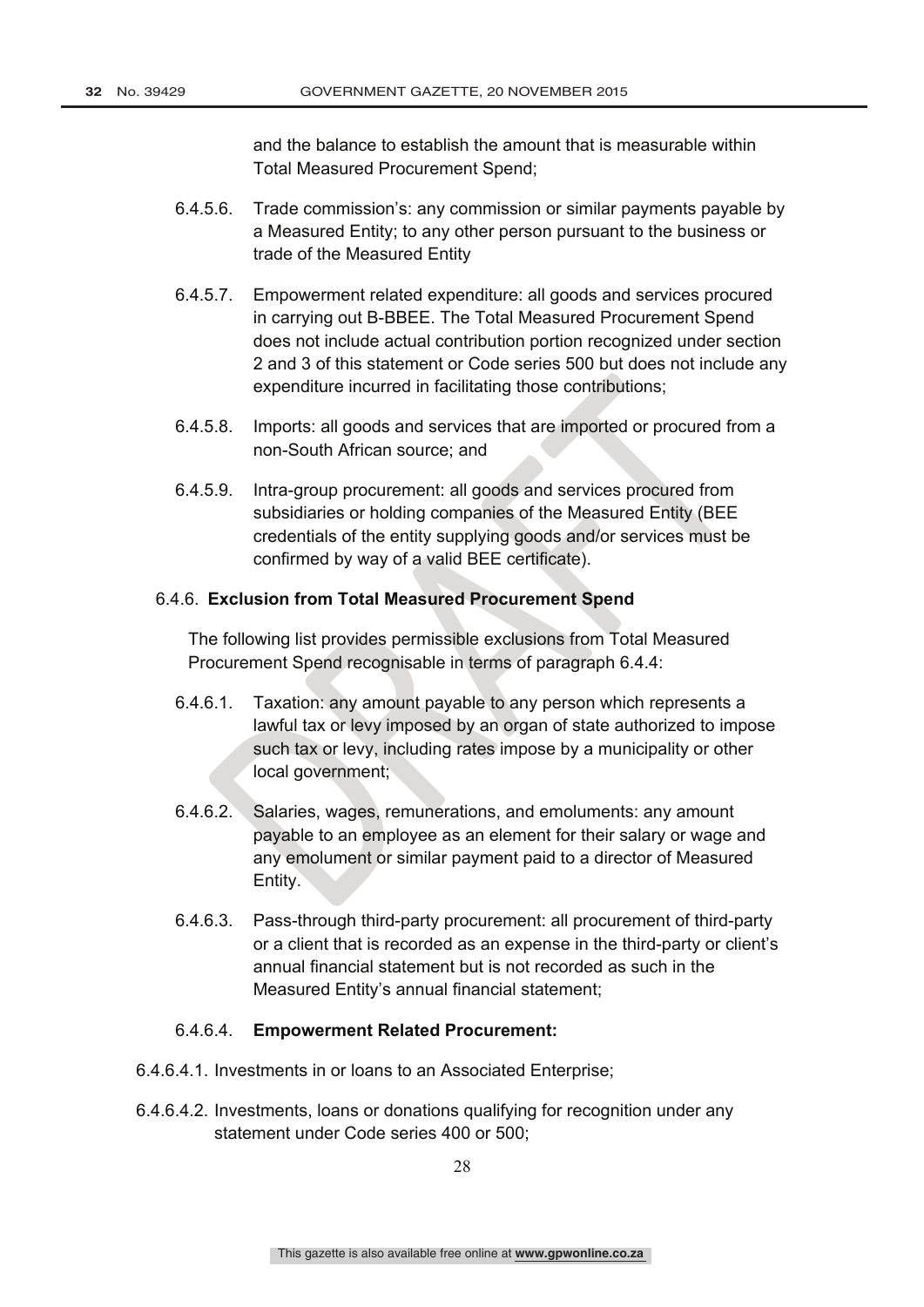### **6.4.6.5. Imports: The Following Imported Goods and Services:**

- 6.4.6.5.1. Imported capital goods or components for value-added production in South Africa provided that:
- 6.4.6.5.1.1. There is no existing local production of such capital goods or components; and
- 6.4.6.5.1.2. Importing those capital goods or components promotes further valueadded production within South Africa;
- 6.4.6.5.2. Imported goods and services other than those listed in paragraph 6.4.6.5.1 if there is no local production of those goods or services including, but not limited to, imported goods or services that-
- 6.4.6.5.2.1. Carry a brand different to the locally produced goods or services; or
- 6.4.6.5.2.2. Have different technical specifications to the locally produced goods or services.
- 6.4.6.5.3. The exclusion of imports listed under 6.4.6.5.2 are subject to them having developed and implemented an Enterprise Development and Supplier Development plan for imported goods and services. This plan should include:
- 6.4.6.5.3.1. Clear objectives
- 6.4.6.5.3.2. Priority interventions
- 6.4.6.5.3.3. Key performance indicators; and
- 6.4.6.5.3.4. A concise implementation plan with clearly articulated milestones
- 6.4.6.5.4. The Department of Trade and Industry will from time to time consult with the industry and issue practice notes with regard to the provisions on import exclusion.

#### 6.4.7. **Measurement of B-BBEE Procurement Spend**

- 6.4.7.1. B-BBEE Procurement Spend is the value of the procurement falling within paragraph 6.4.4 and not excluded by paragraph 6.4.6. If a supplier falls within a category of supplier listed in paragraph 6.4.2.6, the value of procurement from that supplier is multiplied by the applicable factor listed in that paragraph.
- 6.4.7.2. B-BBEE Procurement Spend can be measured in terms of formula 'A' in Annexe 400 (A).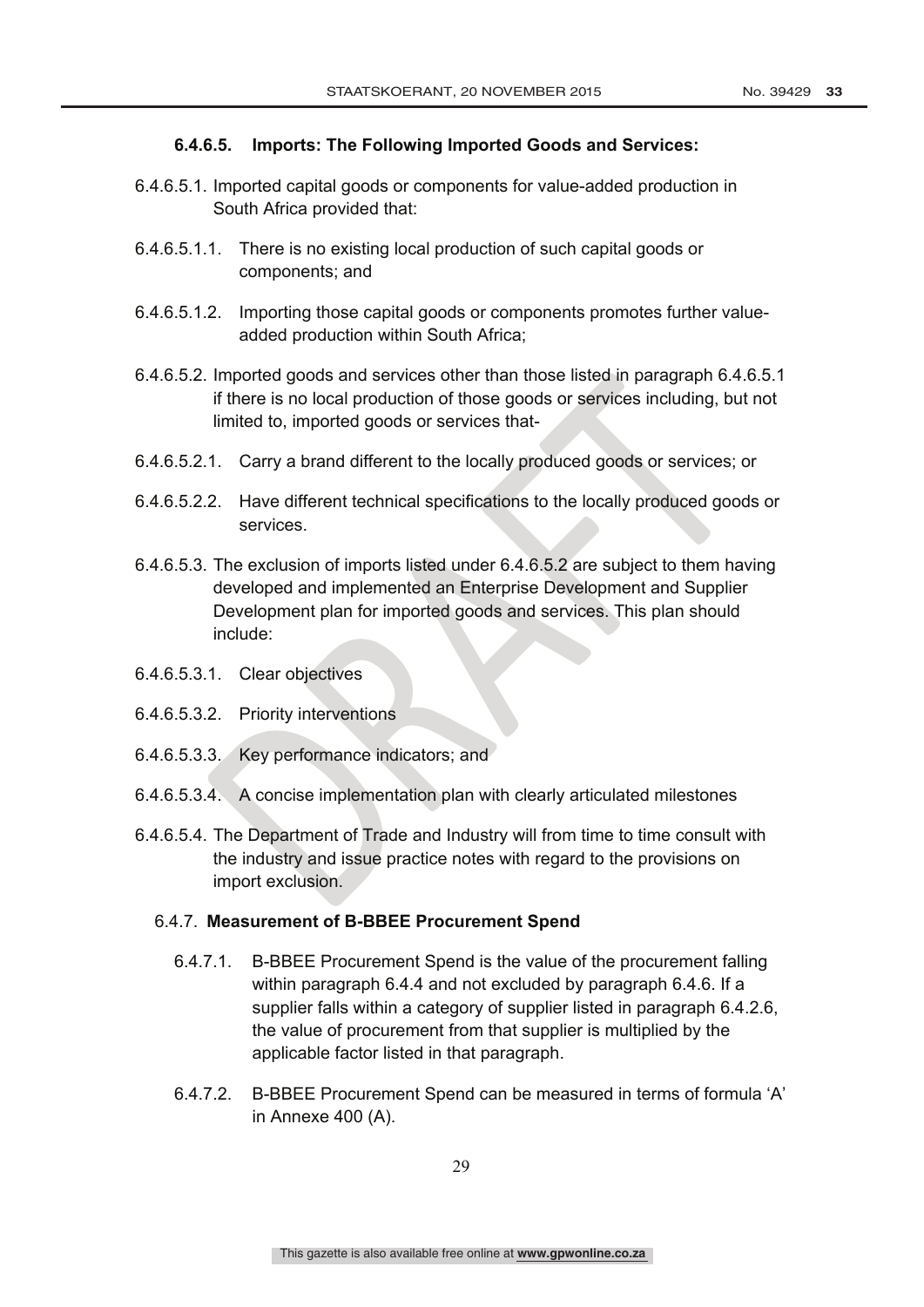- 6.4.7.3. The B-BBEE Procurement Spend for a Measured Entity in respect of supplier is calculated by multiplying the spend contemplated by paragraph 6.4.4 (and not excluded by paragraph 6.4.6) in respect of that supplier by supplier's B-BBEE Recognition Level.
- 6.4.7.4. A Measured Entity's Total Procurement Spend is the total of all amounts calculated in terms of paragraph 6.4.7.3.

#### 6.4.8. **The calculation of Preferential Procurement Contributions to B-BBEE**

- 6.4.8.1. A measured Entity receives a score for procurement in proportion to the extent that it meets the compliance target.
- 6.4.8.2. The Measured Entity's score for Preferential Procurement contributions to B-BBEE under the preferential procurement scorecard can be calculated in terms of formula 'B' in Annexe 400(A).

#### 6.4.9. **Enterprise Development and Supplier Development Contributions**

- 6.4.9.1. The following is a non-exhaustive list of Enterprise Development and Supplier Development Contributions:
- 6.4.9.1.1. Investments in beneficiary entities;
- 6.4.9.1.2. Loans made to beneficiary entities;
- 6.4.9.1.3. Guarantees given or security provided on behalf of beneficiaries;
- 6.4.9.1.4. Credit facilities made available to beneficiary entities;
- 6.4.9.1.5. Grant Contributions to beneficiary entities;
- 6.4.9.1.6. Direct costs incurred by Measured Entity in assisting and hastening development of beneficiary entities;
- 6.4.9.1.7. Overhead costs of Measured Entity directly attributable to Enterprise Development and Supplier Development Contributions;
- 6.4.9.1.8. Preferential credit terms granted by Measured Entity to beneficiary entities;
- 6.4.9.1.9. Preferential terms granted by a Measured Entity in respect of its supply of goods and services to beneficiary entities;
- 6.4.9.1.10. Contributions made to settling service costs relating to operational or financial capacity or efficiency levels of beneficiary entities;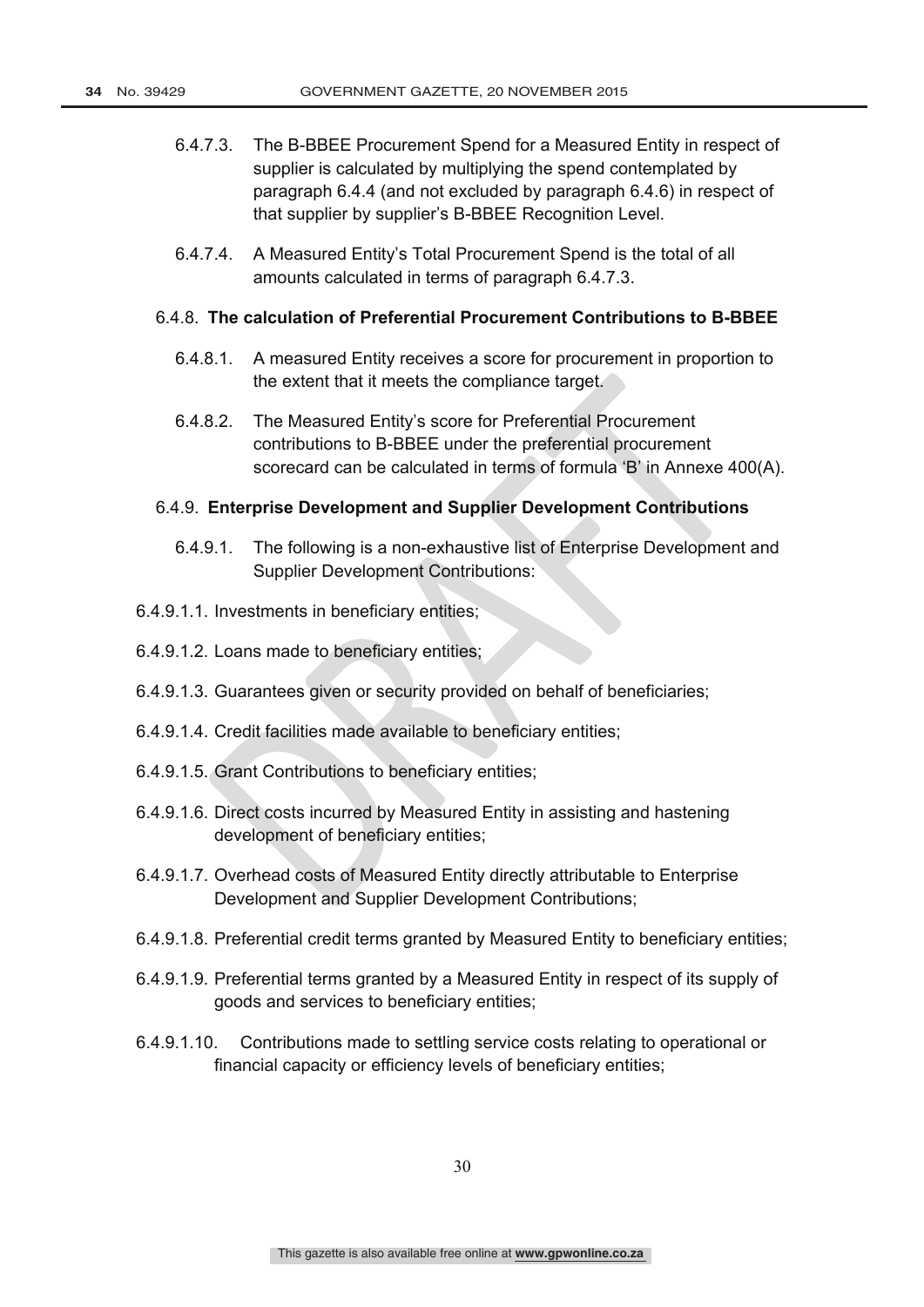- 6.4.9.1.11. Discounts given to beneficiary entities in relation to the acquisition and maintenance cost associated with the grant to those beneficiary entities of franchise, licence, agency, distribution or other similar business rights;
- 6.4.9.1.12. The creation or development of capacity and expertise for beneficiary entities needed to manufacture or produce goods or services previously not manufactured, produced or provided in the Republic of South Africa is provided For in Government's economic growth and local supplier development policies and initiatives;
- 6.4.9.1.13. Facilitating access to credit for beneficiary entities without access to similar credits facilities through traditional means owing to lack of credit history or lack of collateral;
- 6.4.9.1.14. Provision of training or mentoring by suitably qualified entities or individuals to beneficiary entities which will assist the beneficiary entities to increase their operational or financial capacity; and
- 6.4.9.1.15. The maintenance by the Measured Entity of an Enterprise Development and Supplier Development unit which focuses exclusively on support of beneficiary entities or candidate beneficiary entities.
- 6.4.9.1.16. New projects promoting beneficiation by the Measured Entity for the benefit of Enterprise Development and Supplier Development Beneficiaries.
- 6.4.9.1.17. Provision of preferential credit facilities to a beneficiary entity by a Measured Entity may constitute an Enterprise Development and Supplier Development Contribution. Examples of such contributions include without limitation:
- 6.4.9.1.18. Provision of finance to beneficiary entities at lower than commercial rates of interest;
- 6.4.9.1.19. Relaxed security requirements or absence of security requirements for beneficiary entities unable to provide security for loans; and
- 6.4.9.1.20. Settlement of accounts with beneficiary entities over a shorter period of time in relation to Measured Entity's normal payment period, provided the shorter period is no longer than 15 days;
- 6.4.9.1.21. Providing training and mentoring to beneficiary communities by Measured Entity. (Such contributions are measurable by quantifying the cost of time (excluding travel or commuting time) spent by staff or management of the Measured Entity in carrying out such initiatives. A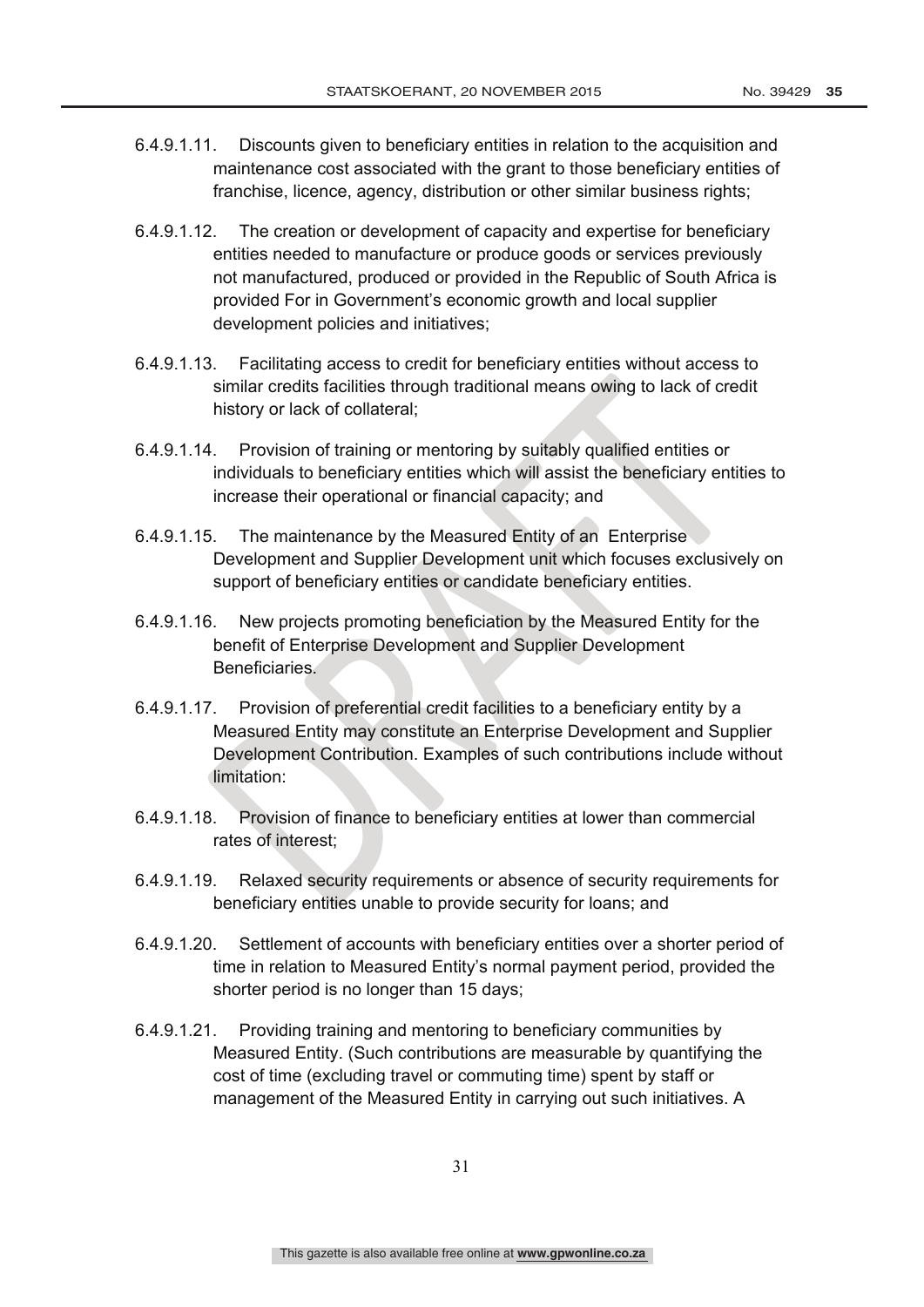clear justification, commensurate with the seniority and expertise of the trainer or mentor, must support any claim for time costs incurred).

- 6.4.9.1.22. Maintaining an Enterprise Development and Supplier Development unit by the Measured Entity. (Only that option of salaries and wages attributable to time spent by staff in, and the other expenses related to, promoting or implementing Enterprise Development and Supplier Development constitute contributions.)
- 6.4.9.1.23. Payments made by the Measured Entity to suitably qualified and experienced third parties to perform Enterprise Development and Supplier Development on the Measured Entity's behalf.

### 6.4.10. **Monetary and Non-Monetary Contributions**

- 6.4.10.1. Subject always to the definition of Qualifying Enterprise Development and Supplier Development Contributions, the following monetary/nonmonetary contributions will, without limitation, be considered:
- 6.4.10.1.1. The provision of seed or development capital;
- 6.4.10.1.2. Contributions made towards the settlement of the cost of services relating to the operational or financial capacity and/or efficiency levels of Qualifying Enterprise Development and Supplier Development Beneficiary including, without limitation:
- 6.4.10.1.2.1. Professional and consulting services;
- 6.4.10.1.2.2. Licensing and/or registration fees;
- 6.4.10.1.2.3. Industry specific levies and/or other such fees; and
- 6.4.10.1.2.4. IT services;
- 6.4.10.1.3. Subject to paragraph 6.4.10.1, creation development of capacity and expertise for Beneficiary Entities required to manufacture or produce goods and/or services previously not manufactured, produced or provided in the Republic of South Africa;
- 6.4.10.1.4. Subject to paragraph 6.4.10.2, provision of preferential credit facilities;
- 6.4.10.1.5. Subject to paragraph 6.4.10.1, facilitation of access to credit for Beneficiary Entities unable to access similar credit facilities through traditional means owing to a lack of credit history, high risk and/or lack of collateral;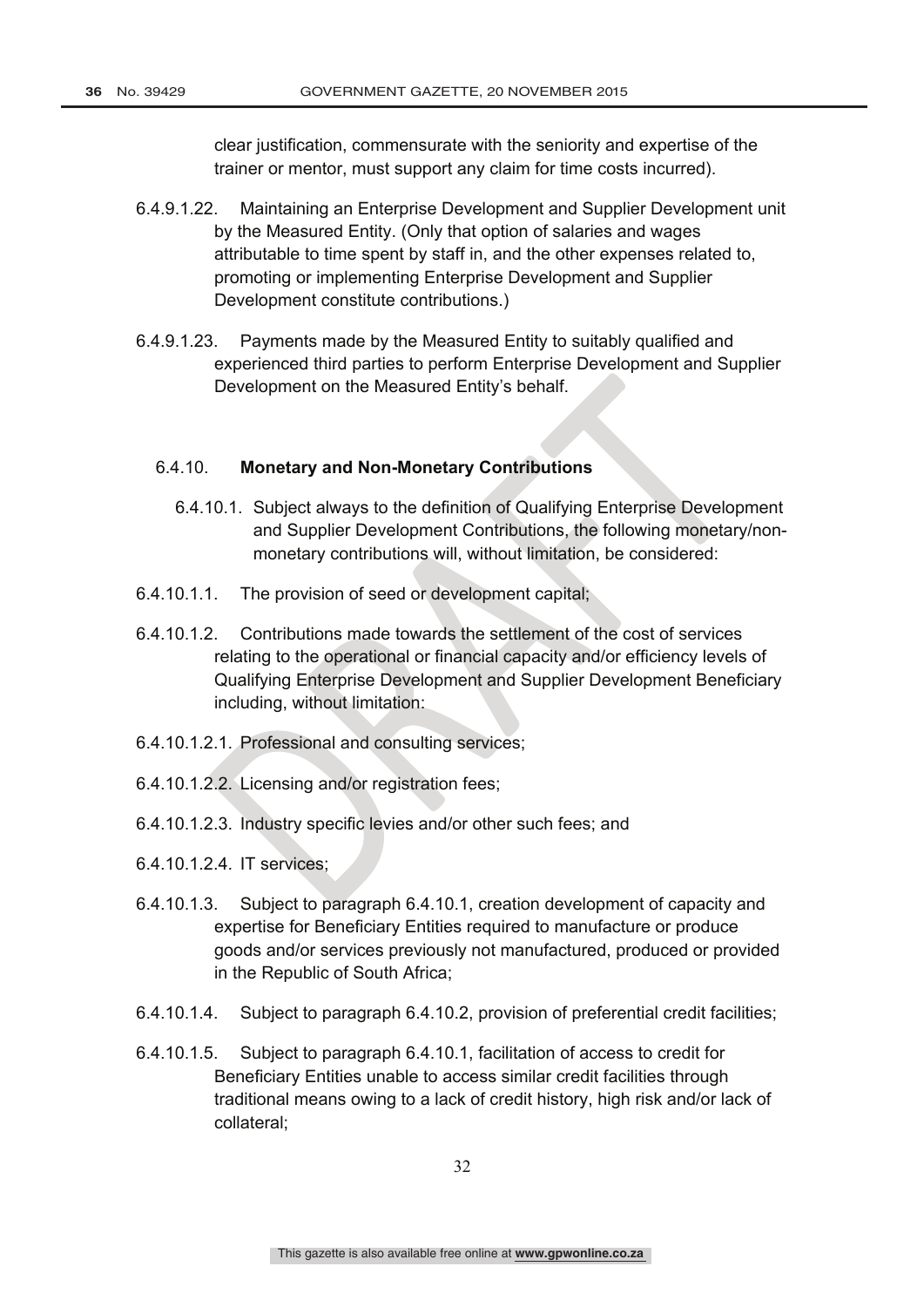- 6.4.10.1.6. Subject to paragraph 6.4.10.3, provision for training and/or mentoring to Beneficiary Entities which assist the Beneficiary Entities to increase their operational and/or financial capacity; and
- 6.4.10.1.7. Subject to paragraph 6.4.10.1.4, the maintenance by the Measured Entity of an Enterprise Development and Supplier Development unit which focuses exclusively on support of Beneficiary Entities or candidate Beneficiary Entities.
	- 6.4.10.2. The creation and/or development of the capacity of Beneficiary Entities which will enable them to manufacture and produce goods and/or provide services previously not available in the Republic of South Africa, may constitute a Qualifying Enterprise Development and Supplier Development Contribution, and will be measured as the rand value of monetary contributions made as well as investments into, loans made to or guarantees given for Beneficiary Entities.
	- 6.4.10.3. Provision of preferential credit facilities to a Beneficiary Entity by a Measured Entity may constitute a Qualifying Enterprise Development and Supplier Development Contribution. Examples of such contributions include without limitation:
		- (a) Provision of finance to Beneficiary Entities at rates of interest below the applicable rate. Such contributions will be measured as the value of the differential between the actual interest rate provided to the Beneficiary Entity and the applicable rate;
		- (b) Relaxed security requirements or absence of security requirements for Beneficiary Entities unable to provide security for loans. Such contributions shall be measured as being 35 (three percent) of any positive differential between the initial capital value of the loan and the value of security taken; and
		- (c) Settlement of accounts with Beneficiary Entities over a shorter period of time in relation to the Measured Entity's normal payment period, provided that the shorter period is no longer than 15 days. Preferential provided that the shorter period is no longer than 15 days. Preferential payment terms which extend beyond 15 days will not qualify as Qualifying Enterprise Development and Supplier Development Contributions.
	- 6.4.10.4. Provision of training and/or mentoring to a Beneficiary Entity by a Measured Entity may constitute a Qualifying Enterprise Development and Supplier Development Contribution. Such contributions will be measured by quantifying the cost of time spent by staff management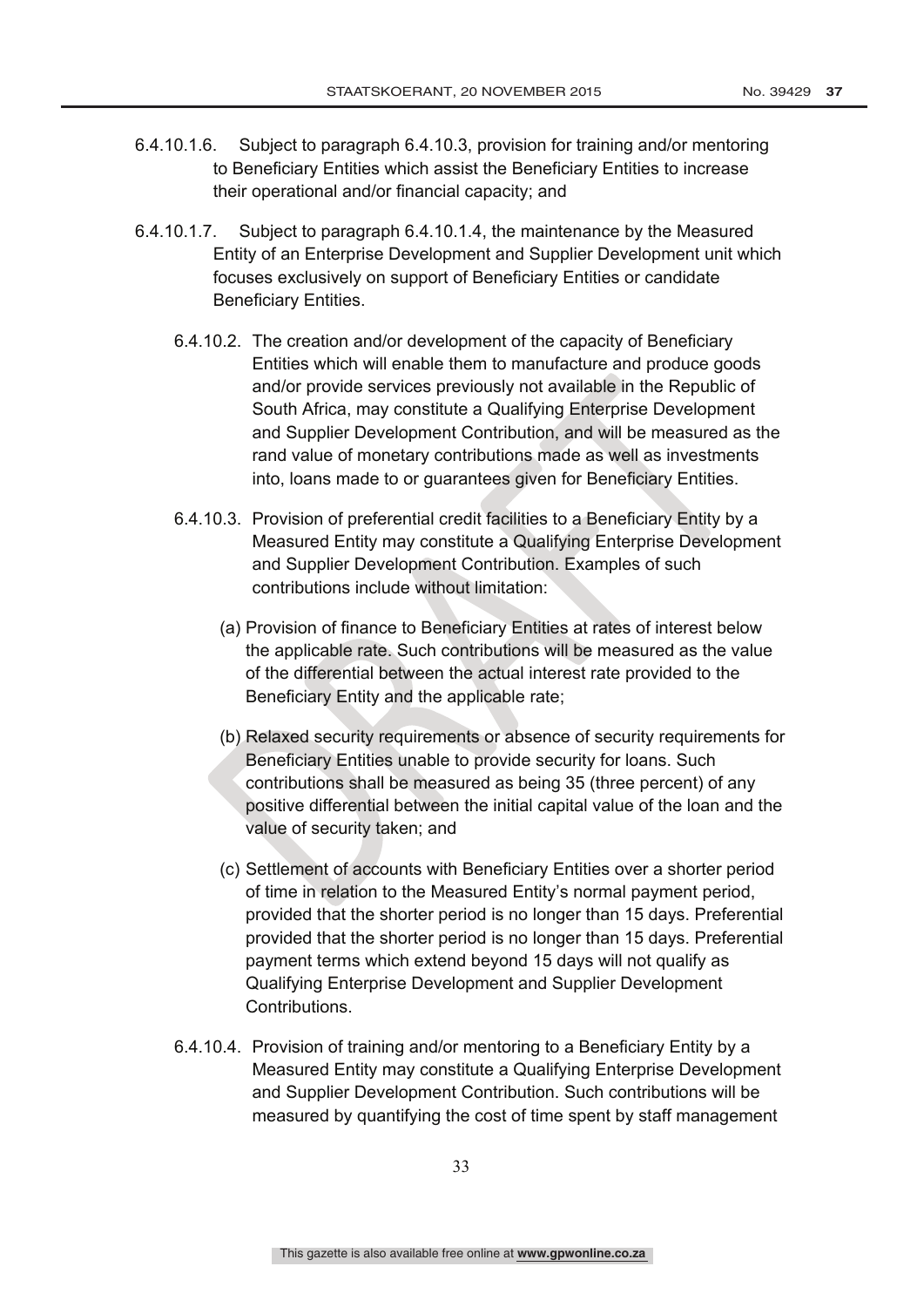of the Measured Entity in carrying out such initiatives. Any travel or commuting time may not be included in this cost. Furthermore, a clear justification has to be supplied with respect to the calculation of such time costs incurred, commensurate with the level of seniority and expertise of the trainer or mentor. Common forms of such contribution include without limitation:

- 6.4.10.4.1. Professional and consulting services;
- 6.4.10.4.2. IT services; and
- 6.4.10.4.3. Any other services which help to increase the entity's financial and/or operational capacity and which have not also been accounted for under skills development.
- 6.4.10.5. The maintenance of an Enterprise Development and Supplier Development unit by the Measured Entity may constitute a Qualifying Enterprise Development and Supplier Development Contribution. Common examples of such contributions include without limitation the salaries and wages and other expenses involved in the operation of such Enterprise Development and Supplier Development unit. Notwithstanding the afore going, only that portion of salaries and wages which relate to the time spent by the staff and other expenses related to the promotion and implementation of Enterprise Development and Supplier Development in respect of Beneficiary Entities should be taken into consideration under Enterprise Development and Supplier Development contributions.

# 6.4.11. **Measurement of Enterprise Development and Supplier Development Contributors**

- 6.4.11.1. A measured Entity receives a score for Enterprise Development and Supplier Development in proportion the extent that it meets the compliance target.
- 6.4.11.2. Qualifying Contributions are measurable using the formula "A'' in Annexe 400(B)

#### **Agri-Industry undertakes to:-**

- (a) Proactively identify and implement targeted procurement strategies and policies to realise AgriBEE objectives and to meet preferential procurement targets;
- (b) Report annually on all preferential procurement spent;
- (c) Strengthen and accelerate the development of the operational and financial capacity of Black entrepreneurs;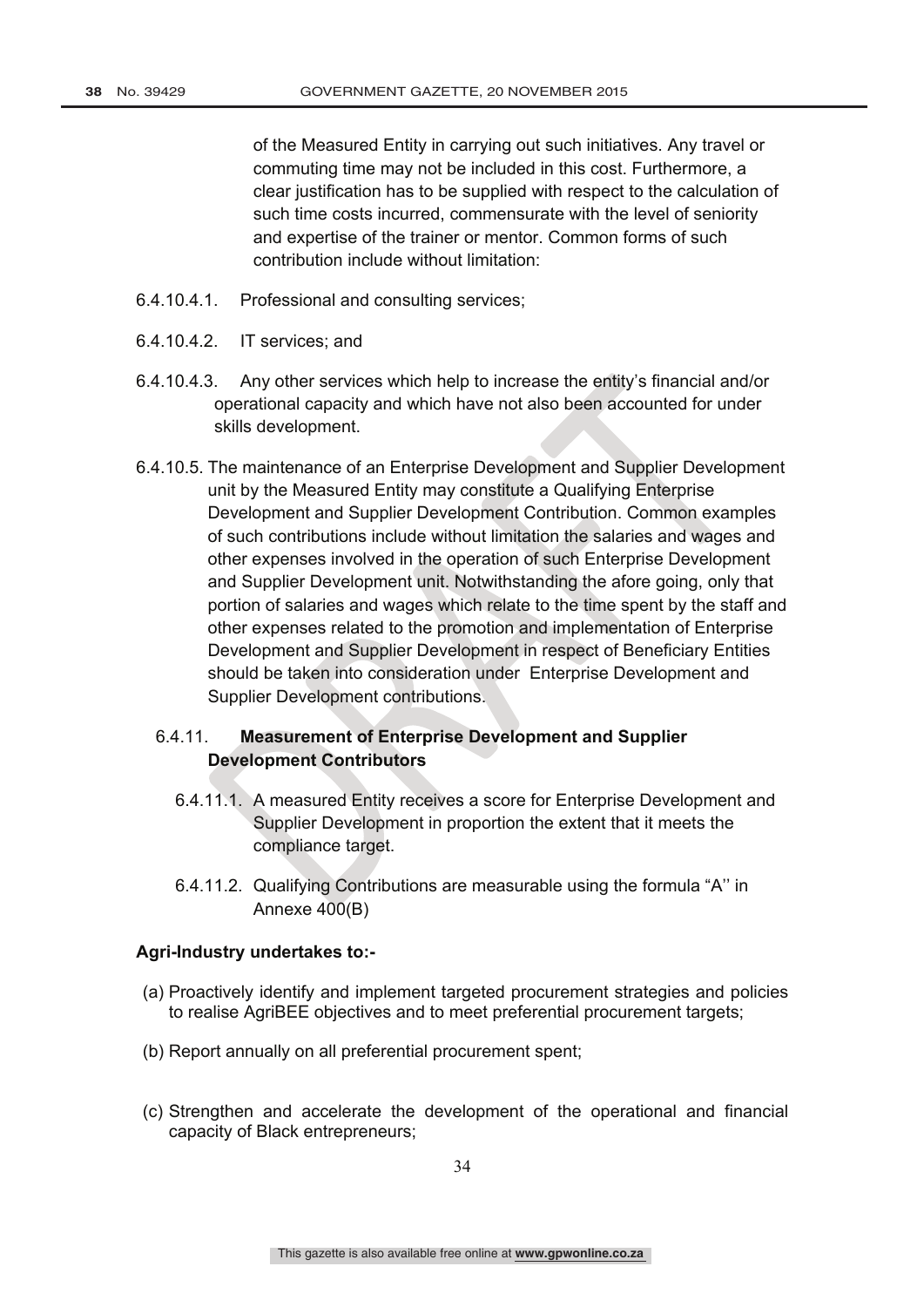- (d) Provide mentoring, access to inputs, credit, infrastructure, markets, technology and extension services where applicable. Mentoring, as part of the enterprise development element, refers to the provision of technical and/ or general business assistance and support to Black emerging farmers, land reform beneficiaries and Black entrepreneurs.
- (e) Support land reform beneficiaries and Black owned EMEs to create sustainable businesses through the transfer of specialised skills in mentorship programmes. Such support [as well as the types of support described in paragraph (d) above] will be eligible for points under the enterprise development element provided it is quantified to a Rand value in terms of the opportunity cost of time spent on mentoring and/or other enterprise development endeavours. Support to land reform beneficiaries will enjoy enhanced recognition at a multiple of 1.5 of the Rand value of the actual contribution. Enterprises should engage with the relevant SETA for information on such learning interventions;
- (f) Commit cumulative enterprise development contributions which assist and accelerate the development of black entrepreneurs, as a percentage of cumulative net profit after tax measured from the Inception Date to the date of measurement as a criterion for measurement;
- (g) Enhanced Recognition will be enjoyed for certain types of enterprise development initiatives, at a multiple of the Rand value of the actual contribution. These initiatives and their corresponding multipliers are listed below:
- (h) Progressively provide preferred supplier status to QSE's and EME's, including the supply of services and goods, in accordance with the requirements of the AgriBEE Scorecard.

### **Government undertakes to: -**

- (a) Align their procurement practices with AgriBEE when procuring goods and services from the Agricultural Sector, once Sector Codes for the Agricultural Sector have been gazetted;
- (b) Provide Black People and QSE's preferred supplier status in the procurement of goods and services;
- (c) Identify, prioritise and target Black Entrepreneurs and Enterprises that contribute to Broad-based BEE, when awarding tenders and contracts to entities in the private sector; and
- (d) Utilise all legislative and other measures available to it, including preferential procurement, to influence the attainment of broad-based BEE objectives.
- (e) Enterprise development refers to the establishment, support and integration of Black Entrepreneurs in mainstream business processes. Support services such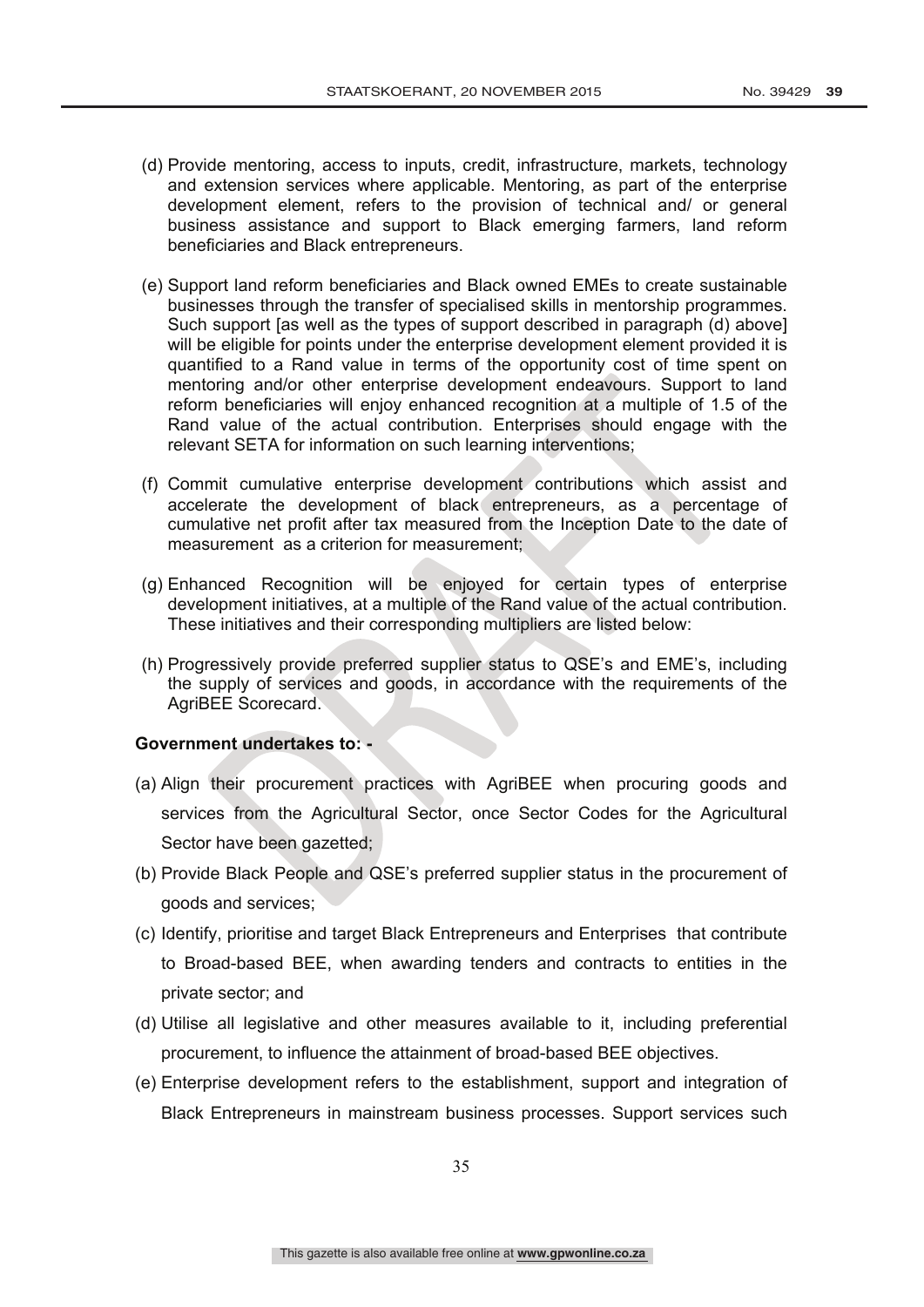as access to finance, infrastructure, information and knowledge systems, are core pillars of sustainable empowerment initiatives.

- (f) Ensure the creation of an enabling environment to support agriculture;
- (g) Continue with, and further develop, the implementation of the Comprehensive Agricultural Support Programme ('CASP') and other government programmes;
- (h) Implement MAFISA (Micro-Agricultural Financial Institutions of South Africa) and other government financing facilities to further enterprise development;
- (i) Establish Public-Private Partnerships to improve service delivery; and
- (j) Activate Land Bank funding opportunities and financial products for black farmers.

| <b>Enterprise and Supplier Development Initiative</b>                                                                                                                                                                                                                                                               | <b>Multiple</b> |
|---------------------------------------------------------------------------------------------------------------------------------------------------------------------------------------------------------------------------------------------------------------------------------------------------------------------|-----------------|
| Initiatives which directly contribute towards new job(s)<br>created in the associate enterprise. If there increase of<br>100% of jobs created on the base, the measured entity gets<br>full points of 1.5 multiple factor. Pro rata will apply if the                                                               | 1.5             |
| increase is less than 100%.                                                                                                                                                                                                                                                                                         |                 |
| Initiatives which assist the development of beneficiary<br>entities to produce goods and/ or services not previously<br>produced or manufactured in South Africa. An agreement<br>between Measured Entity and beneficiary is required                                                                               | 1.5             |
| Contributions in respect of warehousing fund (provided<br>these funds do not own an equity interest in the Measured<br>Enterprise). This exclude statutory levies and third party<br>enterprise and supplier development facilitators                                                                               | 1.25            |
| Support to Land Reform beneficiaries and other black<br>owned enterprises in terms of mentoring or extension<br>services (12 days per annum spend doing skills<br>development with the beneficiary), capital provision, input<br>supply and market access opportunities, access to<br>technology and infrastructure | 1.5             |

For the purpose of verification, new Enterprise Development Initiatives or projects are defined as green field projects that include, but are not limited to, those that support the Industrial Policy Action Plan. Points will be scored for permanent employees based on the following sliding scale: Year 1: 100% points; Year 2: 70% points and Year 3: 30% points. Additionally, should there be a percentage decrease in employment; there would be a pro rata percentage decrease in percentage points scored.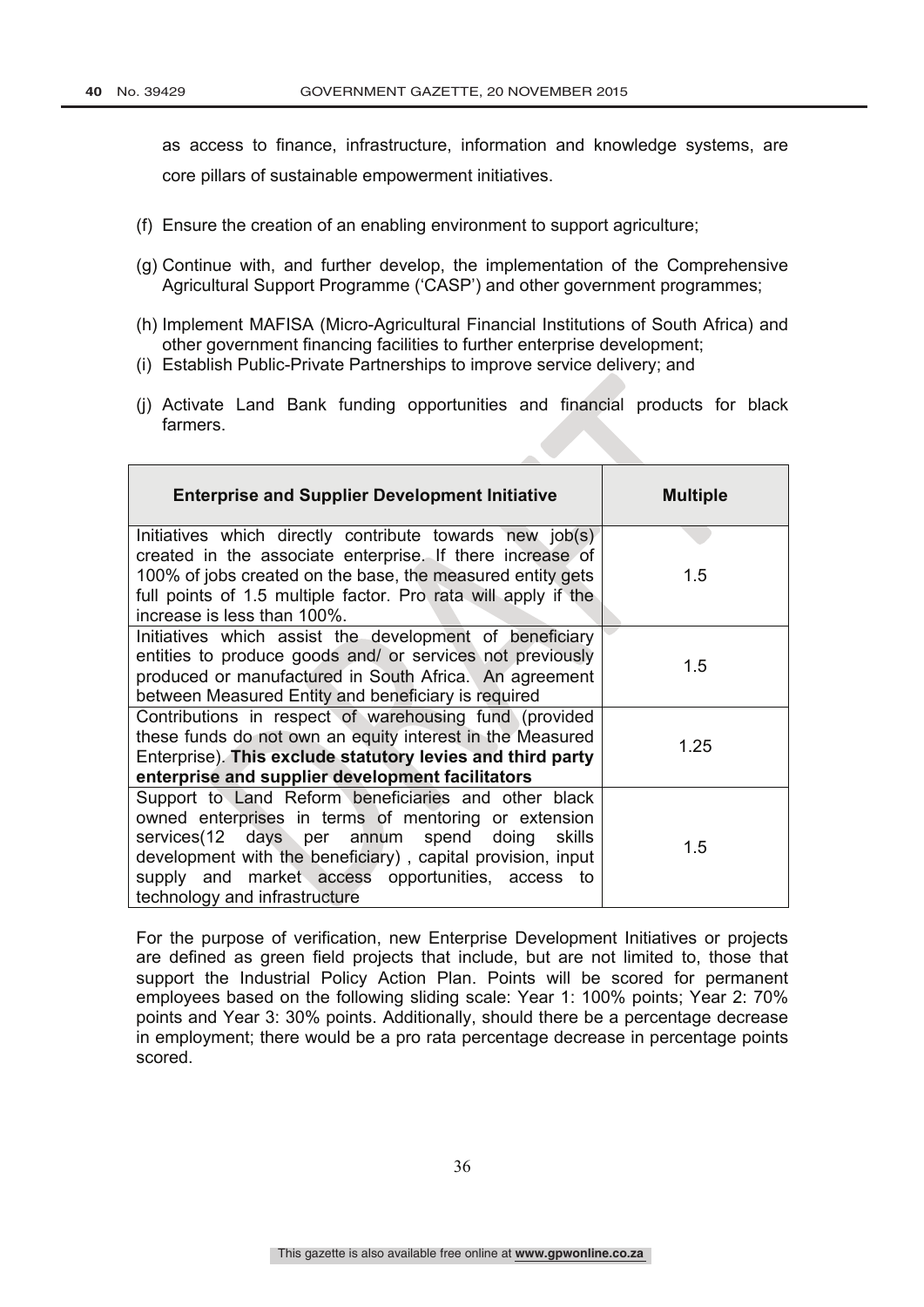# 6.5. **DRAFT AMENDED SOCIO-ECONOMIC DEVELOPMENT (SED)**

#### **Draft Amended Socio-Economic Development for Large Enterprises scorecard**

|           | <b>Socio-Economic Development for Large Enterprises</b>                                                                 |                     |                           |
|-----------|-------------------------------------------------------------------------------------------------------------------------|---------------------|---------------------------|
| Weighting | <b>Criteria</b>                                                                                                         | Weighting<br>Points | Compliance<br>Target      |
| 15        | Annual value of all Socio-Economic<br>Development Contributions by the Measured<br>Entity as a percentage of the target | 15                  | $1.5\%$ of<br><b>NPAT</b> |

# **Draft Amended Socio-Economic Development scorecard for QSEs**

|           | <b>Socio-Economic Development for QSEs</b>                                                                              |                     |                           |
|-----------|-------------------------------------------------------------------------------------------------------------------------|---------------------|---------------------------|
| Weighting | <b>Criteria</b>                                                                                                         | Weighting<br>Points | Compliance<br>Target      |
| 15        | Annual value of all Socio-Economic<br>Development Contributions by the Measured<br>Entity as a percentage of the target | 15                  | $1.5\%$ of<br><b>NPAT</b> |

- 6.5.1. Socio-economic development refers to contributions that are related to the agricultural industry and contributions actually initiated and implemented in favour of Black People with the specific objective of facilitating access to the economy. These initiatives should be motivated by the objective of providing Black People with social and economic opportunities. Priority should therefore be given to implementing income generating socioeconomic initiatives that create sustainable livelihood for beneficiaries. In this regard a Measured Entity must consult and provide proof that it consulted with the beneficiaries to establish their needs.
- 6.5.2. Where the SED is directed at farm workers it should not be linked to the pay package
- 6.5.3. The agricultural sector is specifically rewarded for its contribution in the rural areas. Due to its geographic location it is best located to make a significant contribution to real transformation**.**
- 6.5.4. All other key principles of Statement 500 of the Amended Generic Codes not addressed in this statement are applicable.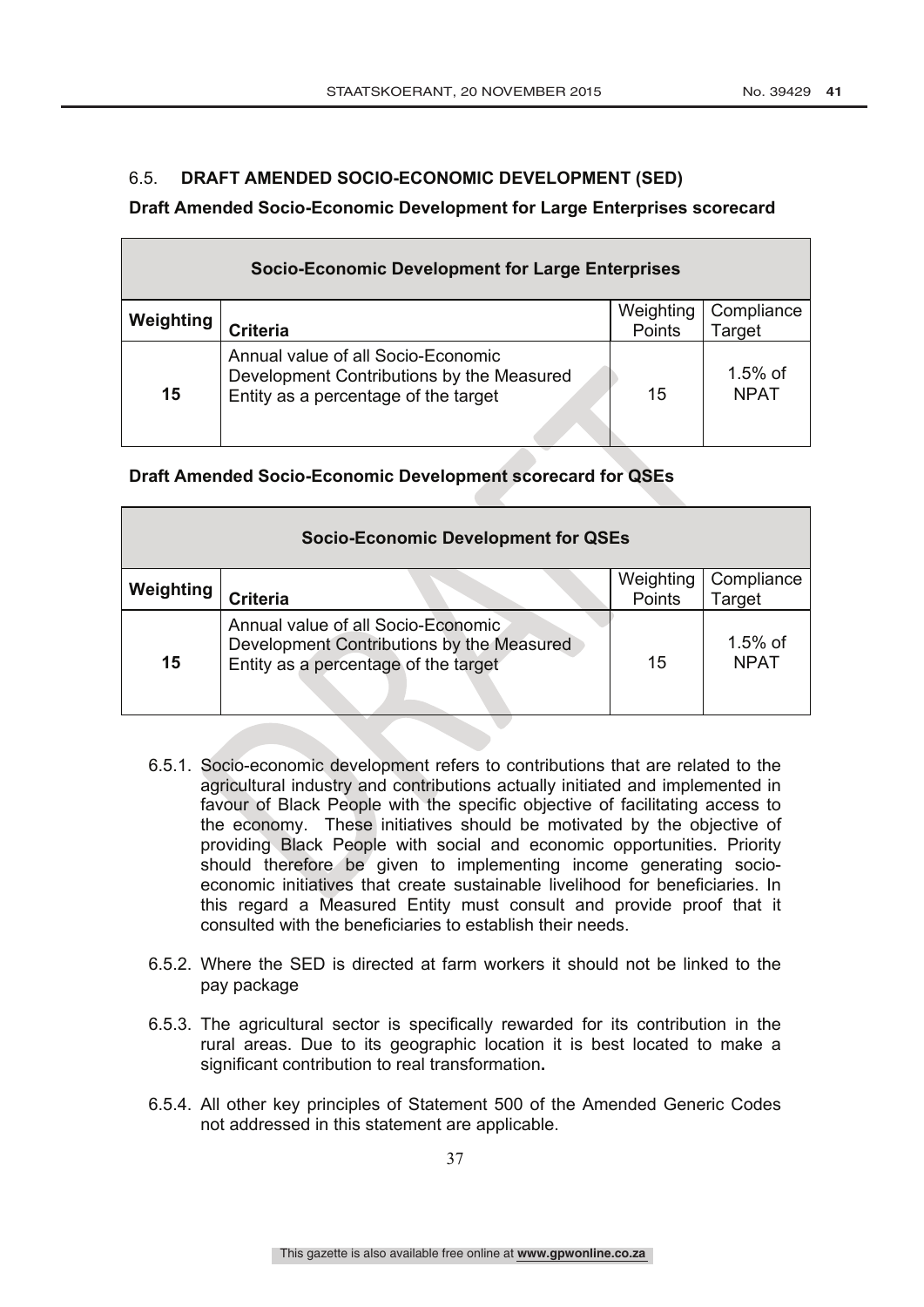#### **Farming Enterprises undertake to:-**

Contribute to socio-economic development initiatives in respect of rural community members, workers and their families and seasonal workers, in particular. The following is a non-exhaustive list of examples, but all such contributions are conditional:

- (a) Provision of good quality housing, including access to clean water, sanitation and electricity;
- (b) Provision of recreational facilities as well as running costs in this regard;
- (c) Provision or implementation of, health care programmes and related services (with due consideration for HIV/AIDS programmes);
- (d) Meeting the transport requirements of workers and their dependents, such as transport to clinics and hospitals, transportation of workers' products to the market, etc. in line with transport legislation and regulations;
- (e) Implementation of retirement, funeral and related schemes provided they are separate from the pay package of beneficiaries;
- (f) Investment in, and/or provision of support to, farm and/or rural schools;
- (g) Engagement in collective contributions to social development;
- (h) Provision of ABET to seasonal workers, rural community members and family of staff members (whether casual or permanent) to increase literacy levels amongst rural South Africans;
- (i) Maintenance of bursary schemes to enable Black People to gain access to tertiary education institutions.
- (j) Contribute to corporate socio-economic initiatives and/or land available to farm workers. In such cases, the Measured Enterprise will be awarded points in proportion to the target achieved for their contributions.

#### **Agribusiness Enterprises undertake to:-**

Contribute to social development and industry specific initiatives. The following is a non-exhaustive list of examples:

- (a) support for community education facilities; education programmes aimed at promoting the agricultural industry; and bursaries and scholarships to encourage learners to study agricultural sciences;
- (b) contributions to community training programmes aimed at skills development for the unemployed and ABET;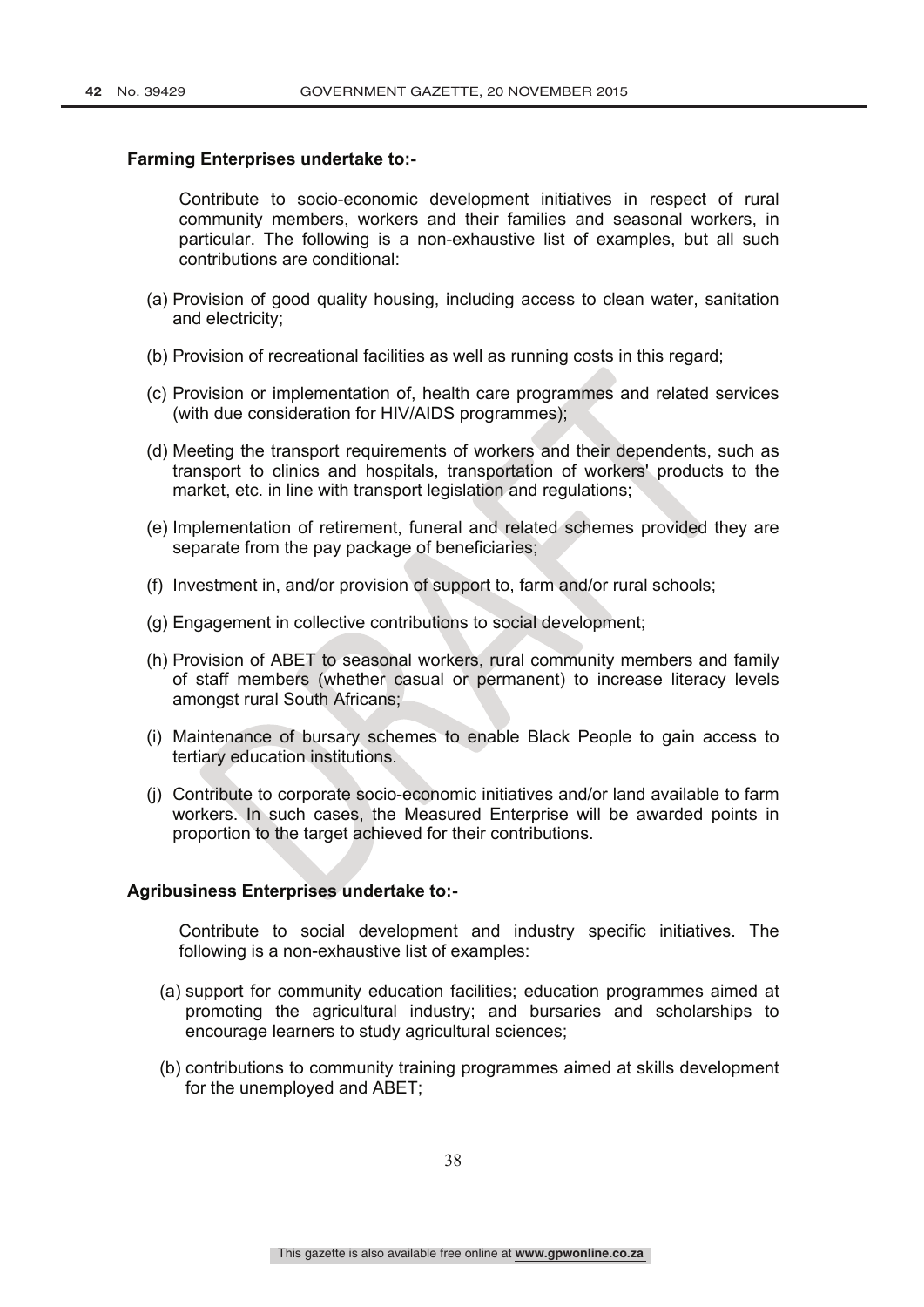- (c) participation in development programmes for the youth and other designated groups;
- (d) support for programmes in conservation projects; community clean-up programmes and preservation of the natural environment that have direct and tangible benefits to the beneficiaries of B-BBEE;
- (e) promotion of job creation programmes in the agricultural and agricultural related Sectors, external to the business;
- (f) support for development programmes to develop new talent for arts and culture;
- (g) support community clinics and community health programmes (with due consideration for HIV/AIDS programmes); and
- (h) Participate in and support sports development programmes.

#### **Government undertakings:**

(a) Support initiatives of socio-economic development. For example, food security programmes/projects

#### **7. GOVERNANCE**

7.1. An AgriBEE Charter Council has been established and will report to the B-BBEE Commission, Black Economic Empowerment Presidential Advisory Council, appointed in terms of the Act and the Minister of Trade and Industry, on progress made by the Sector in terms of the AgriBEE Charter.

The fundamental principles of the AgriBEE Charter Council are as follows:

- (a) The AgriBEE Sector Charter Council will be established as an independent body with a mandate to oversee the implementation of the AgriBEE Charter;
- (b) The AgriBEE Sector Charter Council will address issues of principle relating to the implementation of the Charter;
- (c) The AgriBEE Sector Charter Council will conduct reviews and take decisions;
- (d) The AgriBEE Sector Charter Council will consider whether the targets and implementation strategies are still appropriate, and if not how they should be varied should there be a material change in the circumstances or the environment in which the Charter has to be implemented;
- (e) There will be equitable composition of Stakeholders in the members of the AgriBEE Sector Charter Council.
- (f) Decisions of the Sector Charter Council will be taken on a consensual basis. If, on any issue, the Sector Charter Council is unable to achieve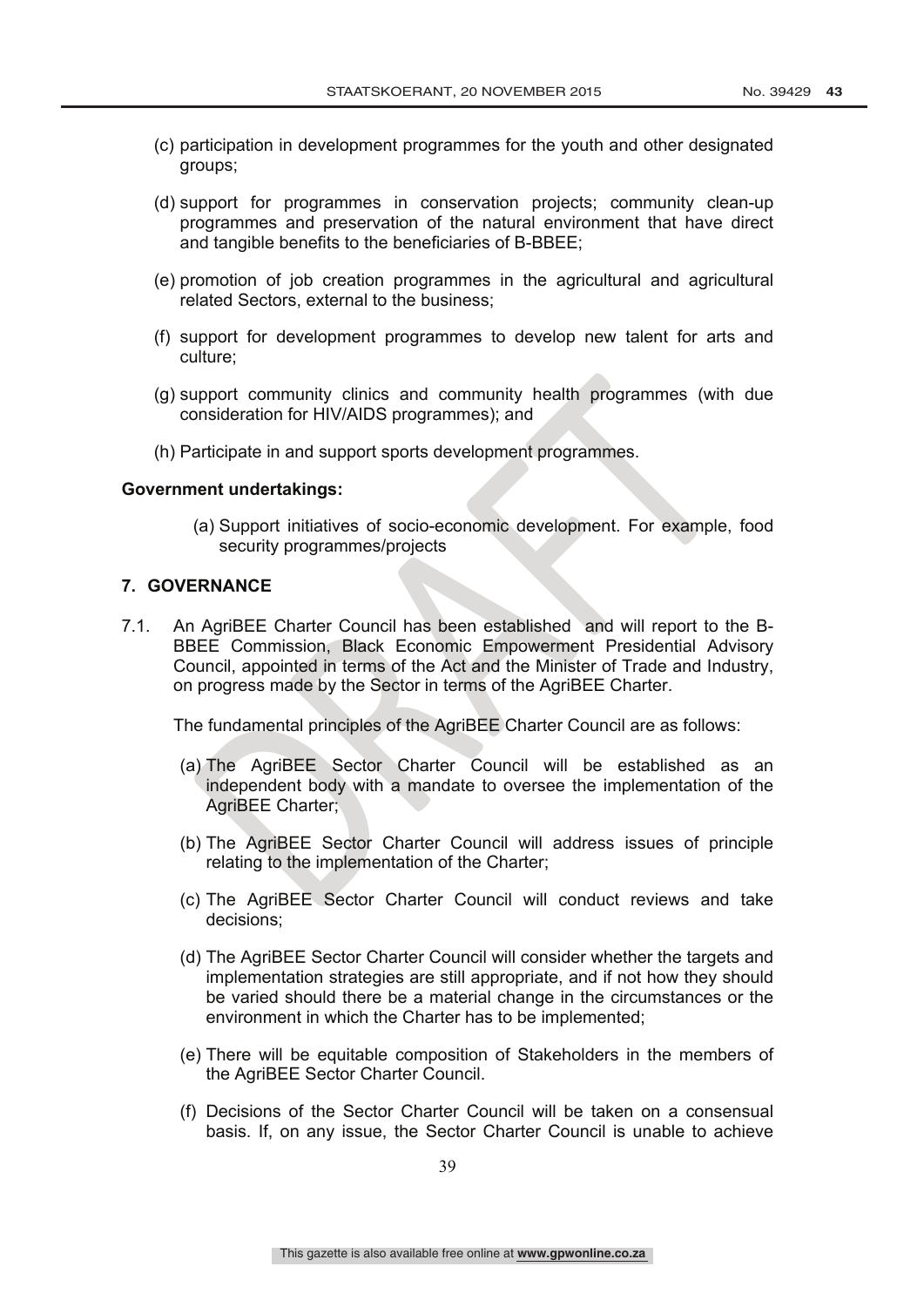consensus, there will be a dispute-breaking mechanism in the Sector Charter Council either by some agreed mechanism within the Sector Charter Council, or by reference to arbitration or mediation.

- 7.2. The Sector Charter Council should be tasked with ensuring that the verification of BEE contributions in the Agricultural Sector:
	- (a) consists of a valid and reliable process that is practical and legally defensible;
	- (b) is an accessible, flexible and cost effective system for the industry which may include electronic systems such as e-filing of BEE contribution data and self-assessment tools;
	- (c) is subject to audit by agencies appointed in terms of the Codes of Good Practice;
	- (d) includes the issuing of qualified and unqualified BEE verification certificates, which respond to the unique needs of the Sector; and
	- (e) is universal and generally accepted and nationally recognised standards.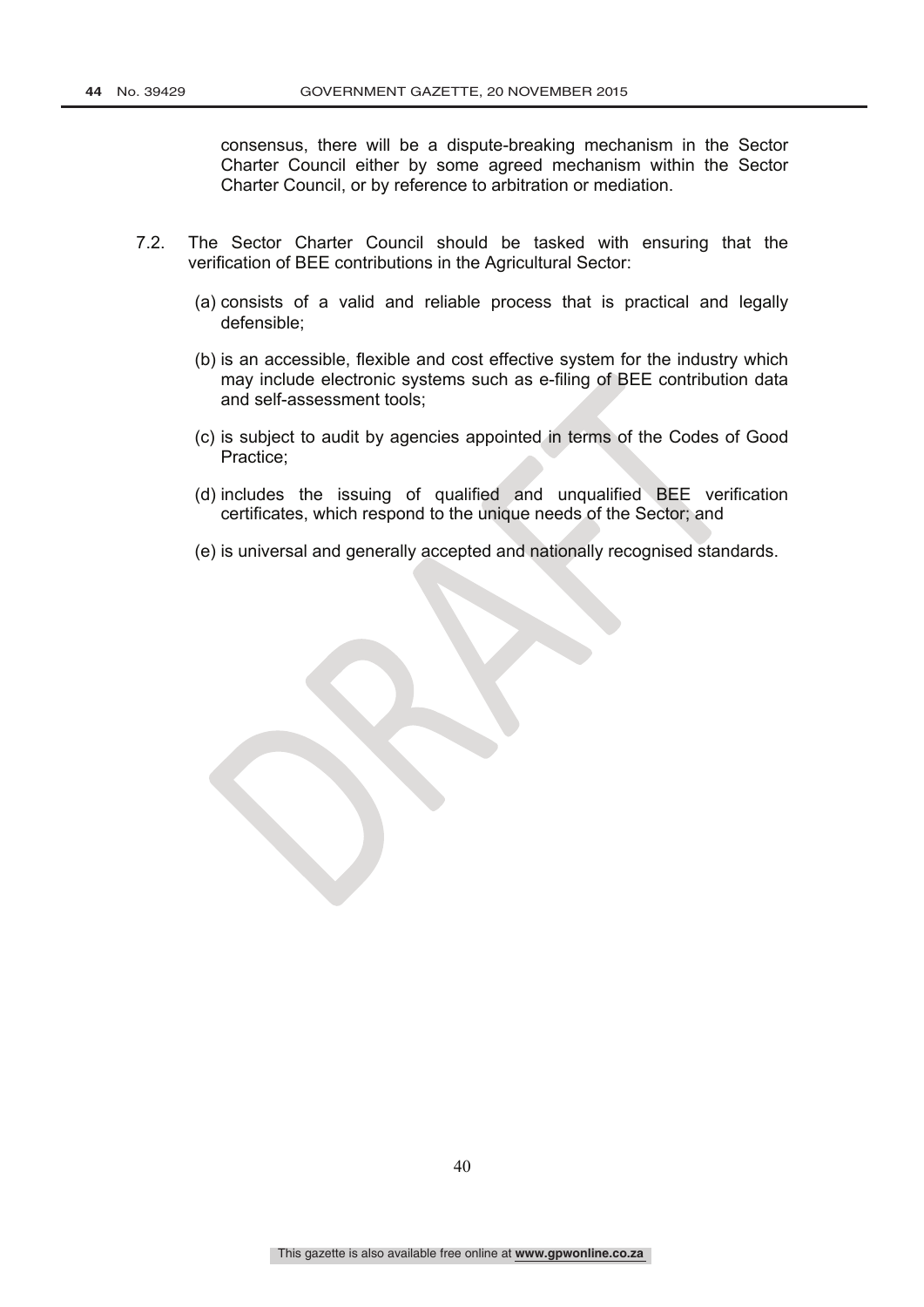**DEFINITIONS 8. DEFINITIONS**  $\infty$  For the purposes of clarification and to avoid ambiguity, the following terms apply to this Charter: The definitions in the amended<br>B-BBEE Act (53 of 2003) as amended and the amended Codes of Good Practice, as published by For the purposes of clarification and to avoid ambiguity, the following terms apply to this Charter: The definitions in the amended B-BBEE Act (53 of 2003) as amended and the amended Codes of Good Practice, as published by the Department of Trade and Industry, will prevail in cases where clarity regarding definitions is required. Industry, will prevail in cases where clarity regarding definitions is required.

| <b>ABET</b>             | Means Adult Basic Education and Training as determined by the National Qualification<br>Authority.                                                                      |
|-------------------------|-------------------------------------------------------------------------------------------------------------------------------------------------------------------------|
| 2. Absorption           | ability to successfully secure formal<br>a measure of the Measured Entity's<br>means                                                                                    |
|                         | permanent or long-term contract employment for the Learner or to assist the Learner's                                                                                   |
|                         | proceed with further education and training;                                                                                                                            |
| Accreditation Body<br>က | or any other Entity appointed<br>means the South African National Accreditation System<br>by the Minister for Trade and Industry from time to time.                     |
|                         | developing, maintaining and enforcing the Verification Standards.<br>accrediting Verification Agencies; and<br>.<br>ळ<br>.<br>ف                                         |
| 4. Acquisition Debt     | means the debts of:                                                                                                                                                     |
|                         | equity<br>their<br>'ত<br>purchase<br>(a) Black participants incurred in financing their                                                                                 |
|                         | instruments in the Measured Entity; and                                                                                                                                 |
|                         | (b) Juristic persons or trusts found in the chain of ownership between the eventual<br>Black Participants and the Measured Entity for the same purpose as those in (a); |
|                         |                                                                                                                                                                         |
| AgriBEE<br>ທ່           | a Sectoral Transformation Charter as defined in Section 12 of the Broad-Based Black<br><u>(v</u>                                                                        |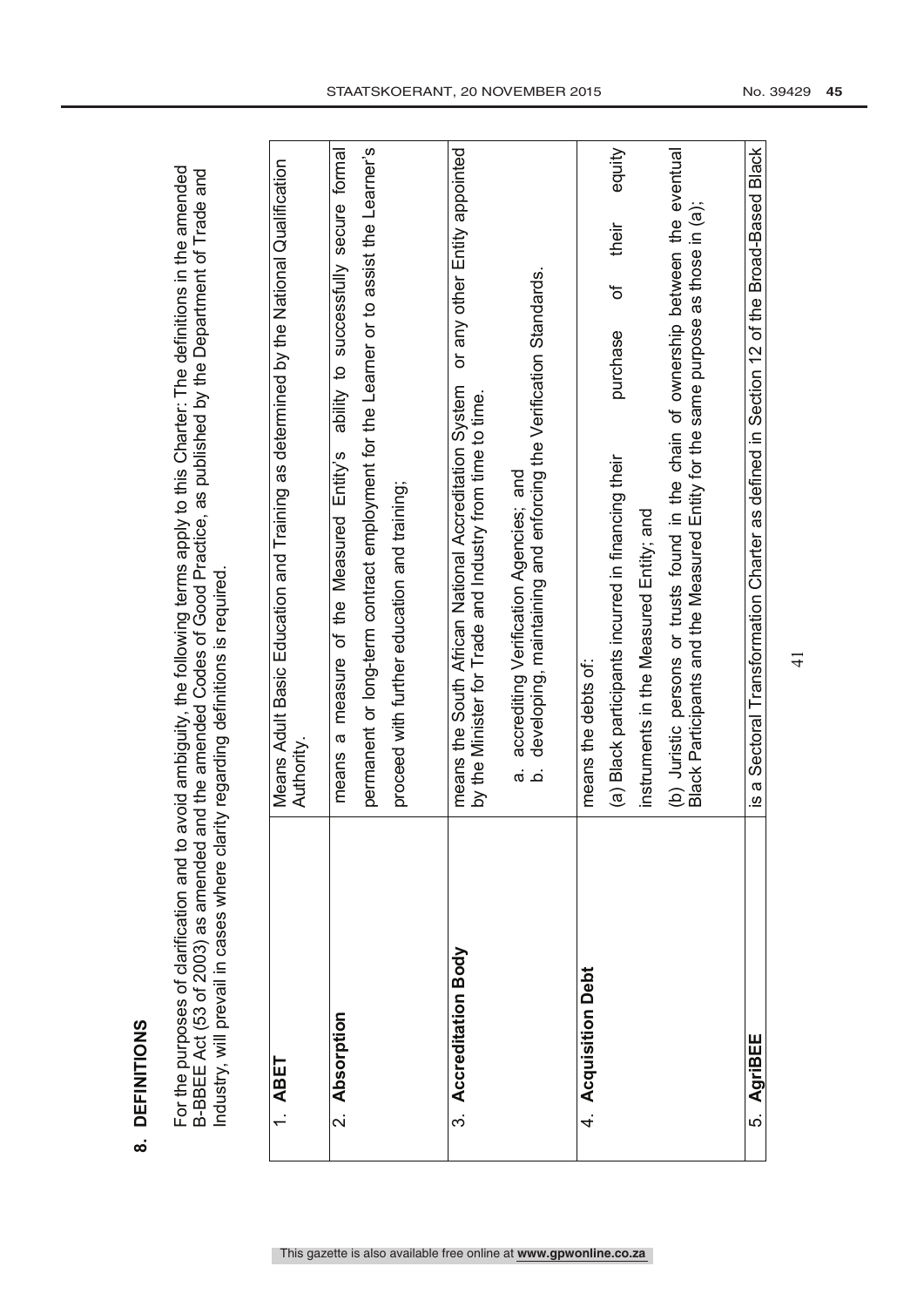|                                                          | Economic Empowerment Act 53 of 2003 as amended                                                                                                                                                                                                                                                                                                                                                                                                                                                   |
|----------------------------------------------------------|--------------------------------------------------------------------------------------------------------------------------------------------------------------------------------------------------------------------------------------------------------------------------------------------------------------------------------------------------------------------------------------------------------------------------------------------------------------------------------------------------|
| AgriBEE Scorecard (Draft)<br>.<br>ය                      | means the Broad-Based BEE scorecard published in the Government Gazette in terms<br>of Section 9 of the Act for public comments. The Indicative Scorecard attached to this<br>Charter document should be regarded as an indication of what is likely to be included in<br>possible, future Sector Codes for agriculture.                                                                                                                                                                         |
| 7. AgriBEE QSE Scorecard (Draft)                         | the Government Gazette in terms of Section 9 of the Act for public comments. The<br>Indicative AgriBEE QSE Scorecard attached to this Charter document should be<br>regarded as an indication of what is likely to be included in possible, future Sector<br>Codes for agriculture. It could be used in the interim by the sector for measuring BEE<br>means the Broad-Based BEE scorecard for Qualifying Small Enterprises published in<br>contribution until the S9 Sector Codes are finalised |
| Agriculture<br>$\infty$                                  | ৳<br>refers to all the economic activities associated with the production and processing<br>agricultural products as defined in section 2.1                                                                                                                                                                                                                                                                                                                                                      |
| Agricultural Products<br>တ                               | are as defined by the Marketing of Agricultural Products Act No. 47 of 1996                                                                                                                                                                                                                                                                                                                                                                                                                      |
| 10. Agri-Industry                                        | refers to the combination of Farming Enterprises and Agribusiness Enterprises                                                                                                                                                                                                                                                                                                                                                                                                                    |
| 11. Apprenticeship                                       | means an agreement between an apprentice and an employer for a set period of time<br>during which the apprentice works and receives training in the workplace                                                                                                                                                                                                                                                                                                                                    |
| Development Contributions<br>12. Approved Socio-economic | or sectors including without<br>any<br>đ<br>out for the benefit<br>projects approved for this purpose by any organ of state<br>carried<br>or non-monetary contributions<br>means monetary<br>limitation                                                                                                                                                                                                                                                                                          |
|                                                          | profits focusing on environmental conservation, awareness, education and waste<br>management; and<br>$\vec{a}$                                                                                                                                                                                                                                                                                                                                                                                   |
|                                                          | projects targeting infrastructural development, enterprise creation or reconstruction<br>in underdeveloped areas, rural communities or geographic areas identified in the<br>خ                                                                                                                                                                                                                                                                                                                   |
|                                                          |                                                                                                                                                                                                                                                                                                                                                                                                                                                                                                  |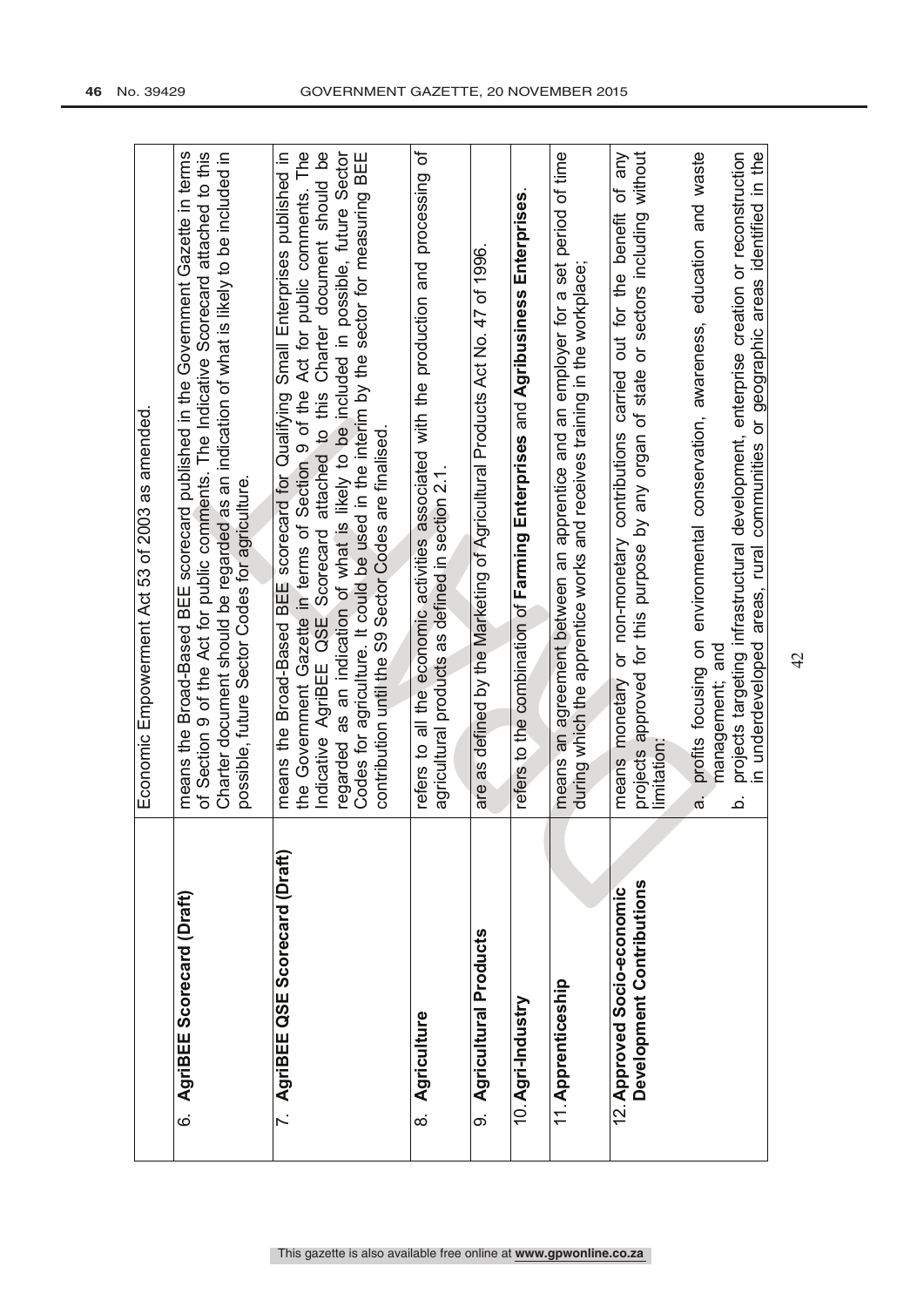|                                      | renewal<br>urban<br>ŏ<br>development<br>rural<br>sustainable<br>integrated<br>government's<br>programmes.                                                                                                                                                        |
|--------------------------------------|------------------------------------------------------------------------------------------------------------------------------------------------------------------------------------------------------------------------------------------------------------------|
|                                      |                                                                                                                                                                                                                                                                  |
| 13. Associated Entity                | means an Entity with which a Seller has concluded a Qualifying Transaction;                                                                                                                                                                                      |
| 14.B-BBEE                            | means Broad-Based Black Economic Empowerment;                                                                                                                                                                                                                    |
| 15. B-BBEE Controlled Company        | in which<br>black participants enjoy a right to Exercisable Voting Rights that is at least 51% of the<br>a juristic person, having shareholding or similar members interest,<br>total such rights measured using the Flow Through Principle;<br>means            |
| 16. B-BBEE Owned Company             | means juristic person, having shareholding or similar members interest, that is B-BBEE<br>controlled, in which Black participants enjoy a right to Economic Interest that is at least<br>51% of the total such rights measured using the Flow Through Principle; |
| 17. BBBEE Procurement Recognition    | means the percentage B-BBEE Recognition Levels as determined:                                                                                                                                                                                                    |
| Level                                | (a) for Entities that are neither Qualifying Small Enterprises nor Exempted Micro                                                                                                                                                                                |
|                                      | Enterprises, using statement 000;                                                                                                                                                                                                                                |
|                                      | (b) for Qualifying Small Enterprises, using statement 000; and                                                                                                                                                                                                   |
|                                      | Recognition<br><b>B-BBEE</b><br>(c) for Exempted Micro-Enterprises, the applicable deemed<br>under statement 000                                                                                                                                                 |
| 18. B-BBEE Status                    | means the B-BBEE status of a Measured Entity as determined under statement                                                                                                                                                                                       |
|                                      | 000;                                                                                                                                                                                                                                                             |
| 19. B-BBEE Verification Professional | means a body appointed by the Minister for the accreditation of rating agencies or                                                                                                                                                                               |
| Regulator                            | the authorisation of B-BBEE verification professionals;                                                                                                                                                                                                          |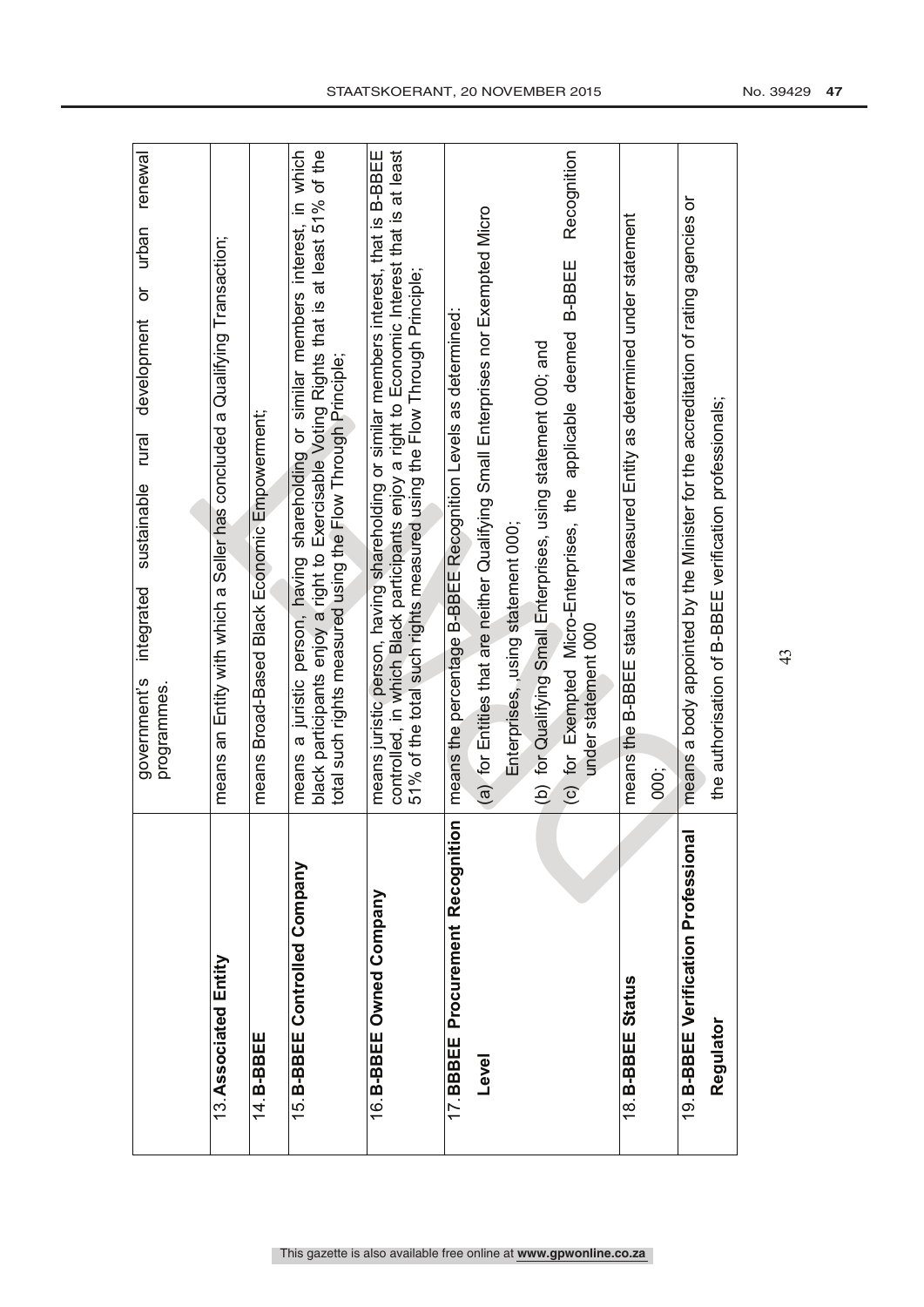| 20. Beneficiation           | means value-added processing                                                              |
|-----------------------------|-------------------------------------------------------------------------------------------|
| 21. Benefit Factor          | means a factor specified in the Benefit Factor Matrix applicable to fixing the monetary   |
|                             | value of Enterprise Development and Supplier Development and Socio Economic               |
|                             | Development Contributions claimable under statement 400 and 500;                          |
| 22. Benefit Factor Matrix"  | means the Benefit Factor Matrix for Enterprise Development and Supplier Development       |
|                             | and Socio Economic Development Contributions annexed to statement 400 and 500;            |
|                             |                                                                                           |
| 23. Black Designated Groups | means:                                                                                    |
|                             | (a) unemployed black people not attending and not required by law to attend an            |
|                             | educational institution and not awaiting admission to an educational institution;         |
|                             | (b) Black people who are youth as defined in the National Youth Commission Act of         |
|                             | 1996;                                                                                     |
|                             | (c) Black people who are persons with disabilities as defined in the Code of Good         |
|                             | Practice on employment of people with disabilities issued under the Employment            |
|                             | Equity Act;                                                                               |
|                             | (d) Black people living in rural and under developed areas;                               |
|                             | (e) Black military veterans who qualifies to be called a military veteran in terms of the |
|                             | Military Veterans Act 18 of 2011;                                                         |
|                             |                                                                                           |
| 24. Black New Entrants      | means Black participants who hold rights of ownership in a Measured Entity and who,       |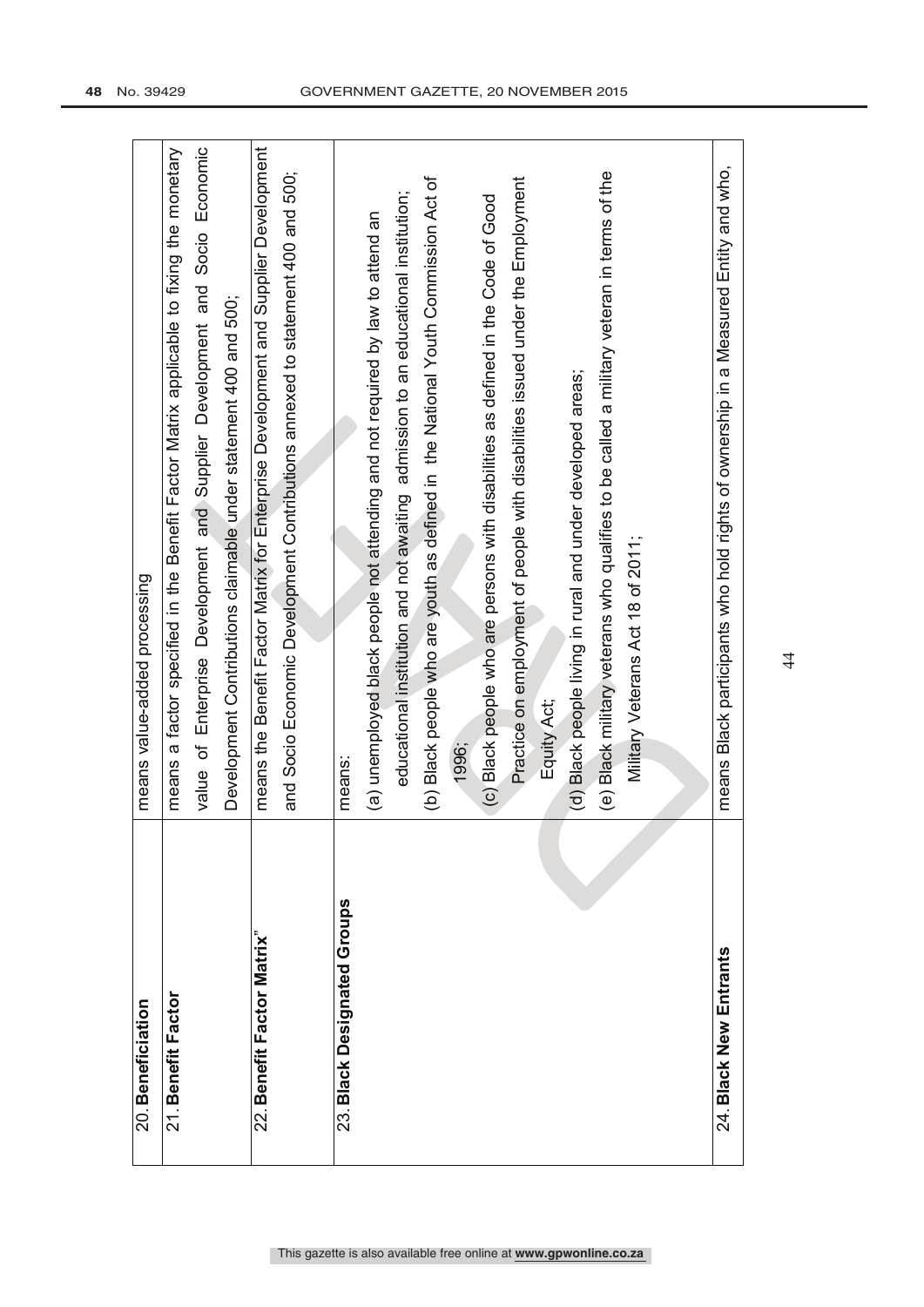|                                        | before holding the Equity Instrument in the Measured Entity, have not held equity                                                                                             |
|----------------------------------------|-------------------------------------------------------------------------------------------------------------------------------------------------------------------------------|
|                                        | instruments in other Entities which has a total value of more than R50,000,000,                                                                                               |
|                                        | measured using a standard valuation method;                                                                                                                                   |
|                                        |                                                                                                                                                                               |
| 25. Black People                       | Is a generic term which means African, Coloureds and Indians                                                                                                                  |
|                                        | (a) who are citizens of the Republic of South Africa by birth or decent; or                                                                                                   |
|                                        | $\mathbf{I}$<br>(b) who became citizens of the Republic of south Africa by naturalisation                                                                                     |
|                                        | (i) before 27 April 1994;                                                                                                                                                     |
|                                        | (ii) on or after 27 April 1994 and who would have been entitled to acquire citizenship                                                                                        |
|                                        | by naturalisation prior to that date.                                                                                                                                         |
| 26. Black Professionals                | means Black Individuals who provide services of a professional nature.                                                                                                        |
|                                        |                                                                                                                                                                               |
| 27. Board                              | means those persons appointed by the Participants of a Measured Entity to undertake<br>the management control of the Measured Entity. The Board is distinguishable from the   |
|                                        | Senior and Other Top Management by virtue of the fact that Senior and Other Top                                                                                               |
|                                        | Management are primarily active in the operational day-to-day management while the<br>Board is primarily active in the control function of the Measured Entity. This does not |
|                                        | imply that members of the Board cannot also be Senior and Other Top Management.                                                                                               |
|                                        | The term Board does not include persons appointed to that body as alternates                                                                                                  |
| 28. Broad-based Black Economic         | means the economic empowerment of all Black People including women, workers,                                                                                                  |
| Empowerment (as defined in the<br>Act) | youth, people with disabilities and people living in rural areas through diverse but<br>integrated socio-economic strategies that include, but are not limited to-            |
|                                        |                                                                                                                                                                               |
|                                        | increasing the number of Black People that manage, own and control Enterprises<br>and productive assets;                                                                      |
|                                        |                                                                                                                                                                               |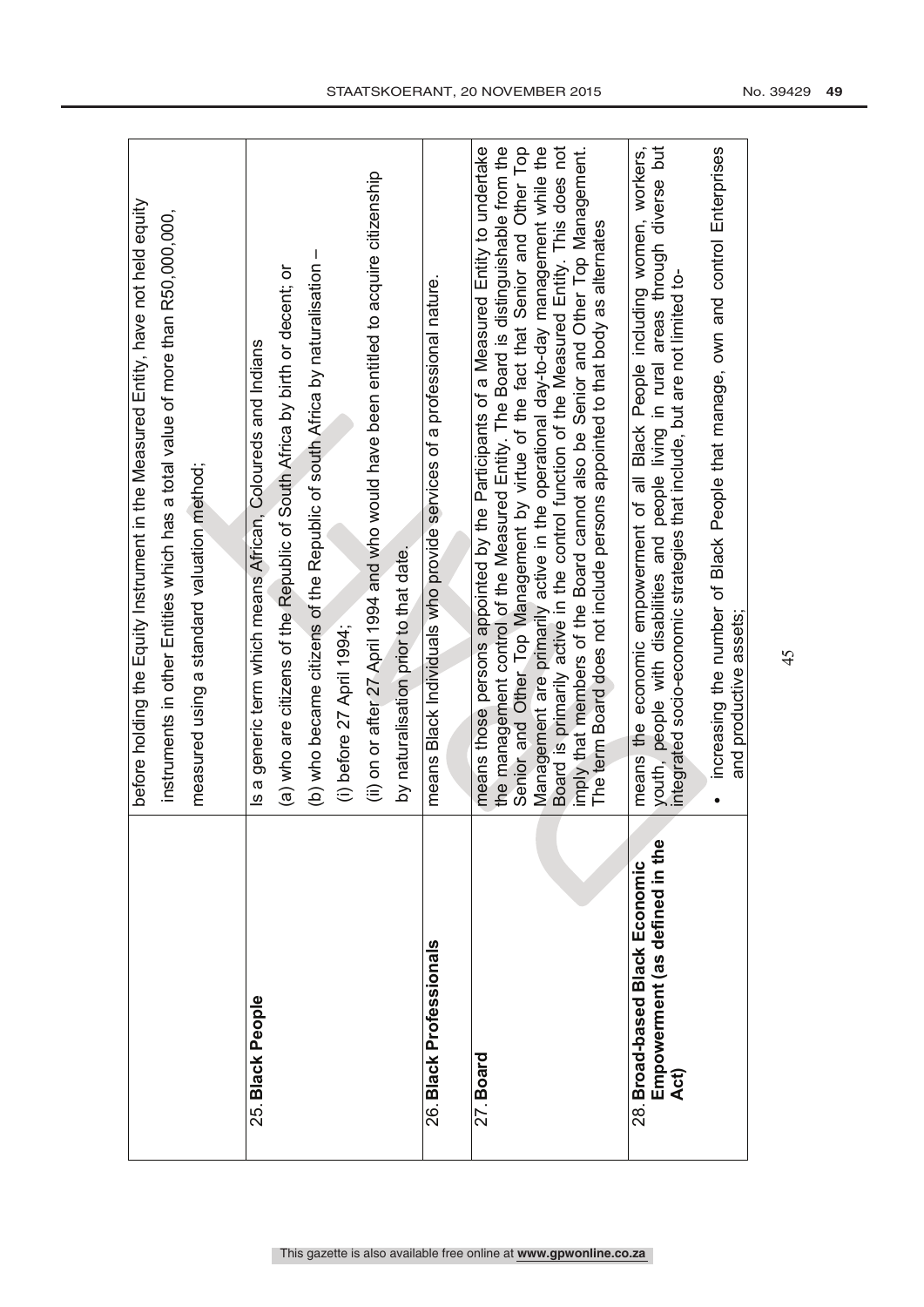|                                  | facilitating ownership and management of Enterprises and productive assets by<br>communities, workers, cooperatives and other collective Enterprises; |
|----------------------------------|-------------------------------------------------------------------------------------------------------------------------------------------------------|
|                                  | human resource and skills development;                                                                                                                |
|                                  | achieving equitable representation in all occupational categories and levels in the<br>workforce:                                                     |
|                                  | preferential procurement; and                                                                                                                         |
| 29. Broad-Based Ownership Scheme | means a ownership scheme which meets the rules set out in Annexe 100B;<br>investment in Enterprises that are owned or managed by Black People;        |
|                                  |                                                                                                                                                       |
| means<br>30. Charter             | AgriBEE<br>Indicative<br>the<br>f<br>including<br>Charter,<br>Scorecard and the Indicative AgriQSE Scorecard<br>AgriBEE Transformation<br>the         |
| 31. Certified Learning Programme | means any Learning Programme for which the Measured Entity has                                                                                        |
|                                  | (a) any form of independent written certificate as referred to in the "Learning                                                                       |
|                                  | Achievements" column of the Learning Programme Matrix; or if it does not have such                                                                    |
| certification:                   |                                                                                                                                                       |
|                                  | (b) an enrolment certificate issued by the independent person responsible for the issue                                                               |
|                                  | 300 confirming the employee has:<br>of the certification referred to in statement                                                                     |
|                                  | Learning<br>i. enrolled for, is attending and is making satisfactory progress in the                                                                  |
|                                  | Programme; or                                                                                                                                         |
|                                  | ii. enrolled for but not attended the Learning; or                                                                                                    |
|                                  | evaluation of their learning<br>iii. attended the Training Programme but has failed an                                                                |
| progress                         |                                                                                                                                                       |
| 32. Companies Act                | means the Companies Act, No. 71 of 2008 as amended or substituted;                                                                                    |
| 33. Company Limited by guarantee | means a company as referred in the Companies Act, No. 71 of 2008;                                                                                     |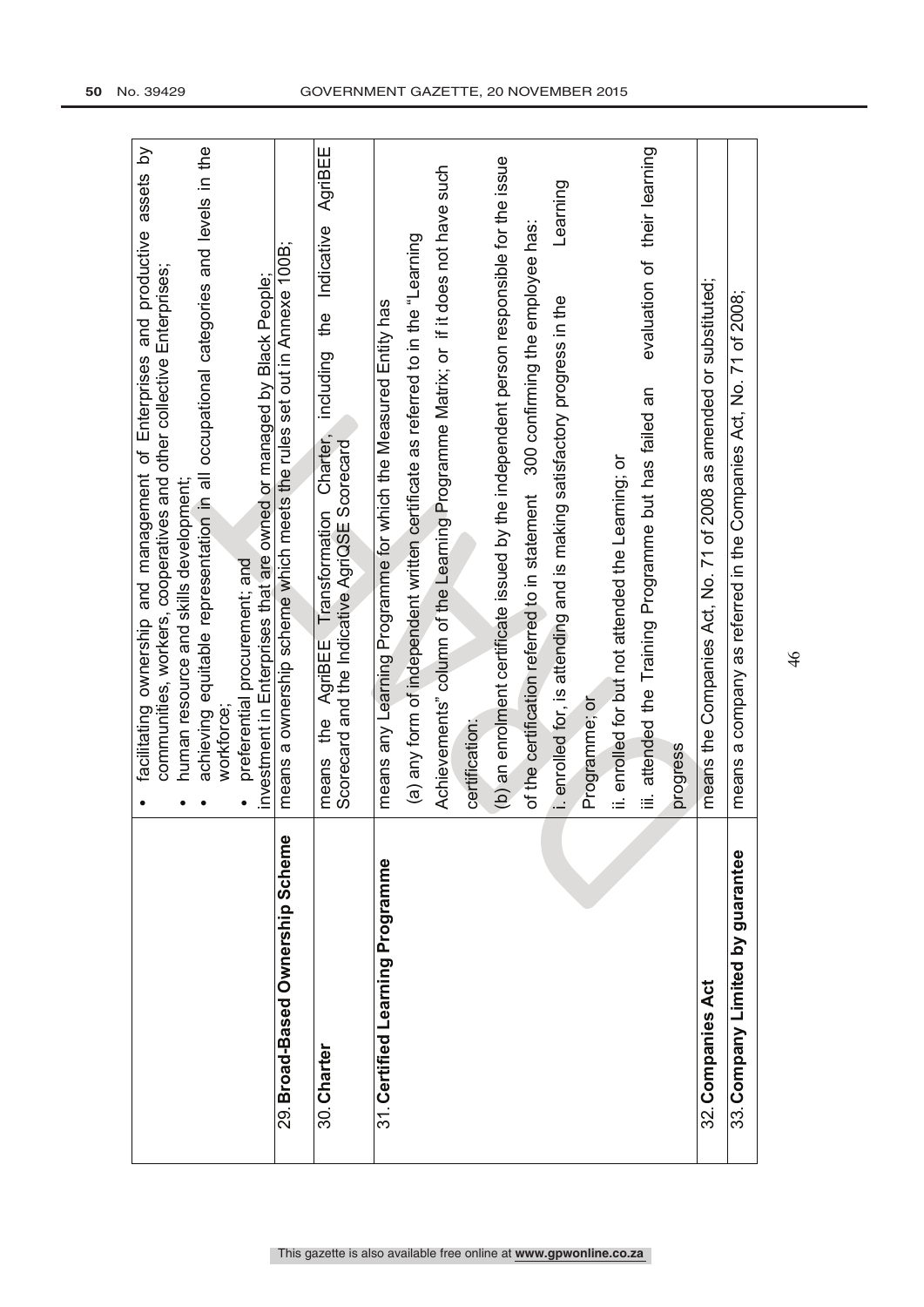| 34. Competent Person  | means a person who has acquired through training, qualification and experience the        |
|-----------------------|-------------------------------------------------------------------------------------------|
|                       | knowledge and skills necessary for undertaking any task assigned to them under the        |
|                       | codes;                                                                                    |
| 35. Core Skills       | means skills that are:                                                                    |
|                       | (a) value-adding to the activities of the Measured Entity in line with its core business; |
|                       | (b) in areas the Measured Entity cannot outsource; or                                     |
|                       | (c) within the production/operational part of the Measured Entity's value-chain; as       |
|                       | opposed to the supply side; services or downstream operations;                            |
|                       | $\widehat{\mathsf{e}}$                                                                    |
| 36. Critical Skills   | means those skills identified as being critical by any SETA;                              |
|                       |                                                                                           |
| 37. EAP               | Economically Active Population as determined and published by Stats SA. The               |
|                       | operative EAP for the purposes of any calculation under the Codes will be the most        |
|                       | recently published EAP;                                                                   |
|                       |                                                                                           |
| 38. Economic Interest | means a claim against an Entity representing a return on ownership of the Entity similar  |
|                       | n nature to a dividend right, measured using the Flow Through and, where applicable,      |
|                       | the Modified Through Principles;                                                          |
| 39. EE Act            | means the Employment Equity Act of 1998, as amended;                                      |
|                       |                                                                                           |
|                       |                                                                                           |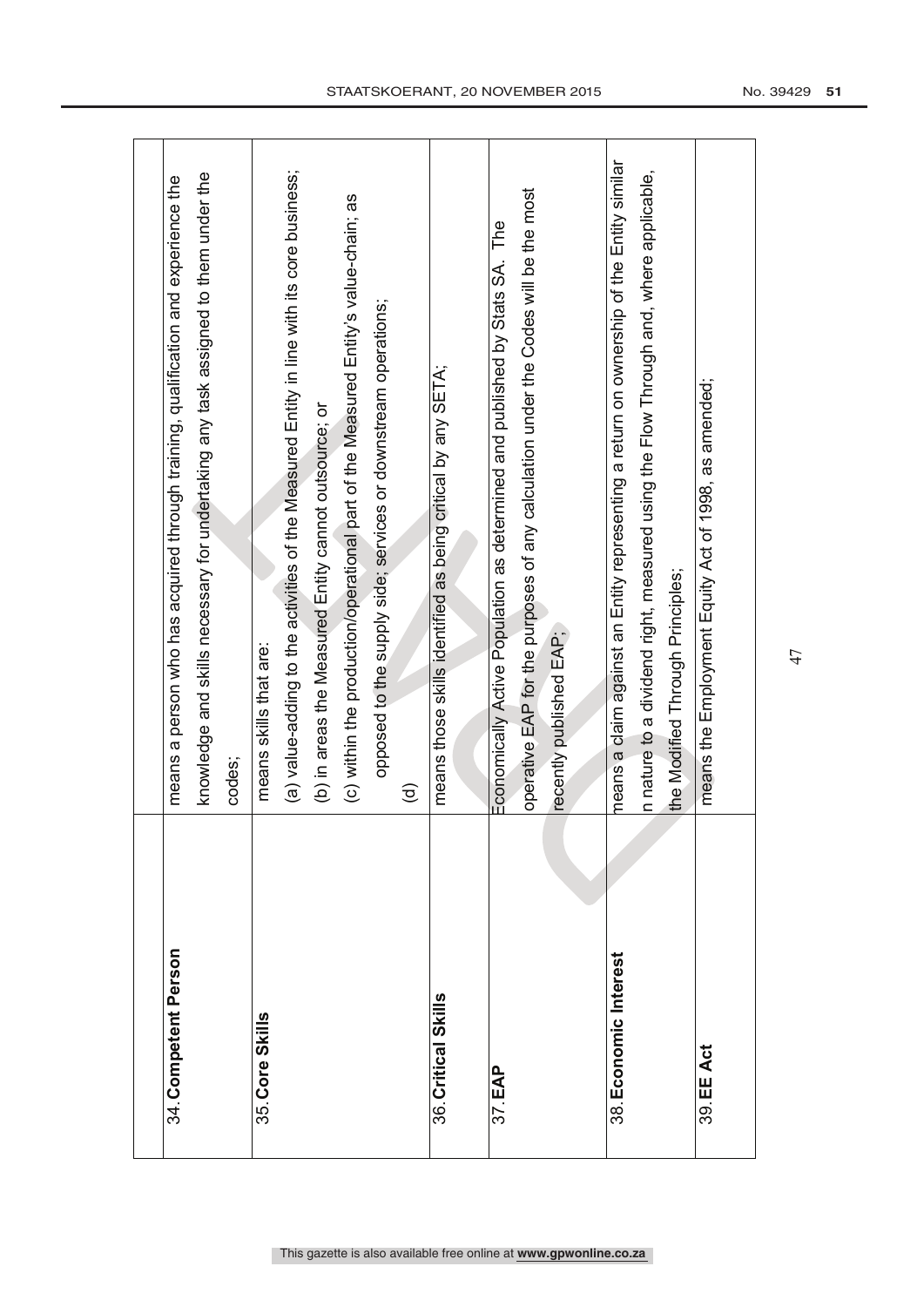| 40. EE Regulations             | means the regulations under the Employment Equity Act                                                                                                                                                                                                             |
|--------------------------------|-------------------------------------------------------------------------------------------------------------------------------------------------------------------------------------------------------------------------------------------------------------------|
| 41. Elements                   | means the measurable quantitative or qualitative elements of B-BBEE compliance in<br>the Generic Scorecard and the Codes;                                                                                                                                         |
| 42. Employed Learner           | In terms of section 18 (1) of the Skills Development Act it means a learner that was in<br>the agreement was concluded. The learner's contract of employment is therefore not<br>the employment of the employer party to the learnership agreement concerned when |
|                                | affected by the agreement.                                                                                                                                                                                                                                        |
| 43. Employee                   | bears the meaning as defined in the Labour Relations Act 66 of 1995 as amended.                                                                                                                                                                                   |
| 44. Employee with a Disability | has the meaning defined in the Code of Good Practice on Key Aspects of Disability in<br>the Workplace issued under section 54 of the Employment Equity Act; align with the<br>Employment Equity Act                                                               |
| 45. Employee                   | bears the meaning as defined in the Labour Relations Act 66 of 1995 as amended;                                                                                                                                                                                   |
| 46. Employee Ownership Scheme  | means a worker or employee scheme;                                                                                                                                                                                                                                |
| 47. Empowering Supplier        | which is a good citizen South African entity, comply with all regulatory requirements<br>An Empowering Supplier within a context of B-BBEE is a B-BBEE compliant entity,                                                                                          |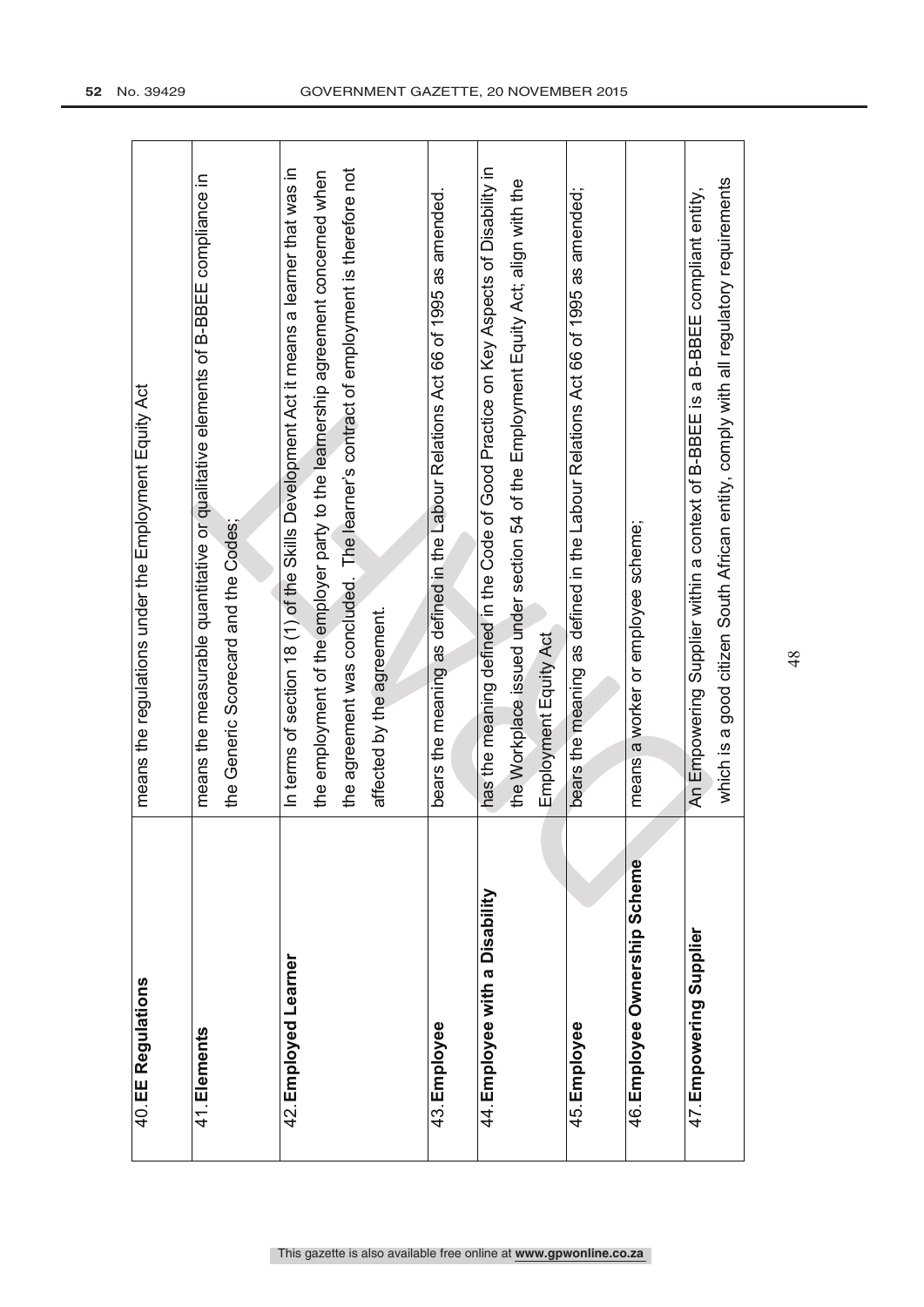|                | ω<br>of the country and should meet at least three if it is a large enterprise or one if it is                                                                                                                                                                                                                                        |
|----------------|---------------------------------------------------------------------------------------------------------------------------------------------------------------------------------------------------------------------------------------------------------------------------------------------------------------------------------------|
|                | QSE of the following criteria:                                                                                                                                                                                                                                                                                                        |
|                |                                                                                                                                                                                                                                                                                                                                       |
|                | (a) At least 25% of cost of sales excluding labour cost and depreciation must be                                                                                                                                                                                                                                                      |
|                | procured from local producers or local supplier in SA, for service industry labour cost                                                                                                                                                                                                                                               |
|                | are included but capped to 15%.                                                                                                                                                                                                                                                                                                       |
|                | (b) Job creation - 50% of jobs created are for Black people provided that the number of                                                                                                                                                                                                                                               |
|                | Black employees since the immediate prior verified B-BBEE Measurement is                                                                                                                                                                                                                                                              |
|                | maintained                                                                                                                                                                                                                                                                                                                            |
|                | (c) At least 25% transformation of raw material/beneficiation which include local                                                                                                                                                                                                                                                     |
|                | manufacturing, production and/or assembly, and/or packaging                                                                                                                                                                                                                                                                           |
|                | (d) Skills transfer - at least spend 12 days per annum of productivity deployed in                                                                                                                                                                                                                                                    |
|                | Black EMEs and QSEs beneficiaries to increase their operation or financial<br>assisting                                                                                                                                                                                                                                               |
|                | capacity                                                                                                                                                                                                                                                                                                                              |
|                | (e) At least 85% of labour cost should be paid to South African employees by service                                                                                                                                                                                                                                                  |
|                | industry entities.                                                                                                                                                                                                                                                                                                                    |
|                |                                                                                                                                                                                                                                                                                                                                       |
| 48. Enterprise | means a natural or juristic person conducting a business, trade or profession in the<br>without limitation, a Measured Enterprise and an Associated Enterprise. Different types<br>Republic of South Africa. Unless the context otherwise indicates, Enterprises include,<br>of Enterprises within the Sector are defined as follows: |
|                |                                                                                                                                                                                                                                                                                                                                       |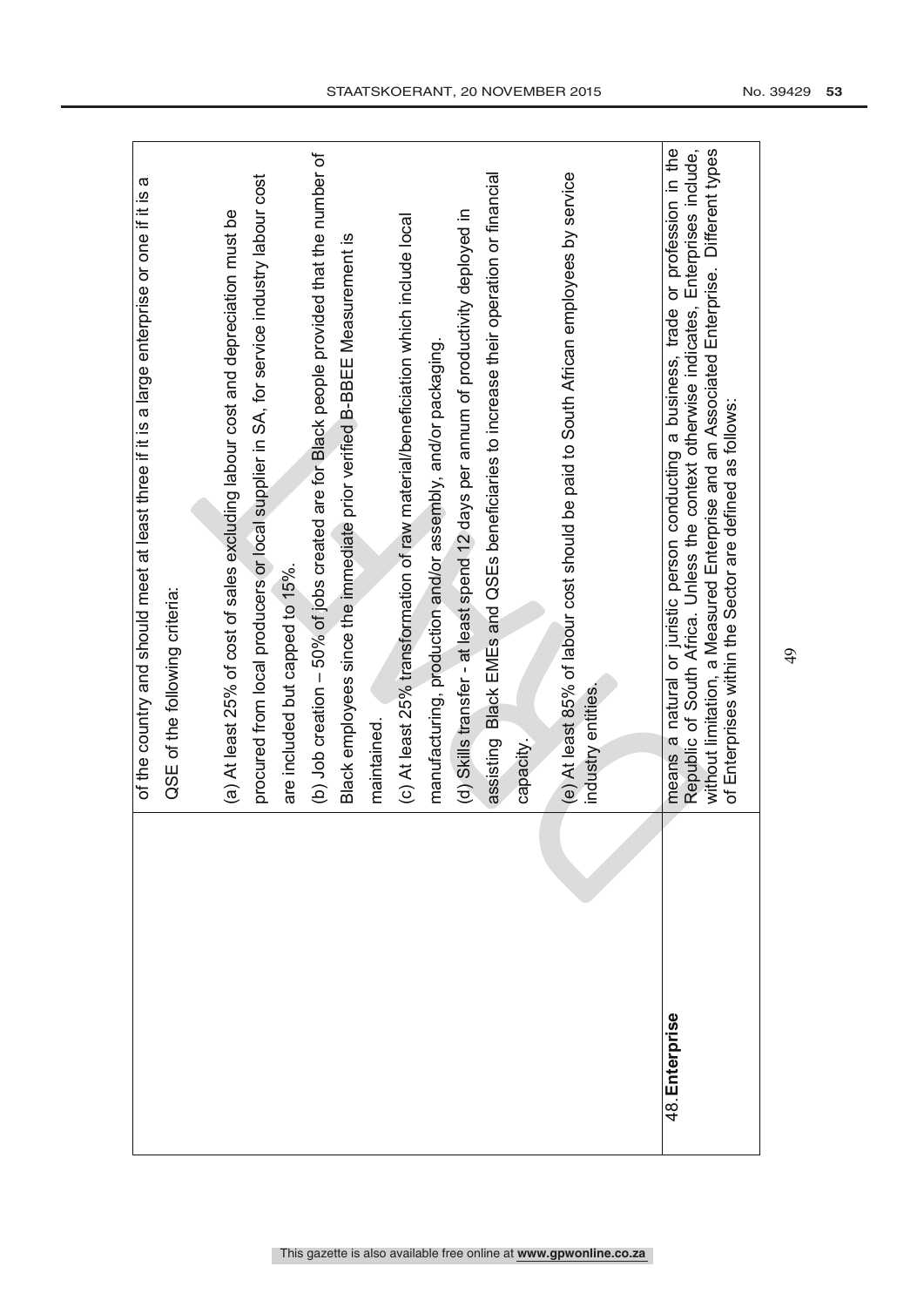|                                             | Enterprises means those individuals, groups, cooperatives<br>or companies engaged in other agricultural activities as defined in the<br>Agribusiness                                                                                                            |
|---------------------------------------------|-----------------------------------------------------------------------------------------------------------------------------------------------------------------------------------------------------------------------------------------------------------------|
|                                             | scope                                                                                                                                                                                                                                                           |
|                                             | Farming Enterprises means those individuals, groups, co-operatives or                                                                                                                                                                                           |
|                                             | companies engaged in primary agricultural production activities as defined<br>in the scope.                                                                                                                                                                     |
|                                             |                                                                                                                                                                                                                                                                 |
| 49. Enterprise Development                  | carried out for the following<br>or non-monetary contributions<br>monetary<br>means                                                                                                                                                                             |
| 50. Contributions                           | beneficiaries, with the objective of contributing to the development, sustainability and                                                                                                                                                                        |
|                                             | financial and operational independence of those beneficiaries:                                                                                                                                                                                                  |
|                                             | ŏ<br>(a) Enterprise Development Contributions to Exempted Micro-Enterprises                                                                                                                                                                                     |
|                                             | Qualifying Small Enterprises which are at least 51% Black owned or at least 51% Black                                                                                                                                                                           |
|                                             | women owned;                                                                                                                                                                                                                                                    |
| 51. Entity                                  | means a legal entity or a natural or a juristic person conducting a business, trade or                                                                                                                                                                          |
|                                             | profession in the Republic of South Africa;                                                                                                                                                                                                                     |
| 52. Enterprise Development<br>Contributions | beneficiaries, with the objective of contributing to the development, sustainability and<br>following<br>for the<br>but<br>carried<br>financial and operational independence of those beneficiaries:<br>contributions<br>non-monetary<br>ŏ<br>monetary<br>means |
|                                             | Category A Enterprise Development Contributions involves Enterprise Development<br>Contributions to Exempted Micro-Enterprises or Qualifying Small Enterprises which<br>are 50% black owned or black women owned;<br>$\vec{\sigma}$                             |
|                                             | Category B Enterprise Development Contributions involves Enterprise Development<br>.<br>ف                                                                                                                                                                       |
|                                             | Contributions to any other Entity that is 50% black owned or black women owned; or<br>25% black owned or black women owned with a BEE status of between Level One                                                                                               |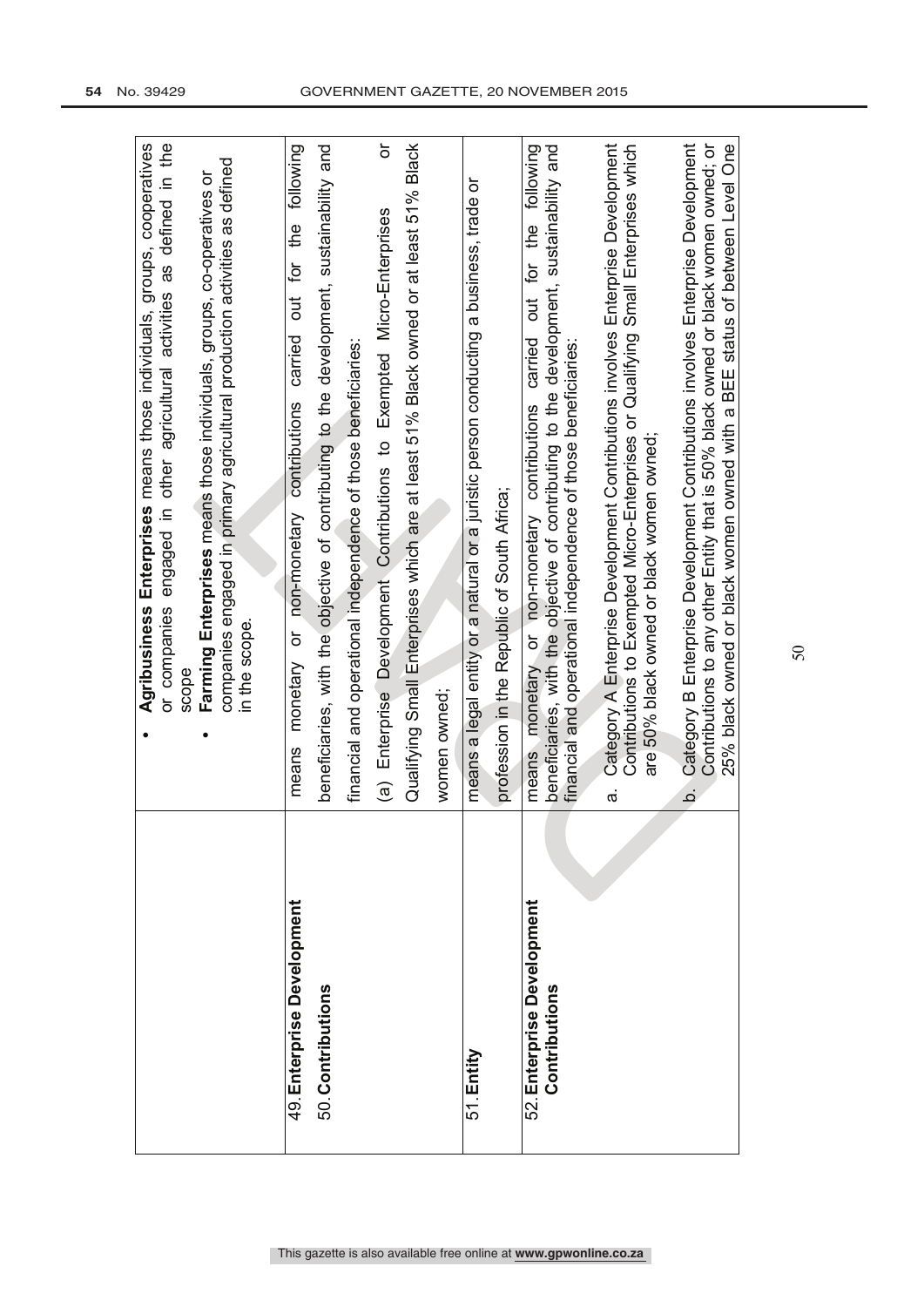|                                    | and Level Six.                                                                             |
|------------------------------------|--------------------------------------------------------------------------------------------|
|                                    |                                                                                            |
| 53. Entrepreneur                   | means a person who starts and / or operates a business which includes identifying          |
|                                    | opportunities in the market, taking risks with a view of being rewarded with profits;      |
| 54. Equity Equivalent contribution | means an equity equivalent contribution made by a Multinational under an Equity            |
|                                    | Equivalent Investment Programme;                                                           |
| 55. Equity Equivalent Investment   | means a public programme of any government department, provincial or                       |
| 56. Programme                      | local government in the Republic of South Africa or any other programme approved by        |
|                                    | the Minister as an Equity Equivalent Investment Programme;                                 |
| 57. Equity Instrument              | means the instrument by which a Participant holds rights of ownership in an Entity;        |
| 58. Equivalency Percentage         | means a percentage ownership performance for all the indicators in the Associated          |
|                                    | Enterprise's Ownership Scorecard arising from a Qualifying Transaction included in         |
|                                    | the Ownership Scorecard of the beneficiary entity;                                         |
| 59. Exempted Micro Enterprise      | means an Entity with an annual turnover of R 10 (ten) million or less;                     |
| 60. Exercisable Voting Right       | means a voting right of a Participant that is not subject to any limit;                    |
| 61.Global Practice                 | means a globally and uniformly applied practice of a Multinational, restricting            |
|                                    | alienation of equity in or the sale of businesses in its regional operations. The practice |
|                                    | must have existed before the promulgation of the Act;                                      |
|                                    |                                                                                            |
| 62. Grant Contribution             | means the monetary value of Qualifying Contributions made by the Measured Entity to        |
|                                    | a beneficiary in the form of grants, donations, discounts and other similar quantifiable   |
|                                    |                                                                                            |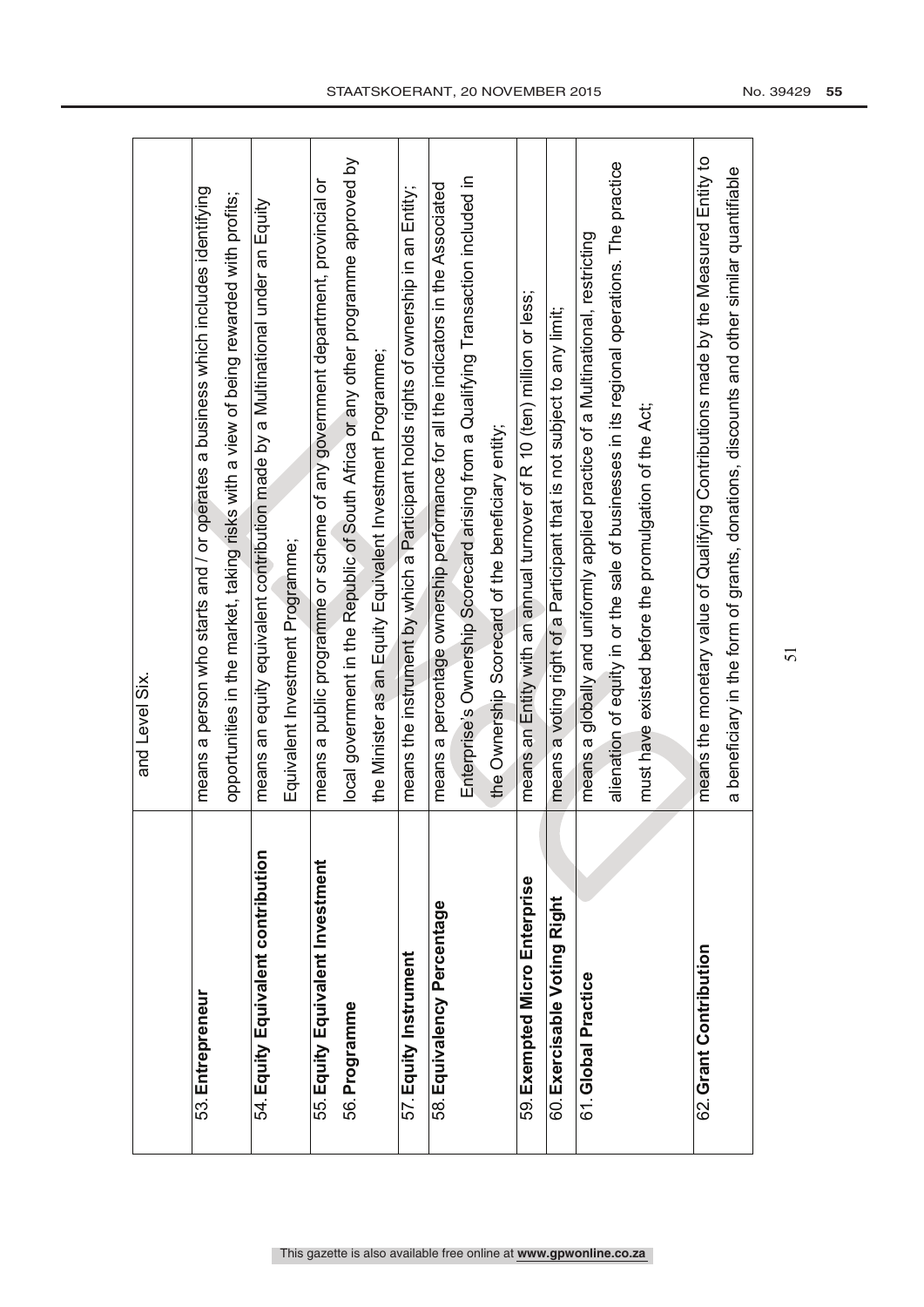|                                   | benefits which are not recoverable by the Measured Entity;                              |
|-----------------------------------|-----------------------------------------------------------------------------------------|
|                                   |                                                                                         |
| 63. Group Structure               | means an ownership arrangement whereby one or more Measured Entities that are           |
|                                   | juristic persons are subsidiaries of another Measured Entity that would qualify as a    |
|                                   | holding company;                                                                        |
| 64. Higher Education Institution  | means a higher education institution as defined under the Higher Education Act of       |
|                                   | 1997;                                                                                   |
| 65. Indicator Percentage          | means the percentage compliance of the Associated Entity for all the indicators of the  |
|                                   | Associated Enterprises ownership Scorecard. The calculation of indicator                |
|                                   | Percentages follows the rules in statement 100 using the actual percentage              |
|                                   | compliance for each indicator and not the resulting scores;                             |
| 66. Industry Specific Initiatives | means the qualifying contributions that are unique to the industry in which enterprises |
|                                   | operate. For the purposes of the Codes an industry may be grouped in major divisions    |
|                                   | in accordance with the Standard Industrial Classification Coding System used by         |
|                                   | Statistic South Africa;                                                                 |
| 67. Internship                    | means an opportunity to integrate career related experience into an undergraduate       |
|                                   | education by participating in planned, supervised work;                                 |
| 68. Junior Management             | means an employee of the Measured Entity who is a member of the occupational            |
|                                   | category of "Junior Management" as determined using the Employment Equity               |
|                                   | regulations;                                                                            |
| 69. Learnership                   | means a work-based route to a qualification. It is a workplace education and training   |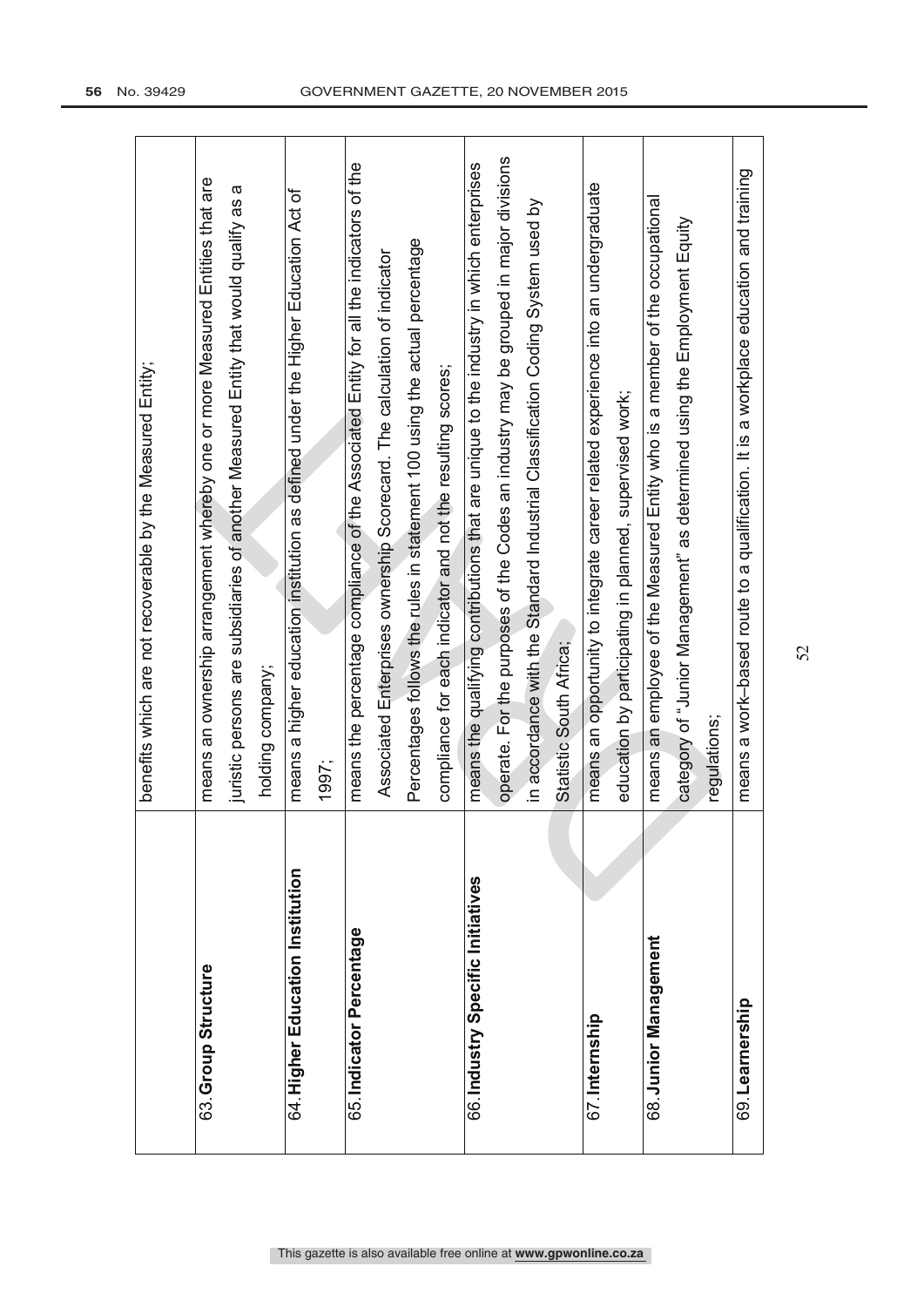|                              | programme comprising both structured practical workplace (on-the-job) experience        |
|------------------------------|-----------------------------------------------------------------------------------------|
|                              |                                                                                         |
|                              | and structured theoretical training.                                                    |
| 70. Learning Programmes      | means any learning programme set out in the Learning Programme Matrix;                  |
| 71 Learning Programme Matrix | means the Learning Programme Matrix annexed as Annexe "300A" in statement 300;          |
| 72. Leviable Amount          | bears the meaning as defined in the Skills Development Levies Act of 1999 as            |
|                              | determined using the Fourth Schedule to the Income Tax Act;                             |
|                              |                                                                                         |
| 73. Management Fees          | means the total Economic Interest received by a Broad-Based Ownership Scheme or         |
|                              | Black participants in any year less the amounts distributed or applied to beneficiaries |
|                              | and the amounts reserved for future distribution or application;                        |
|                              |                                                                                         |
| 74. Mandated Investments     | means any investments made by or through any third party regulated by legislation on    |
|                              | behalf of the actual owner of the funds, pursuant to a mandate given by the owner to a  |
|                              | third party, which mandate is governed by that legislation. Some examples of            |
|                              | domestic mandated investments and the portions of those investments subject to the      |
|                              | exclusion principle are contained in Annex 100A attached to statement 100;              |
|                              |                                                                                         |
| 75. Measured Entity          | means an Entity as well as an organ of state or public entity subject to measurement    |
|                              | under the Codes;                                                                        |
|                              |                                                                                         |
| 76.51% Black Owned           | means an Entity in which:                                                               |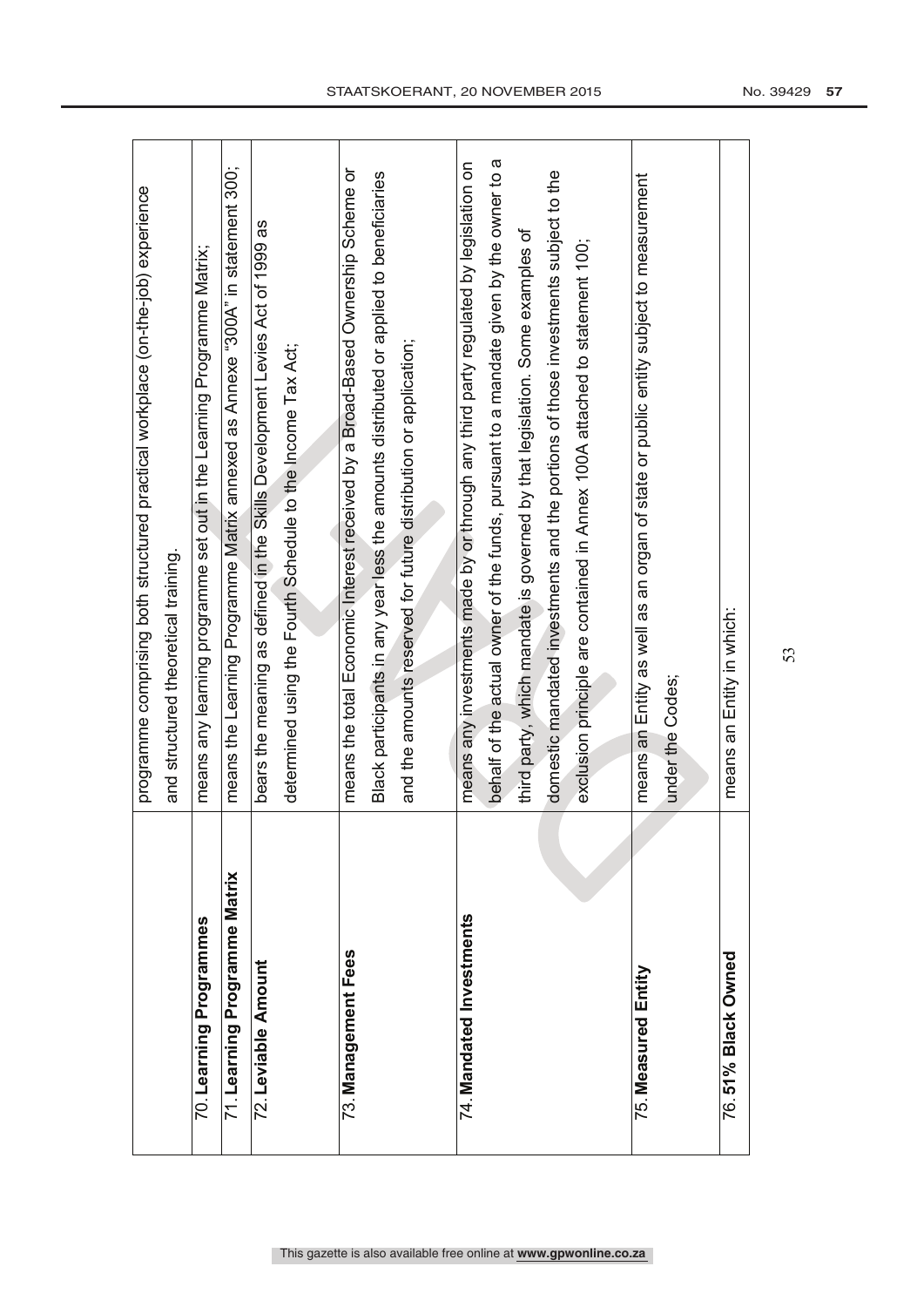|                          | (a) Black people hold at least 51% of the exercisable voting rights as determined |
|--------------------------|-----------------------------------------------------------------------------------|
|                          | under Code series 100;                                                            |
|                          | (b) black people hold at least 51% of the economic interest as determined under   |
|                          | Code series 100; and                                                              |
|                          | (c) has earned all the points for Net Value under statement 100;                  |
| 77.51% Black Women Owned | means an Entity in which:                                                         |
|                          |                                                                                   |
|                          | (a) Black women hold at least 51% of the exercisable voting rights as determined  |
|                          | under Code series 100;                                                            |
|                          |                                                                                   |
|                          | (b) Black women hold at least 51% of the economic interest as determined under    |
|                          | Code series 100; and                                                              |
|                          |                                                                                   |
|                          | (c) has earned all the points for Net Value under statement 100;                  |
| 78.30% Black Women Owned | means an Entity in which:                                                         |
|                          | a) Black women hold more than 30% of the exercisable voting rights as determined  |
|                          | under Code series 100;                                                            |
|                          | b)Black women hold more than 30% of the economic interest as determined under     |
|                          | Code series 100; and                                                              |
|                          | c)has earned all the points for Net Value under statement 100;                    |
| 79. Middle Management    | means an employee of the Measured Entity who is a member of the occupational      |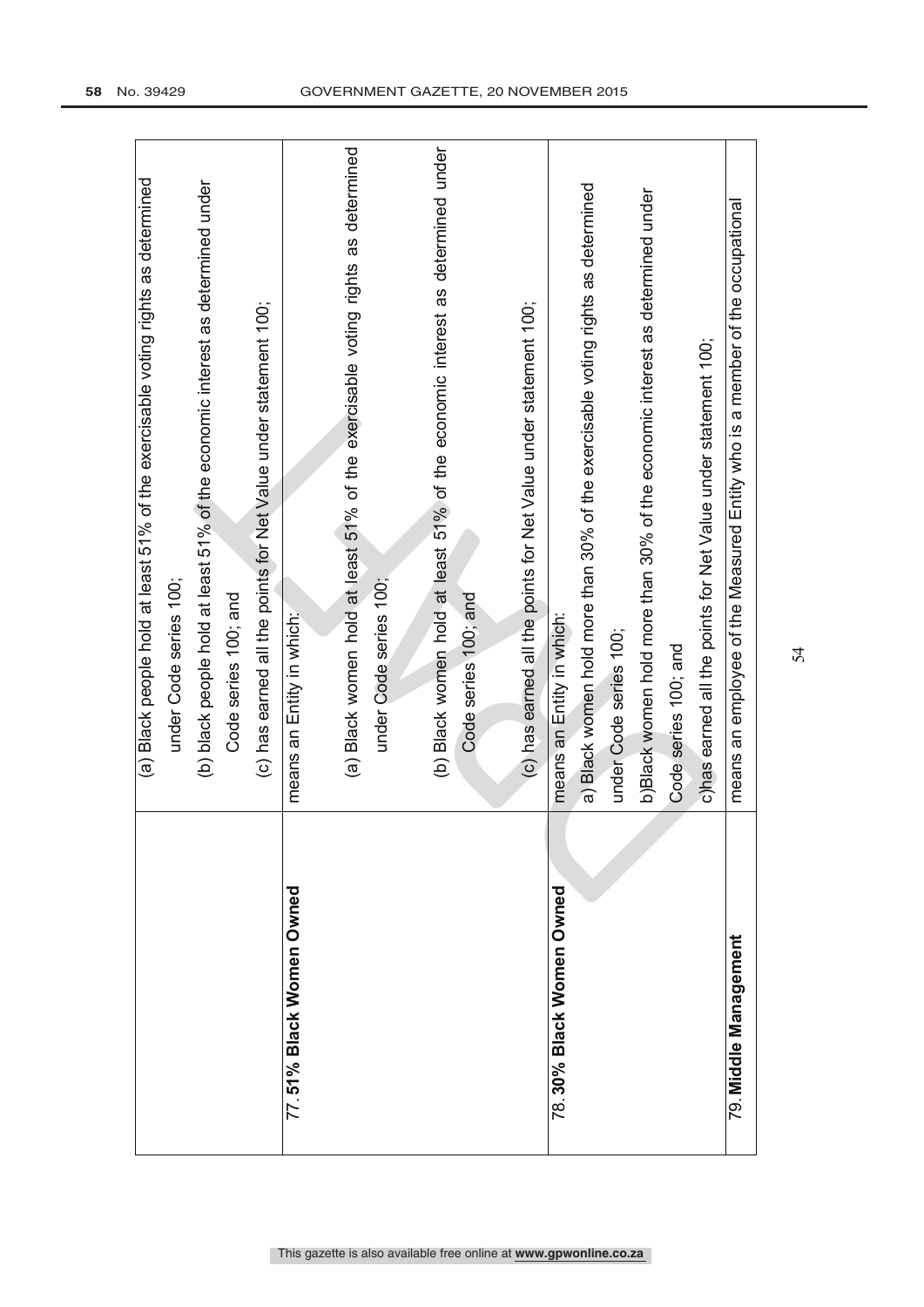|                                 | category of "Middle Management" as determined using the Employment Equity                |
|---------------------------------|------------------------------------------------------------------------------------------|
|                                 | regulations;                                                                             |
| 80. Multinational Business      | means a Measured Entity with a business in the Republic of South Africa and              |
|                                 | elsewhere which maintains its international headquarters outside the Republic;           |
| 81. National Skills Development | means the national skills development strategy referred to in section 5(1)(a)(ii) of the |
| 82. Strategy                    | Skills Development Act;                                                                  |
| 83. Net Profit After Tax        | means the operating profit of a measured entity after tax. It incorporates both the      |
|                                 | equity / loss figures and abnormal items, but excludes extra ordinary items as           |
|                                 | determined by (GAAP) Generally Accepted Accounting Practices;                            |
| 84. "Net Profit Before Tax"     | means the operating profit of a measured entity before tax. It incorporates both the     |
|                                 | equity / loss figures and abnormal items, but excludes extra ordinary items as           |
|                                 | determined by (GAAP) Generally Accepted Accounting Practices;                            |
| 85. Net Value                   | means the percentage resulting from the formula in Annexe 100(C) of statement 100;       |
| 86. Net-Value date              | means the later occurring of the date of commencement of statement 100 and the           |
|                                 | date upon which the earliest of all still operative transactions undertaken by the       |
|                                 | Measured Entity in order to achieve black rights of ownership, became effective and      |
|                                 | unconditional;                                                                           |
| 87. New Enterprise              | means an early stage business which is similar to a start-up. However, an early stage    |
|                                 | business is typically 3 years old or less.                                               |
|                                 |                                                                                          |
| 88. Non-Profit Organisation     | means a non-profit organisation registered under the Non-Profit Organisation Act of      |
|                                 |                                                                                          |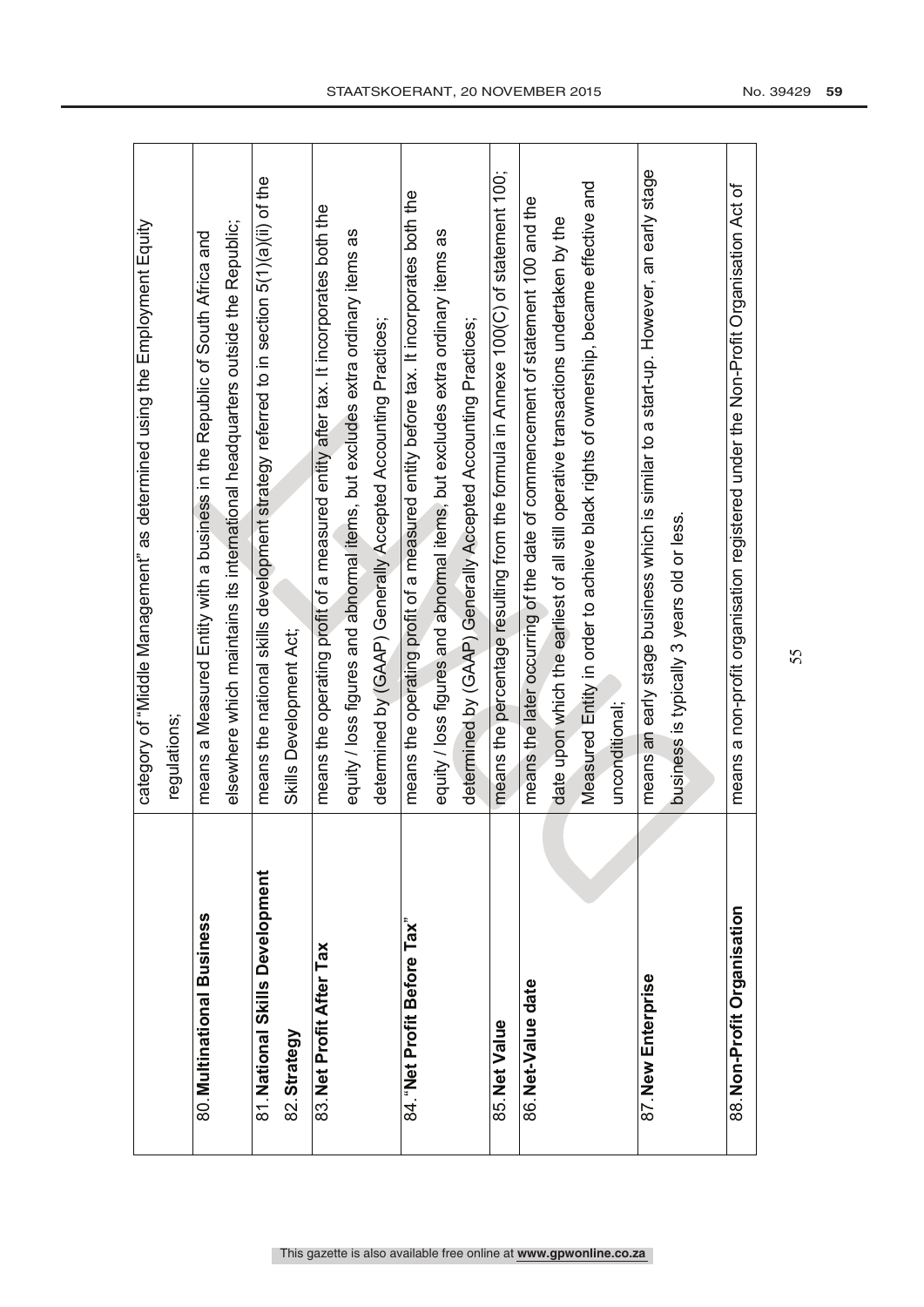|                                   | 1997;                                                                                     |
|-----------------------------------|-------------------------------------------------------------------------------------------|
| 89. Outsourced Labour Expenditure | means any expenditure incurred in:                                                        |
|                                   | a) procuring the services of or from a labour broker; and                                 |
|                                   | procuring the services of any person who receives any remuneration or to whom<br><u>ଚ</u> |
|                                   | any remuneration accrues because of any services rendered by such person to               |
|                                   | or on behalf of a labour broker;                                                          |
|                                   |                                                                                           |
| 90. Participant                   | means a natural person holding rights of ownership in a Measured Entity;                  |
| 91. PIVOTAL report                | means a report on 'Professional, Vocational, Technical and Academic Learning'             |
|                                   | programmes that meet the critical needs for economic growth and social development,       |
|                                   | generally combining course work at universities, universities of technology and           |
|                                   | colleges with structured learning at work.                                                |
|                                   |                                                                                           |
| 92. Priority Skills               | means Core, Critical and Scarce Skills as well as any skills specifically identified:     |
|                                   |                                                                                           |
|                                   | a) in a Sector Skills Plan issued by the Department of Labour of the Republic of          |
|                                   | South Africa;                                                                             |
|                                   | b) National Skills Development Strategy III;                                              |
|                                   | c) New Growth Path; and                                                                   |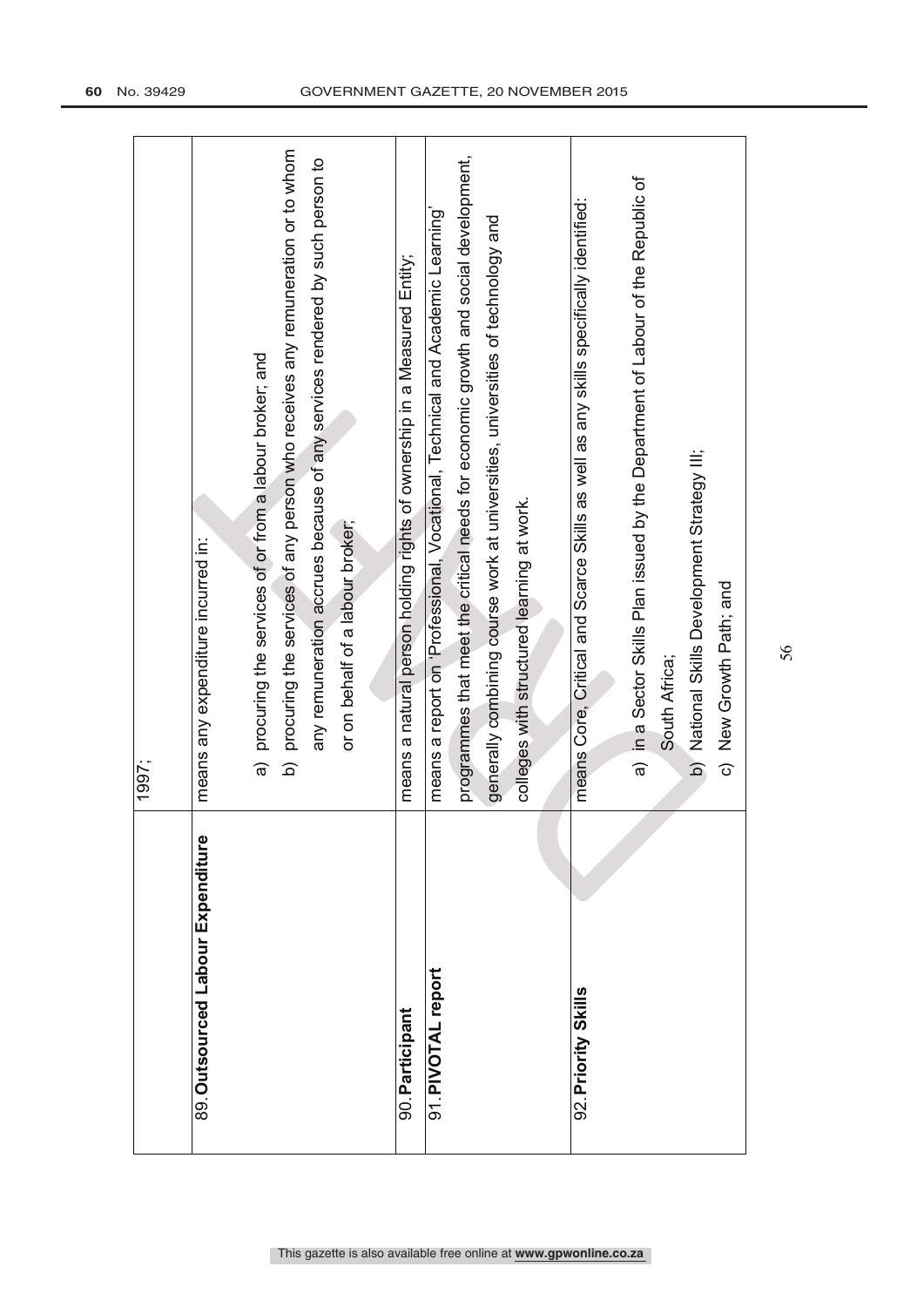|                                                                   | d) National Development Plan Remove.                                                                                                   |
|-------------------------------------------------------------------|----------------------------------------------------------------------------------------------------------------------------------------|
|                                                                   |                                                                                                                                        |
| 93. Private Equity Fund                                           | means a third party fund through which investments are made on behalf of the actual                                                    |
|                                                                   | owner of the funds pursuant to a mandate given by that person to the private equity                                                    |
|                                                                   | fund;                                                                                                                                  |
| Experienced Specialists and Mid-<br>94. Professionally Qualified, | σ<br>8g<br>is as per the EEA9 Form issued<br>in terms of the Employment Equity element,<br>regulation under the Employment Equity Act. |
| management                                                        |                                                                                                                                        |
| 95. Public Benefit Organisation                                   | means an entity as defined in section 30 of the income Tax Act of 1962;                                                                |
| Enterprise<br>96. Qualifying                                      | means a collective term describing Enterprise Development and Supplier<br>and                                                          |
| Supplier                                                          | Development Contributions targeting EME's and QSE's which are at least 51% black                                                       |
| 97. Development Contributions                                     | owned or at least 30% black women owned, black youth in rural, and underdeveloped                                                      |
|                                                                   | areas in statement 400;                                                                                                                |
| 98. Qualifying Small Enterprise"                                  | means an Entity that qualifies for measurement under the Qualifying Small Enterprise                                                   |
|                                                                   | scorecard with a turnover of R10 million or more but less than R50 million;                                                            |
| 99. Qualifying Socio-Economic                                     | Is a collective term for Socio-Economic Project Contributions and Socio-Economic                                                       |
| Contributions<br>100.                                             | Contributions;                                                                                                                         |
| Qualifying Transaction<br>101.                                    | means a sale of a business, valuable business assets or shares that results in the                                                     |
|                                                                   | creation of sustainable business opportunities and transfer of specialised skills or                                                   |
|                                                                   | productive capacity to Black people;                                                                                                   |
| Realisation Points<br>102                                         | means the Ownership Fulfilment points added to the Net Value points in the ownership<br>scorecard                                      |
| Related Enterprise<br>$103$ .                                     | means an Entity controlled by a Measured Entity whether directly or indirectly                                                         |
|                                                                   |                                                                                                                                        |

r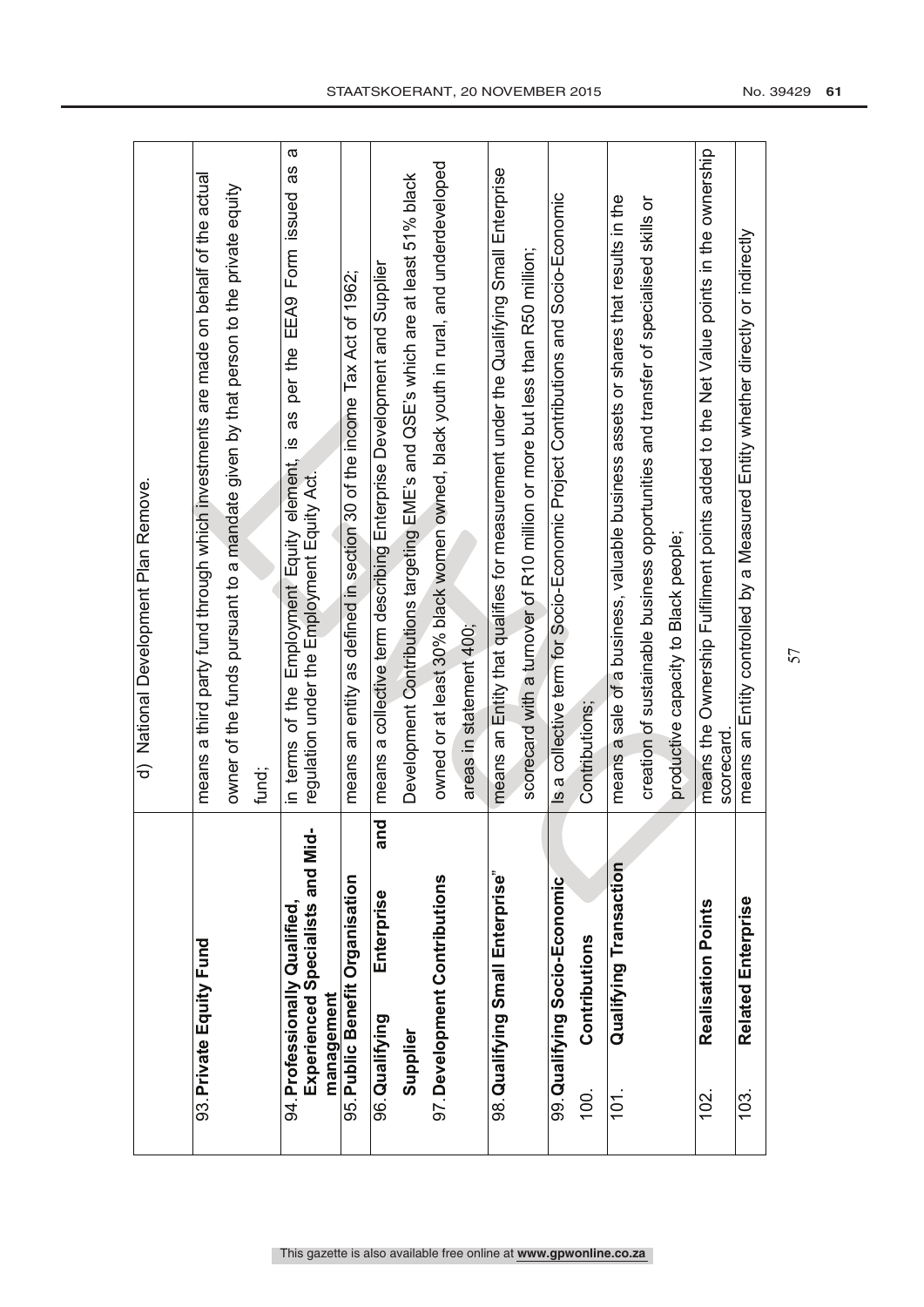|                |               |                                                                        | controlled by the natural persons who have direct or indirect control over that                                                                                                    |
|----------------|---------------|------------------------------------------------------------------------|------------------------------------------------------------------------------------------------------------------------------------------------------------------------------------|
|                |               |                                                                        | Measured Entity or the immediate family of those natural persons;                                                                                                                  |
| 104.           |               | Rights of Ownership                                                    | Is a collective term for the right to Economic Interest and the right to Exercisable                                                                                               |
|                |               |                                                                        | Voting Rights;                                                                                                                                                                     |
| 105.           | Scarce Skills |                                                                        | are those skills identified as being scarce by any SETA;                                                                                                                           |
| 106.           |               | Section 21 Company                                                     | means an association not for gain incorporated under section 21 of the Companies Act;                                                                                              |
| 107.           | Sector Code   |                                                                        | means a code in series 003 which is applicable to a particular sector;                                                                                                             |
| 108            | Seller        |                                                                        | means the Entity or the person concluding a Qualifying Transaction with the Associated                                                                                             |
|                |               |                                                                        | Enterprise;                                                                                                                                                                        |
| $\frac{10}{2}$ |               | <b>Senior Management</b>                                               | a member of the occupational<br>means an employee of the Measured Entity who is                                                                                                    |
|                |               |                                                                        | Equity<br>Employment<br>determined using the<br>category of "Senior Management" as                                                                                                 |
|                |               |                                                                        | regulations;                                                                                                                                                                       |
| $\frac{1}{2}$  |               | Senior Top Management                                                  | members of the occupation category of "Top Management" as defined using the<br>means Employees of a Measured Entity who are:<br>EE Regulations as qualified in a Sector Code;<br>ල |
|                |               |                                                                        | Board to undertake the day-to-day<br>appointment by or on the authority of the<br>management of that Measured Entity and who:<br>ව                                                 |
|                |               |                                                                        | have individual responsibility for the overall management and for the financial                                                                                                    |
|                |               |                                                                        | management of that Measured Entity; and                                                                                                                                            |
|                |               |                                                                        | actively involved in developing and implementing the Measured Entity's overall<br>strategy                                                                                         |
|                |               |                                                                        |                                                                                                                                                                                    |
| 111            | Skilled       | and<br>Technical                                                       | ω<br>in terms of the Employment Equity element, is as per the EEA9 Form issued as                                                                                                  |
|                |               | Academically Qualified Workers,<br>ຜົ<br>Junior Management, Supervisor | regulation under the Employment Equity Act                                                                                                                                         |
|                |               |                                                                        |                                                                                                                                                                                    |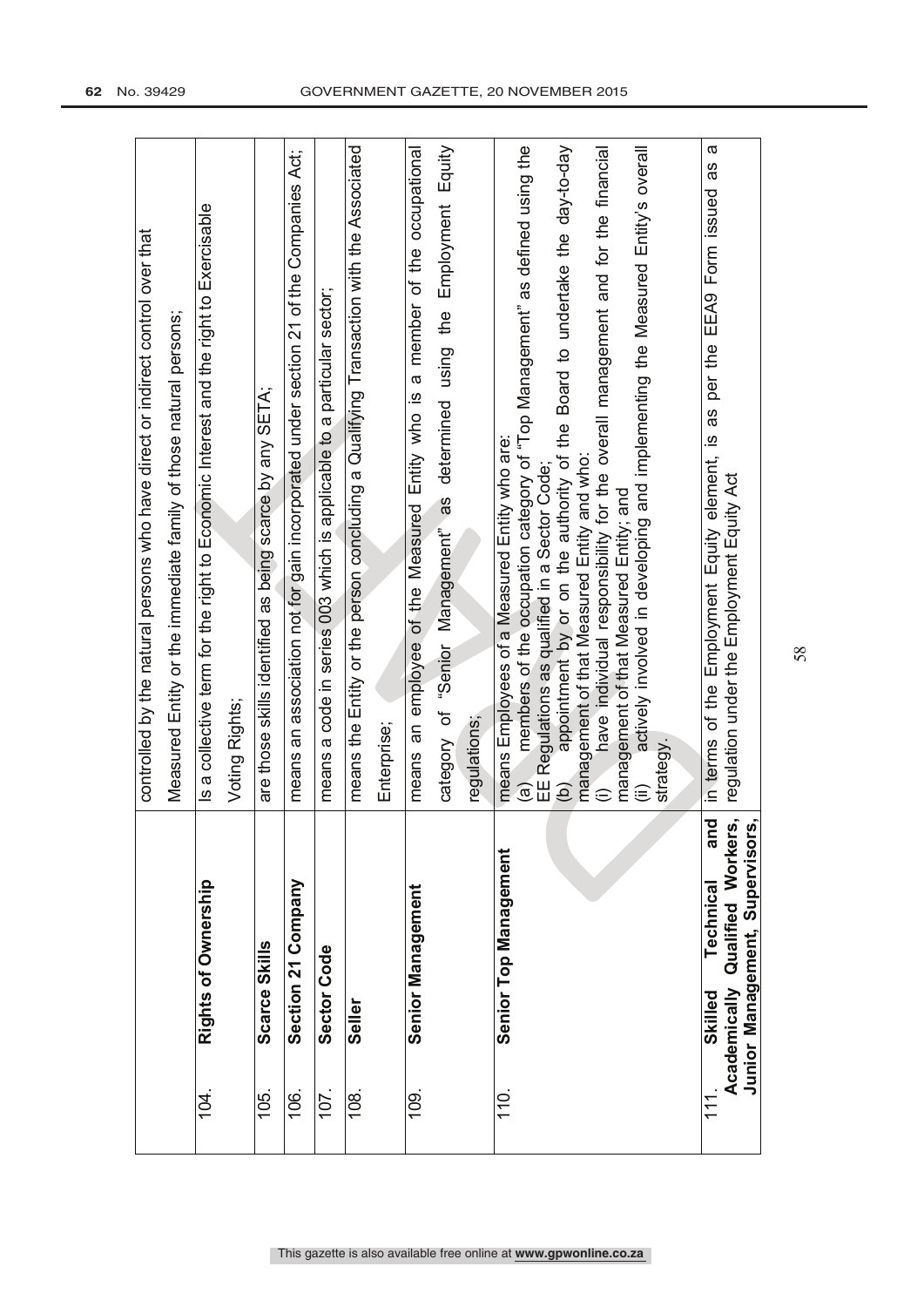|           | Foremen, Superintendents                 |                                                                                                |
|-----------|------------------------------------------|------------------------------------------------------------------------------------------------|
| 112.      | <b>Skills Development</b><br>Expenditure | comprises the money that a Measured Entity spends on skills development. It excludes           |
|           |                                          | <b>Skills</b><br>Entity under the<br>development levy payable by the Measured<br>skills<br>the |
|           |                                          | Development Levies Act;                                                                        |
| 113.<br>T | Socio-Economic                           | monetary or non-monetary contribution implemented for communities, natural<br>means            |
|           | <b>Development</b>                       | persons or groups of natural persons where at least 75% of the beneficiaries are Black         |
| 114.      | Contributions                            | people. The objective of Socio-Economic Development Contributions is the promotion             |
|           |                                          | Socio-Economic<br>access for the beneficiaries to the economy.<br>sustainable<br>Ⴆ             |
|           |                                          | Development Contributions commonly take the following forms:                                   |
|           |                                          | (a) development programmes for women, youth, people with disabilities, people living in        |
|           |                                          | rural areas;                                                                                   |
|           |                                          | (b) support of healthcare and HIV/AIDS programmes;                                             |
|           |                                          | (c) support for education programmes, resources and materials at primary, secondary            |
|           |                                          | and tertiary education level, as well as bursaries and scholarships;                           |
|           |                                          | (d) community training; skills development for unemployed people and adult basic               |
|           |                                          | education and training; or                                                                     |
|           |                                          | (e) support of arts, cultural or sporting development programmes;                              |
|           |                                          |                                                                                                |
| 115.      | Socio-Economic Project                   | means monetary or non-monetary contributions carried out for the benefit of any                |
| 116.      | Contributions                            | projects approved for this purpose by any organ of state or sectors including without          |
|           |                                          | limitation:                                                                                    |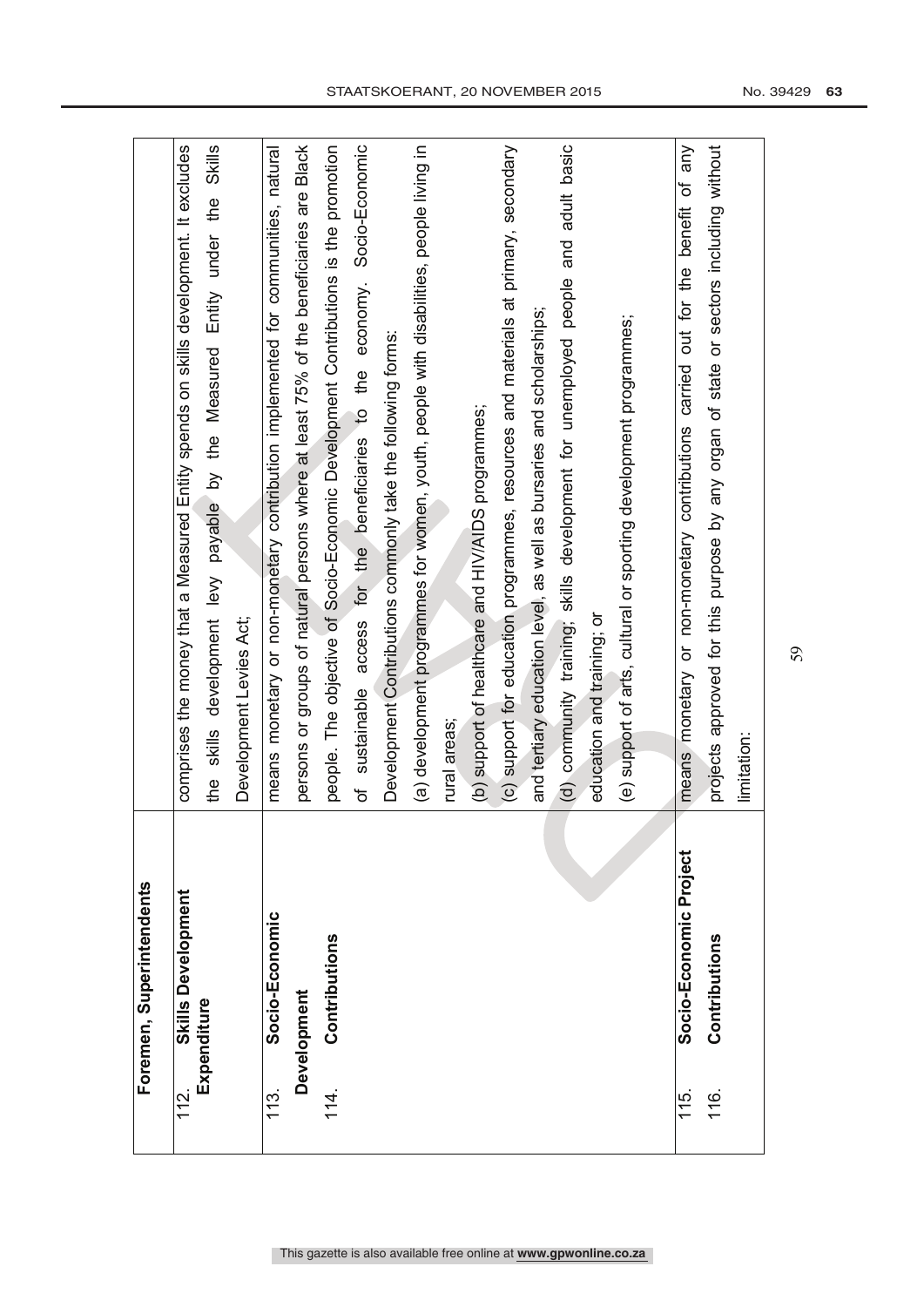|                |                     | (a) projects focusing on environmental conservation, awareness, education and waste<br>government's<br>projects targeting infrastructural development or reconstruction in underdeveloped<br>integrated sustainable rural development or urban renewal programmes;<br>areas; rural communities or geographic areas identified in the<br>(c) New projects promoting beneficiation;<br>management; and<br>$\widehat{e}$ |
|----------------|---------------------|-----------------------------------------------------------------------------------------------------------------------------------------------------------------------------------------------------------------------------------------------------------------------------------------------------------------------------------------------------------------------------------------------------------------------|
| 117            | Stakeholder         | a broad term to describe participants in the entire agricultural value chain as<br>well as current and potential beneficiaries of the AgriBEE including government.<br>8g<br>used                                                                                                                                                                                                                                     |
| $\frac{8}{10}$ | Standard Valuation  | means a standard valuation method for an asset, an Economic Interest, or any other<br>instrument or right relevant to measurement under statement 100, undertaken using<br>normal valuation methods that represent standard market practice;                                                                                                                                                                          |
| $\frac{9}{10}$ | Start-up Enterprise | means a recently formed or incorporated Entity that has been in operation for less than<br>1 year. A start-up enterprise does not include any newly constituted enterprise which<br>merely a continuation of a pre-existing enterprise;                                                                                                                                                                               |
| 120.           | Subsidiary          | has the meaning defined in section 1(3) of the Companies Act;                                                                                                                                                                                                                                                                                                                                                         |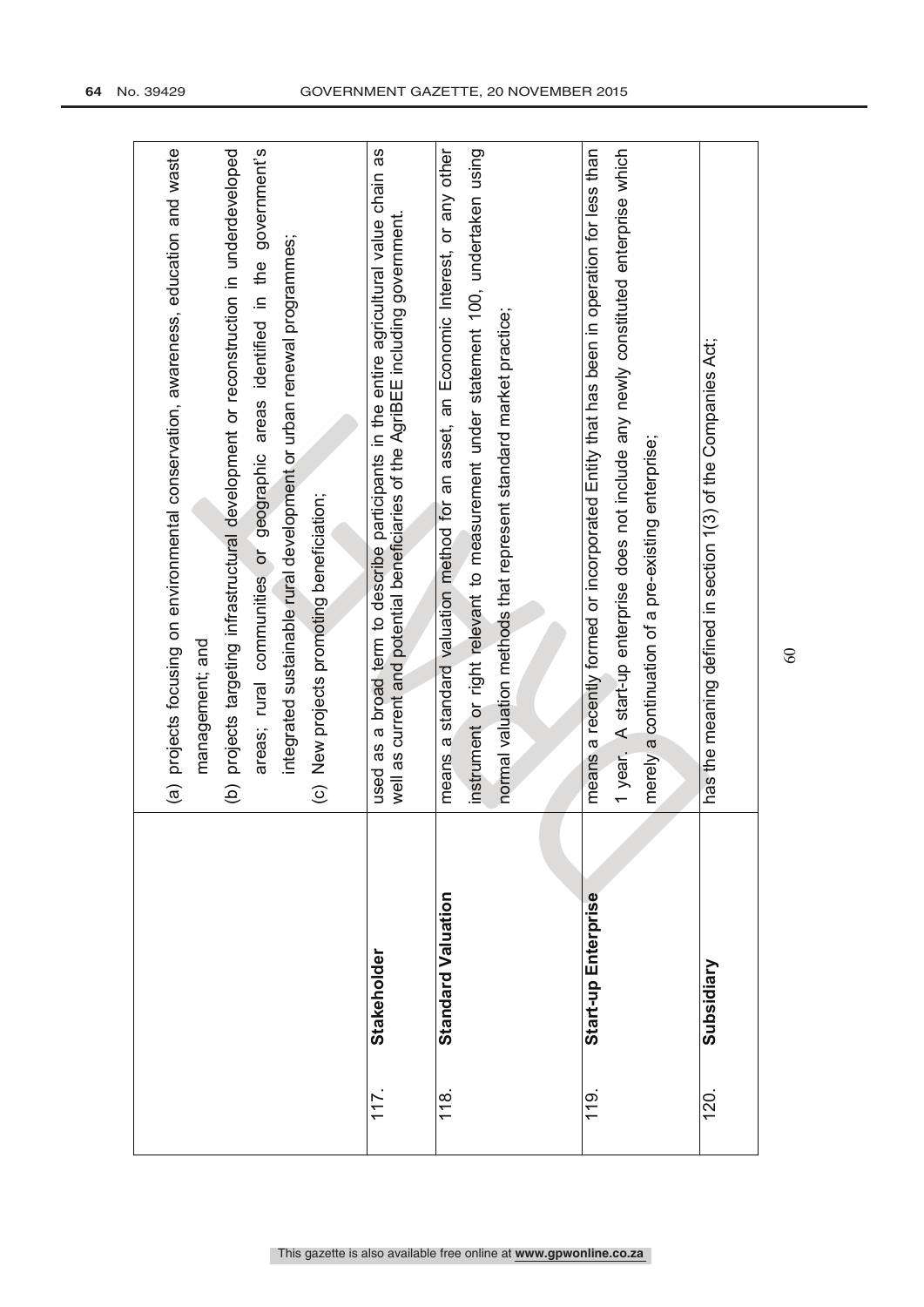| <b>BBEE</b><br>121 | Superior Contributor to B- | is a Level One to Level Three Contributor to B-BBEE;                                                  |
|--------------------|----------------------------|-------------------------------------------------------------------------------------------------------|
| 122.               | Supplier                   | means any supplier or service provider to a Measured Entity if any portion of the supply              |
|                    |                            | or service provision falls within the definition of Total Measured Procurement Spend;                 |
|                    |                            |                                                                                                       |
| 123.               | Supplier Development       | means monetary or non-monetary contributions carried out for the benefit of value-                    |
| 124.               | Contributions              | suppliers to the Measured Entity, with the objective of contributing to the<br>adding                 |
|                    |                            | those<br>.<br>ნ<br>operational independence<br>and<br>and financial<br>sustainability<br>development, |
|                    |                            | beneficiaries:                                                                                        |
|                    |                            | Exempted Micro-<br>are<br>(a) Supplier Development Contributions to suppliers that                    |
|                    |                            | Enterprises or Qualifying Small Enterprises which are at least 51% black owned or at                  |
|                    |                            | least 51% black women owned;                                                                          |
|                    |                            |                                                                                                       |
| 125.               | Target                     | means the targets for the various Elements in the Generic and QSE Scorecard;                          |
|                    |                            |                                                                                                       |
| 126.               | the Act                    | means the Broad-Based Black Economic Empowerment Act 53 of 2003;                                      |
|                    |                            |                                                                                                       |
| 127                | the Codes                  | means the Codes of Good Practice including all the statements as issued under section                 |
|                    |                            | 9 of the Act;                                                                                         |
| 128.               | the Generic Scorecard      | means the balanced B-BBEE scorecard as contained in statement 000;                                    |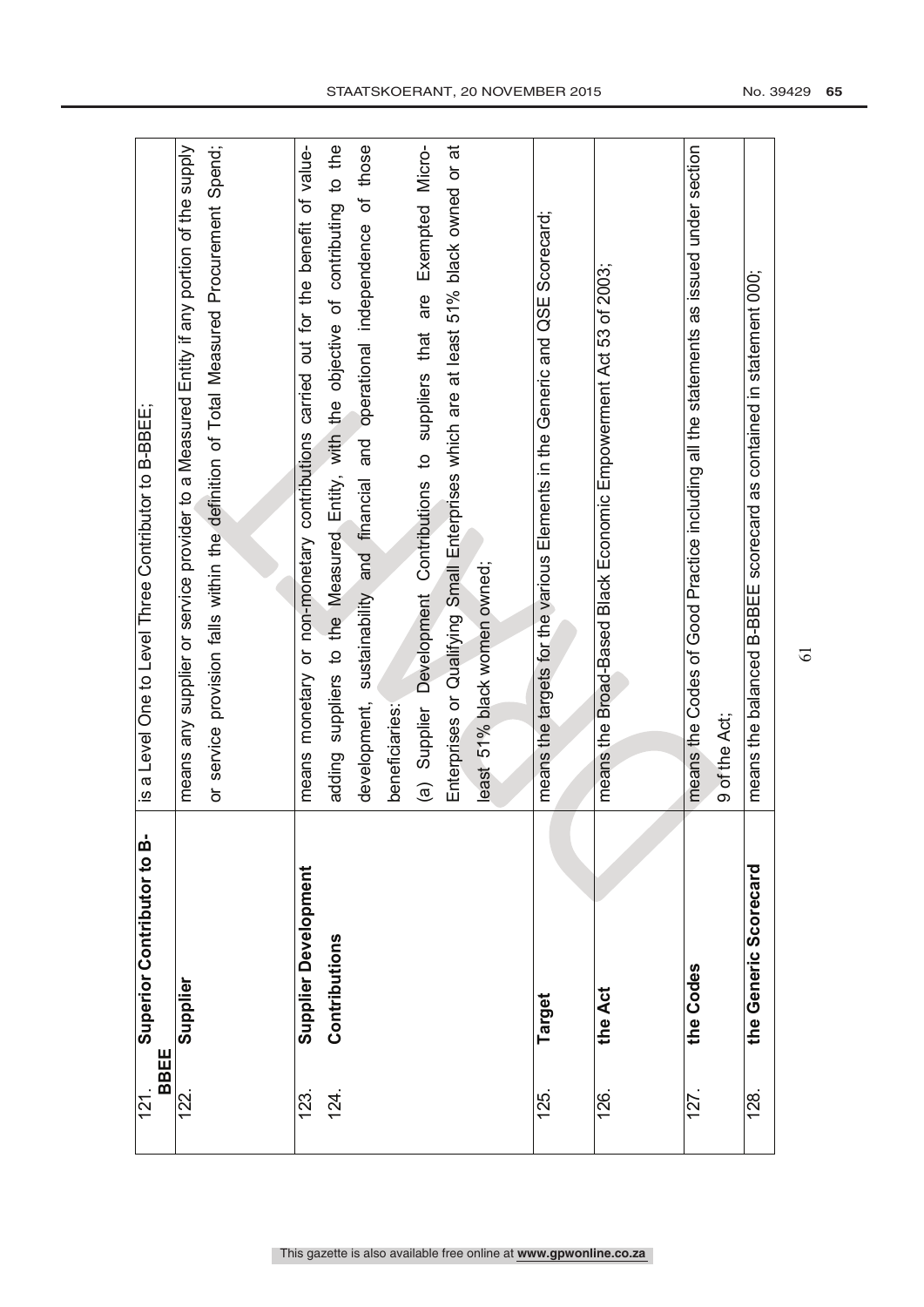| 129  | the PFMA                          | means the Public Finance Management Act 1 of 1999 as amended;                            |
|------|-----------------------------------|------------------------------------------------------------------------------------------|
| 130. | the QSE Scorecard                 | means the QSE scorecard referred to in statement 000;                                    |
| 131. | ti<br>4<br>the Skills Development | means the Skills Development Act of 1998;                                                |
| 132. | the Skills Development            | means the Skills Development Levies Act of 1999;                                         |
|      | evies Act                         |                                                                                          |
| 133. | the Strategy Document             | means the document entitled "South Africa's Economic Transformation - A Strategy for     |
|      |                                   | Broad-Based Black Economic Empowerment" published by the department of trade and         |
|      |                                   | industry in March 2003 as amended or substituted under section 11 of the Act;            |
| 134. | Third Party Rights                | means third party legal or commercial rights that restrict withhold or defer any benefit |
|      |                                   | associated with ownership of any Equity Instrument. Third party rights include only      |
|      |                                   | those rights:                                                                            |
|      |                                   | (a) created against a black Participant to secure, for a lender, repayment of a loan     |
|      |                                   | advanced to that Participant for financing their purchase of their equity                |
|      |                                   | instrument in the Measured Entity;                                                       |
|      |                                   | (b) held against a juristic person or trust that is in the chain of ownership between    |
|      |                                   | the Measured Entity and that the eventual black Participant serving the same             |
|      |                                   | purpose mentioned in (a) above;                                                          |
|      |                                   |                                                                                          |
| 135. | Top Manager                       | means employees of a Measured Entity who hold rights of ownership, serve on the          |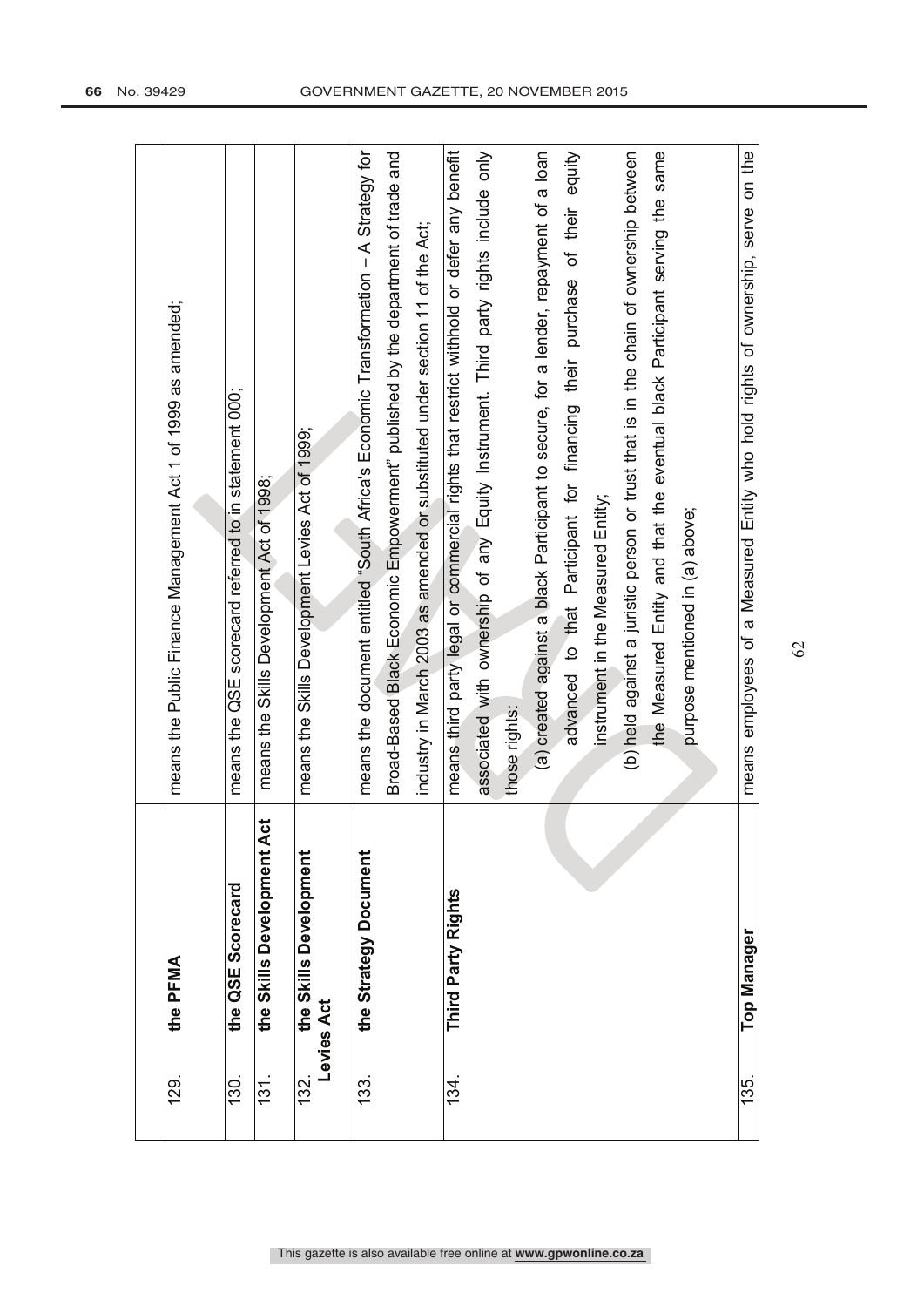|                        |                                |               | financial management and are actively involved in developing and implementing the<br>Board, undertake the day to day management, have overall responsibility for the overall<br>overall strategy of the Measured Entity. |
|------------------------|--------------------------------|---------------|--------------------------------------------------------------------------------------------------------------------------------------------------------------------------------------------------------------------------|
| 136.                   | <b>Total Labour Cost</b>       |               | means the total amount of remuneration paid by an Entity to its employees determined                                                                                                                                     |
|                        |                                |               | using section 3(4) of the Skills Development Levies Act of 1999 and the Forth Schedule                                                                                                                                   |
|                        |                                |               | of the Income Tax Act of 1962;                                                                                                                                                                                           |
|                        |                                |               |                                                                                                                                                                                                                          |
| 137                    | <b>Total Revenue</b>           |               | as determined under South<br>means the total income of an Entity from its operations                                                                                                                                     |
|                        |                                |               | African Generally Accepted Accounting Practice;                                                                                                                                                                          |
|                        |                                |               |                                                                                                                                                                                                                          |
| 138.                   | <b>Transformation Charters</b> |               | means the sectoral transformation charters referred to in section 12 of the Act;                                                                                                                                         |
| 139.                   | Uncertified                    | puir<br>Learn | means any Learning Programme of the Measured Entity that is not a Certified Learning                                                                                                                                     |
|                        | Programme                      |               | Programme.                                                                                                                                                                                                               |
|                        |                                |               |                                                                                                                                                                                                                          |
| <b>/enture</b><br>140. | Unincorporated                 | <b>Dinit</b>  | means a joint venture between two or more Measured Entities effected by agreement<br>without incorporation.                                                                                                              |
|                        |                                |               |                                                                                                                                                                                                                          |
| $\frac{41}{3}$         | <b>Unemployed Learner</b>      |               | a learner that was not in the employment of the employer party to the<br>means                                                                                                                                           |
|                        |                                |               | learnership agreement concerned when the agreement was concluded. The employer                                                                                                                                           |
|                        |                                |               | and learner must therefore enter into a contract of employment. Refer to the Skills                                                                                                                                      |
|                        |                                |               | Development Act.                                                                                                                                                                                                         |
|                        |                                |               |                                                                                                                                                                                                                          |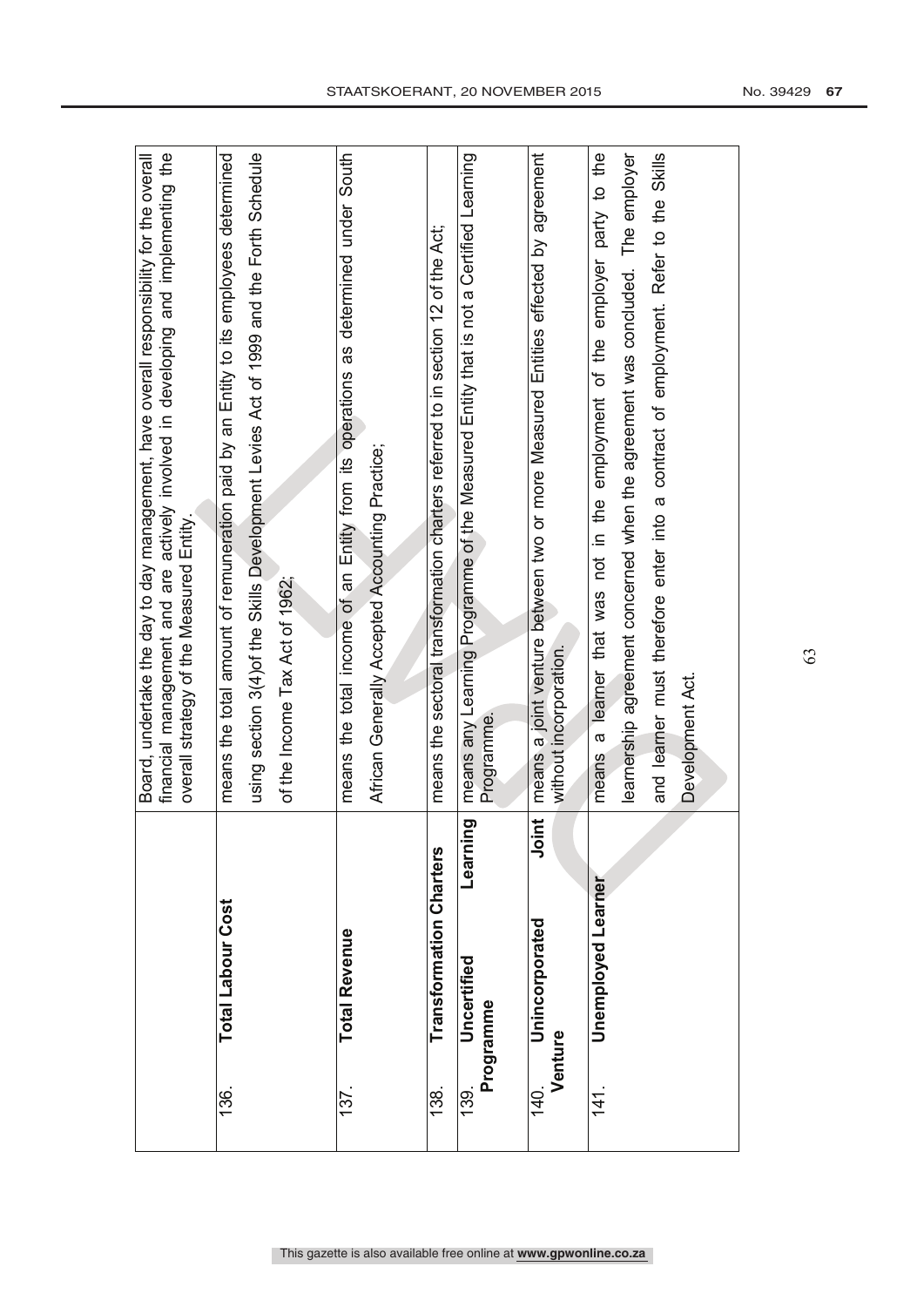| 142.           | Unincorporated Joint    | means a joint venture between two or more Measured Entities effected by agreement                                                                                                               |
|----------------|-------------------------|-------------------------------------------------------------------------------------------------------------------------------------------------------------------------------------------------|
|                | Venture                 | without incorporation;                                                                                                                                                                          |
|                |                         |                                                                                                                                                                                                 |
| 143.           | Value-Adding Enterprise | Profit Before Tax summed with its Total Labour Cost exceeds 25% of the value of its<br>Tax of 1991, whose Net<br>means an Entity registered as a vendor under the Value-Added<br>Total Revenue. |
|                |                         |                                                                                                                                                                                                 |
| $\frac{44}{1}$ | Voting Right            | $\sigma$<br>a voting right attaching to an Equity Instrument owned by or held for<br>means                                                                                                      |
|                |                         | participant measured using the Flow through Principle or the Control Principle;                                                                                                                 |
|                |                         |                                                                                                                                                                                                 |
| 145.           | Weighting               | means the weightings applied to various Elements in the Generic Scorecard and QSE                                                                                                               |
|                |                         | Scorecard;                                                                                                                                                                                      |
|                |                         |                                                                                                                                                                                                 |
| 146.           | Workplace Skills Plan   | means the plan of a Measured Entity approved by the relevant SETA.                                                                                                                              |
|                |                         |                                                                                                                                                                                                 |
|                |                         |                                                                                                                                                                                                 |